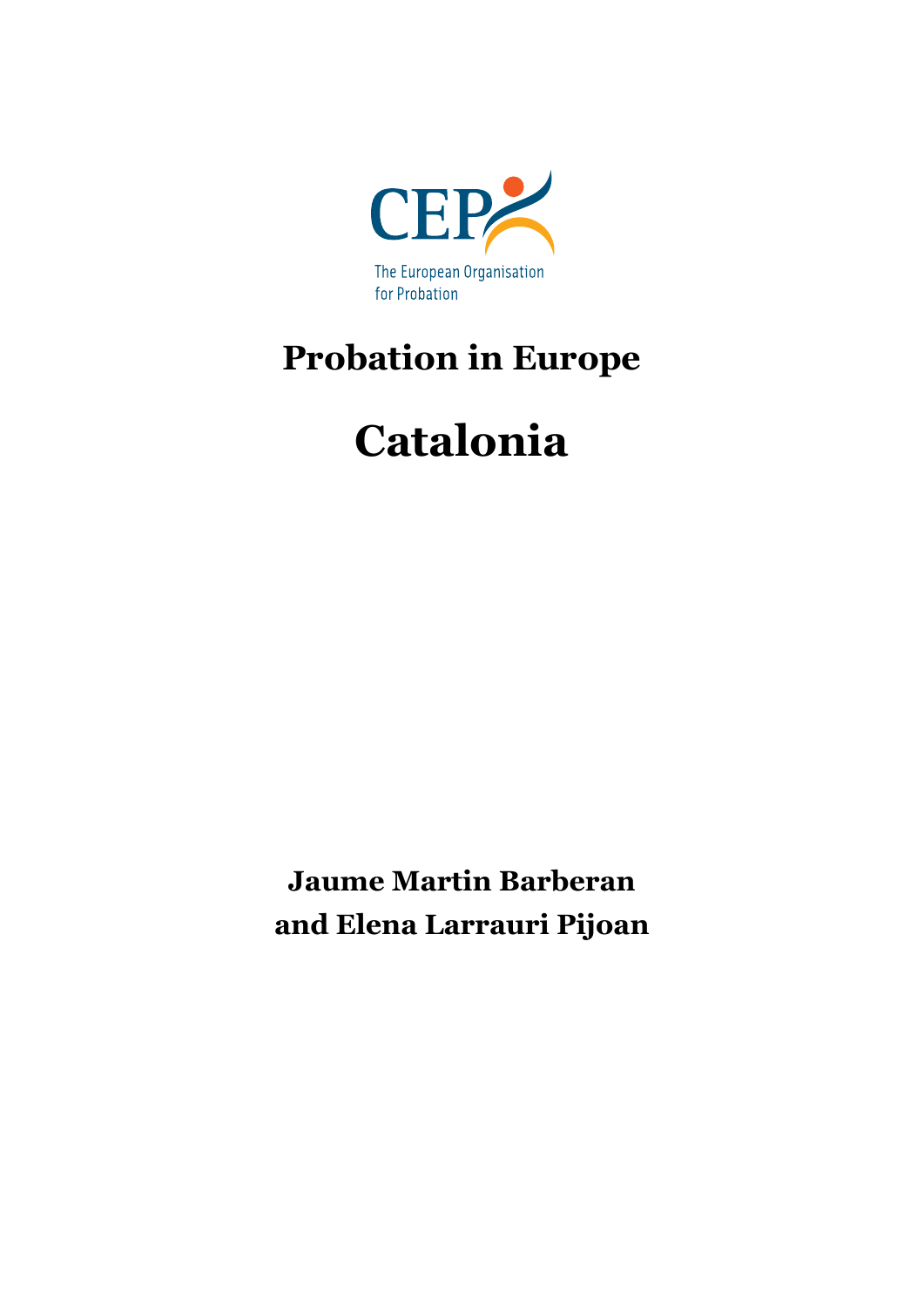

## **Probation in Europe** Catalonia

#### **Jaume Martín Barberan**

International relationships adviser Direction General of Penitentiary Services C/ Aragò 332 08009 Barcelona Spain +34 935 566 656 Fax +34 93 214 01 79 wmartinj@gencat.cat www.gencat.cat/justicia

#### **Elena Larrauri**

Professor of Criminal Law & Criminology Universitat Pompeu Fabra Campus Ciutadella Ramón Trias Fargas 25-27 08005 Barcelona Spain elena.larrauri@upf.edu www.upf.edu/pdi/larrauri/en

December 2012

Edited by: **Anton van Kalmthout Ioan Durnescu**

ISBN/EAN: 978-90-820804-0-7

This publication was funded by the Ministry of Justice and Safety of the Netherlands and the Dutch foundation *Stichting Nationale Reclasseringsactie*

Published by:

CEP, Conférence Permanente Européenne de la Probation P.O. Box 8215 3503 RE Utrecht The Netherlands www.cep-probation.org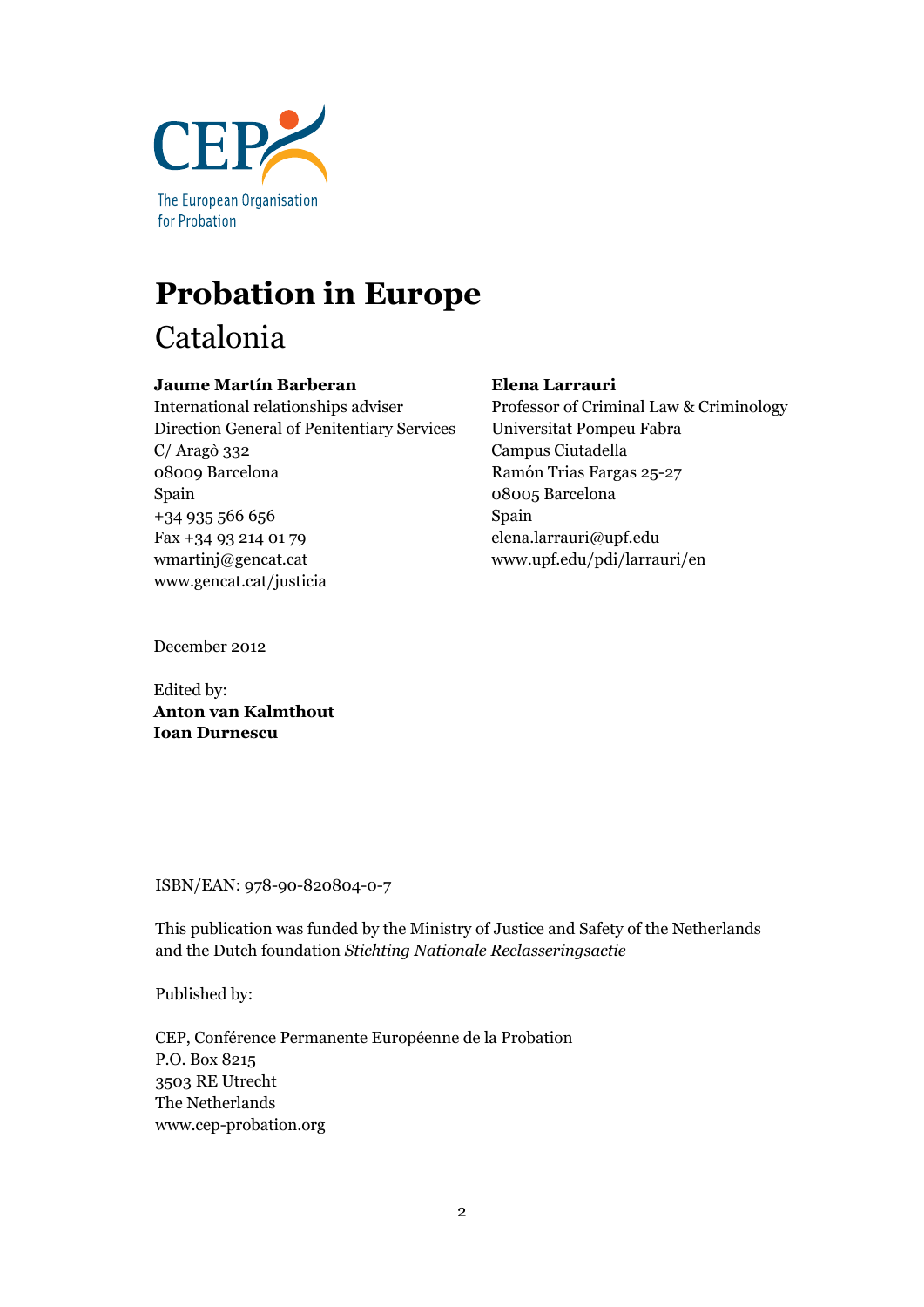## **Table of contents**

| 1. Introduction                                                         | $\overline{4}$ |
|-------------------------------------------------------------------------|----------------|
| 2. Historical Development of the Probation System                       | 6              |
| 3. Legislative Basis of the Probation System                            | 9              |
| 4. The Organization of Probation Services                               | 14             |
| 5. Different Stages of the Criminal Justice Process                     | 21             |
| 6. Probation Methodology                                                | 29             |
| 7. Finances, Accounting, Registration Systems and Evaluation Procedures | 32             |
| 8. Societal Support and Clients' Views                                  | 34             |
| 9. Probation Clients Rights                                             | 35             |
| 10. Developments to be expected                                         | 37             |
| 11. Important Publications                                              | 38             |
| 12. Main Addresses, Phone & Fax Numbers, E-mail Addresses, Home Pages   | 40             |
| Annex <sub>1</sub>                                                      | 41             |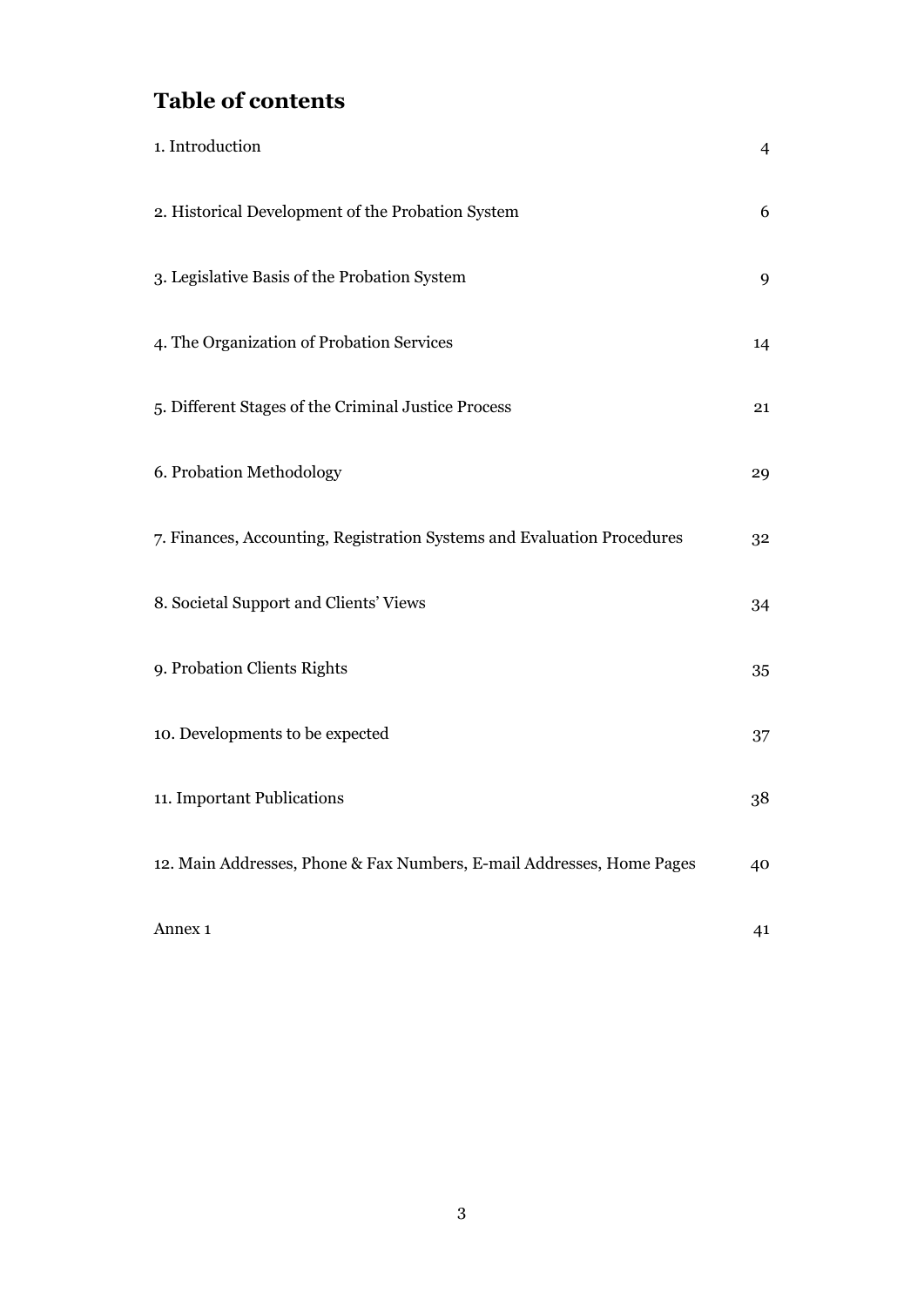## **1. Introduction**

#### **1.1 Probation organizations**

Probation activities take place in Catalonia in both juvenile and adult jurisdictions. The authorities responsible for them are the General Directorate for Community Sanctions and Juvenile Justice *(Direcció General D'Execució Penal a la Comunitat i de Justícia Juvenil)* and the General Directorate of Penitentiary Services (*Direcció General de Serveis Penitenciaris).* Both belong to the Department of Justice and its goal is providing, managing and supervising the services and resources needed to physically carry out the execution of community sanctions. This can be done through in-house services or through cooperation with other institutions.

Probation is not a punishment per se in Spain in the adult jurisdiction. Probation activities are carried out in the framework of suspended (or substituted) prison sentences, and sentences to unpaid work (*Trabajo en Beneficio de la Comunidad*). Likewise 'probation officer' is not a term used in Spain. When we refer to 'probation officers' we mean all the persons who work in the juvenile or adult justice system with the goal of implementing sentences that do not deprive freedom and that involve some form of supervision.

#### **1.2 Probation activities in a nutshell**

Taking probation in the broad sense as the set of activities performed within the criminal justice system with the aim of reducing the use of prison or at least the time spent in it, the main areas of activity which are currently being implemented in Catalonia are:

**a) Supervision of community sanctions.** Spanish criminal law for the adult population provides the following community sentences: suspension (or substitution) of prison sentences with rules for behaviour or obligations to attend some programme and unpaid work. The enforcement of these measures consists of supervision by a probation officer to ensure the fulfilment of the obligations or treatment imposed by both jurisdictions: adults (*Delegat d'Execucio de Mesures, DEM*) and minors (*Delegat d'Assistencia al Menor, DAM*).

**b) Assessment and pre-sentence reports.** There are specialised assessment teams (*Equips d'Assesorament Tecnic Penal, EAT*) for each of the jurisdictions, adult and juvenile. The aim is to inform judges and prosecutors of the personal and social circumstances of the defendant. While pre-sentence reports are obligatory in the case of juvenile justice, in the adult jurisdiction they are prepared only for those cases in which they have been expressly requested by the judge.

**c) Victim and offender mediation.** These programs are being applied in both adult and juvenile justice; in both cases, the mediation teams are made up of professional mediators. In juvenile justice in cases of crimes and misdemeanours not involving personal violence (for crimes up to five years of prison under the Penal Code provisions), the judicial process can be halted if the minor has made reparations for the harm suffered by the victim or is willing to do so. In the adult jurisdiction, however, it is not possible to avoid the judicial process, but mediation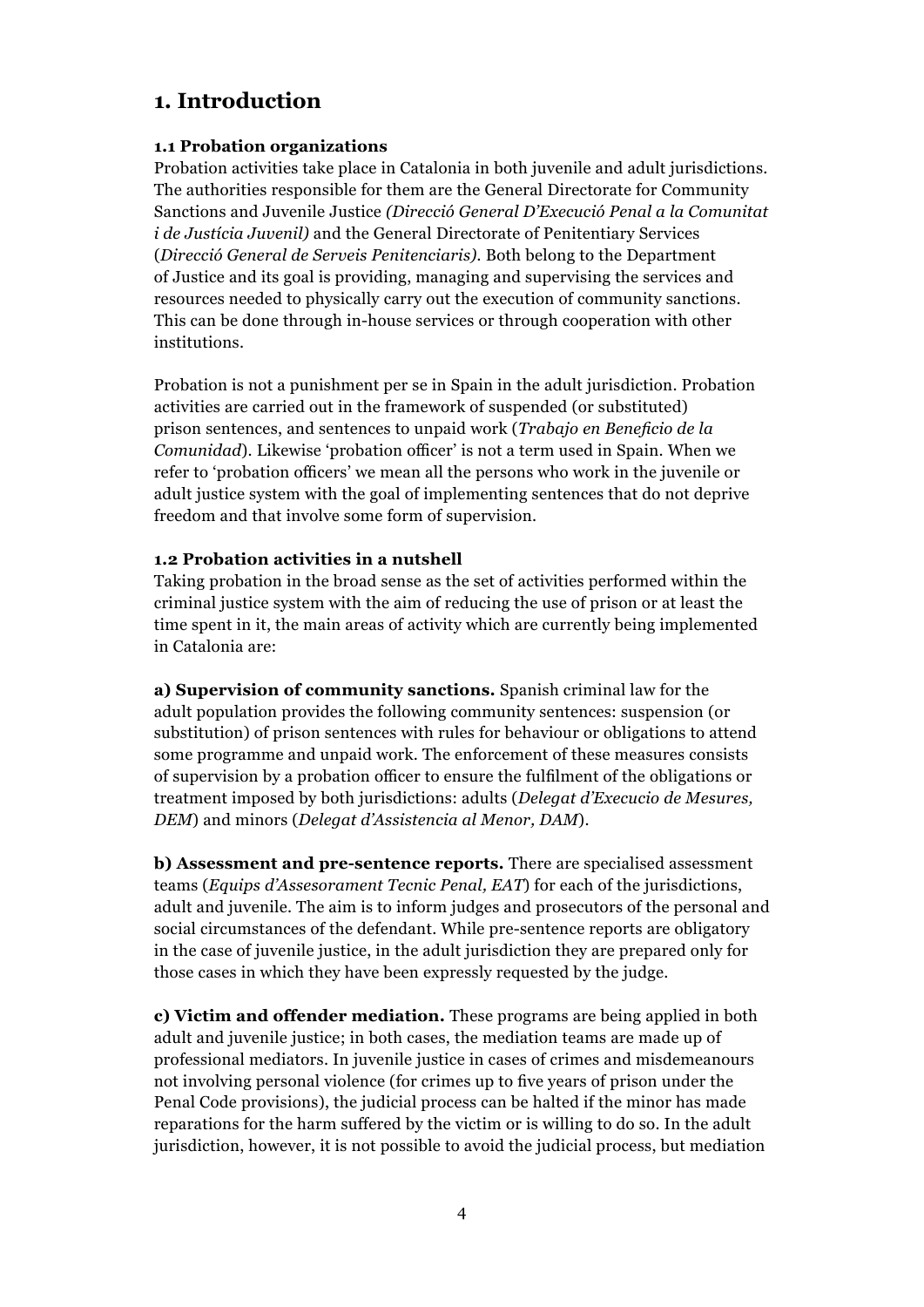and reparation for the harm done to the victim made before the trial may be considered as an attenuating circumstance.

**d) Parole supervision and open regime.** The multidisciplinary teams of the Penitentiary Social Services (SSP *Serveis Socials Penitenciaris*) are in charge of the supervision of those prisoners who are in open prison regimes (going to prison only to sleep, or in the electronic monitoring program), as well as for those on parole.

**e) Security measures**. Spanish criminal law for the adult population also provides for security measures for offenders who have been considered 'irresponsible'. These consist of measures of treatment for drug users and mental health (outpatient or placement). These measures are carried out by the probation services.

**f) Juvenile Justice.** The *Equips de Medi Obert* (Young Offenders Teams) are those in charge of the supervision of all juveniles sentenced to community sanctions by probation supervisors (*Delegat d'Assistència al Menor, DAM).* There are more community sanctions for juveniles. These consist of: Probation, Unpaid Work and Treatment or Training measures according to the Law of Penal Responsibility of Minors (LO 5/2000).

**1.3 General remarks about the implementation of probation rules a) Commitment to rehabilitation:** Regarding the implementation of the European Probation Rules both the state and the Catalan legislation encourage regional organizations responsible for implementing sanctions in the community to direct their actions towards reducing recidivism in crime, and towards the rehabilitation of offenders.

**b) Organisation of community sentences**: In addition the *Decree 329/2006,*  regulates the organization and functioning of the penal enforcement services in Catalonia, defines the tasks and responsibilities of all services involved in the execution of criminal sanctions in Catalonia, including the participation of volunteers.

**c) Restorative justice**: In Catalonia, the practice of restorative justice has expanded in recent years and, most particularly in the field of juvenile justice where a third of crimes committed by young people are met with restorative responses, with the participation of the offender and the victim in mediation processes. The rights of both parties are always scrupulously observed and supervised by the courts concerned.

**d) Partnership to prevent crime**: following the European Rules, knowledge and experience of the probation services are taken into account in developing strategies to reduce crime through participation in various settings involving coordination between public organizations and associations of the voluntary sector<sup>1</sup>.

<sup>1</sup> In this regard we should include the involvement of probation services in the work of the Cirso (see 4.2.3.) and the Board of Social Participation (see 8.1).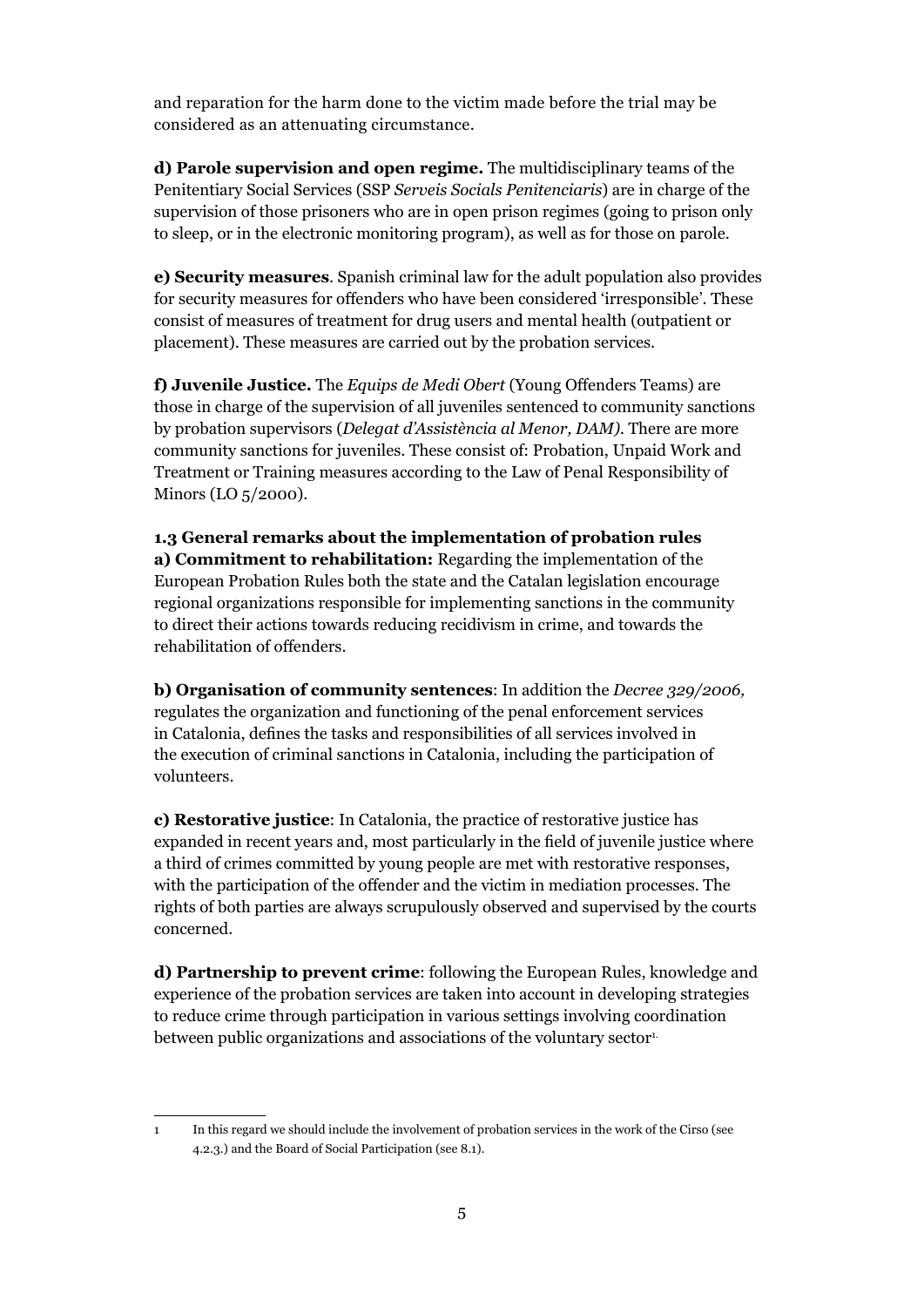## **2. Historical Development of the Probation System**

#### **2.1 History from the origins to 2008**

In Spain,<sup>2</sup> the first laws dealing with the supervision of offenders in the community date from 1908 (suspended sentence) and 1917 (parole). For many years, however, the resources available to implement these laws were minimal, and for the most part were left in the hands of charitable organisations. Furthermore, the long period of military dictatorship witnessed a lack of public policies and of material support from the authorities, which did nothing to conceal their orientation towards a penal response based on the principles of retribution and correction.

A*. First period (1981-1985).*The Spanish democratic Constitution (1978) establishes that the penal code is unique for all Spain as well as the Judiciary power. Nevertheless it leaves the possibility that the different *'comunidades autonomas'* exercise some functions in this respect.

When democratic freedoms were restored, Catalonia was the first Autonomous Community in Spain to take up devolved powers for the protection of minors, in 1981. In 1984, powers regarding penitentiary institutions were transferred from the State to the *Generalitat de Catalunya* (Government of Catalonia)3 . Thus the Catalan government became solely responsible for the organization of prisons and community sentences.

These transfers of powers made it possible to define a framework for political and administrative action. The years between 1981 and 1985 saw the creation of specialised professional public services, the negotiation of agreements for interdepartmental coordination and for collaboration with local organisations and citizens' groups. The basic principles in Catalonia have always been to prioritise activities in the community setting, and hence to create services for the enforcement of sentences in the community.

B. *Second period (1985-1995).* Juvenile justice in Catalonia underwent a transition from a protection model to one based on education and responsibility. The two determining factors were the Organic Law of the Judiciary of 1985, under the provisions of which the former Tutelary Juvenile Courts *(Tribunals Tutelars de Menors)* once again became part of the structure of the judiciary, and two years later in 1987, the modification of the Civil Code under which the protection of minors became the responsibility of the Administration and the juvenile courts became competent only for the trial of minors for the commission of crimes or offences defined in the Penal Code.

The juvenile probation system was established consisting of the Assessment teams who write the presentence report (EAT) and probation officers who supervise the offenders (DAM). Additionally in 1990 a mediation programme was set up in juvenile justice in Catalonia. This was the first penal mediation programme to be created in Spain.

<sup>2</sup> Please see the Spanish Report.

<sup>3</sup> Catalonia is the only Autonomous Community to which powers have been transferred with respect to penitentiary institutions.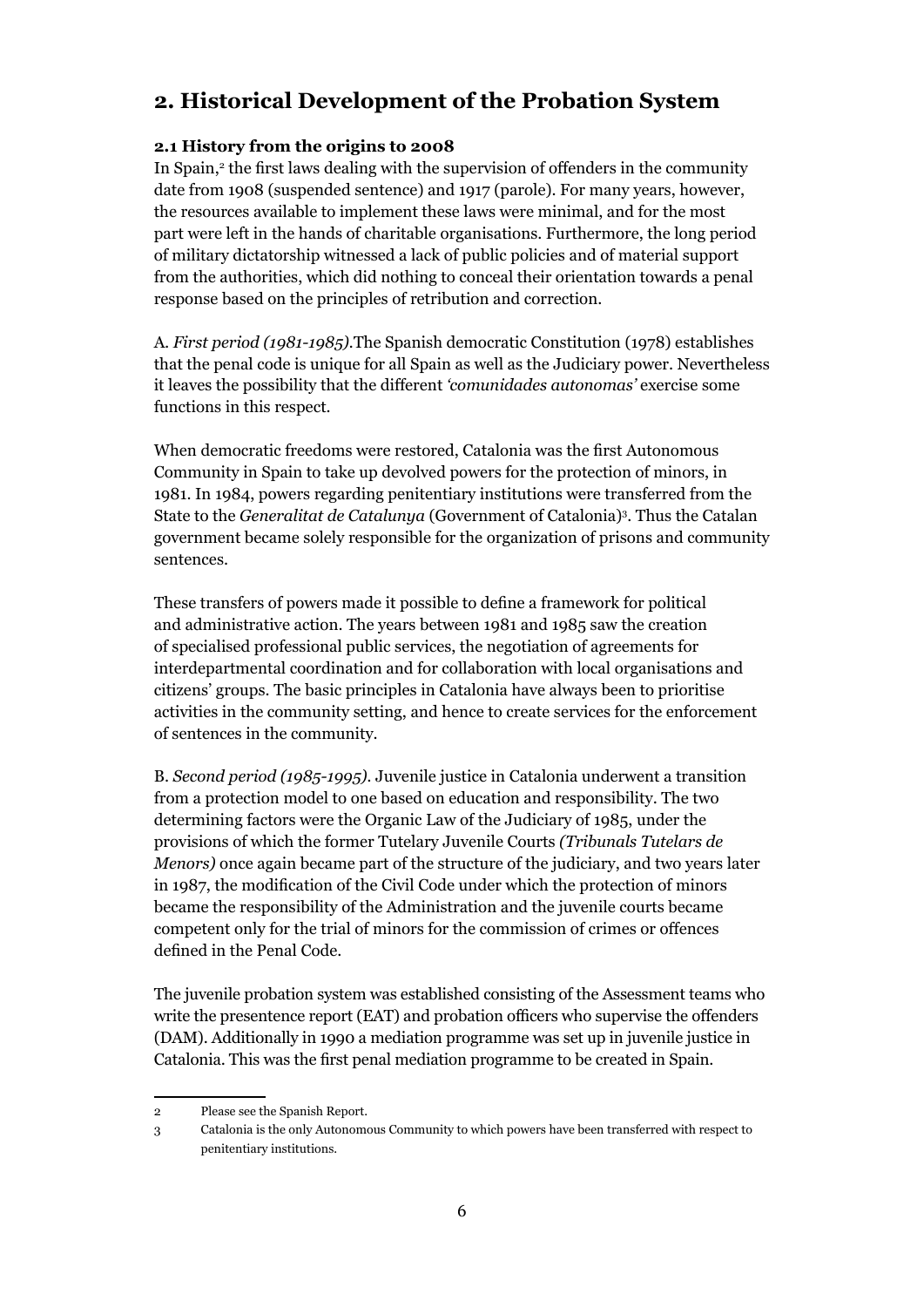In the field of adult criminal justice, the Catalan Department of Justice established, that same year, the Assistance and Social Orientation Services *(Serveis d'Assistència i Orientació Social*). It was set up to guide judges in the implementation of non custodial sentences and was later transformed into the assessment team for adults in charge of writing presentence reports.

C. *A new criminal code (1995-2000)*. In 1995 a new Penal Code was approved in all Spain.4 This, as well as increasing the age of criminal responsibility from 16 to 18,5 introduced more alternative measures to prison sentences, namely suspended sentences (with the possibility of introducing special obligations) and unpaid work.<sup>6</sup> As a consequence, in 1996 the Catalan government created the General Directorate for Alternative Penal Measures and Juvenile Justice *(Direcció General de Mesures Penals Alternatives i de Justícia Juvenil)* with the aim of bringing responsibility for the serving of community sentences and measures together with juvenile justice under a single authority. Also at the same time the assessment teams (EAT) for adults were set up. With the coming into force of the new Penal Code in 1996, the probation officers, who until then had concerned themselves only with juvenile cases, also took charge of the community sentences in the adult jurisdiction.

The only programme for serving sentences within the community which persisted outside this unified probation services structure was the monitoring of offenders in parole and open regime, which continued to be the responsibility of the Territorial Committees for Penitentiary and Social Care *(Comissions Territorials d'Assistència Social Penitenciaria)* of the Directorate General for Penitentiary Services and Rehabilitation *(Direcció General de Serveis Penitenciarisi de Rehabilitació)*.

In 2000 the Secretary for Penal Execution *(Secretaria Sectorial d'Execució Penal)7* was formed. Thus, all matters regarding the enforcement of alternative penal measures and prison sentences were brought together (under the wing of what was then the General Directorate for Penitentiary Services and Rehabilitation, and the Directorate General for Alternative Penal Measures and Juvenile Justice) into a single management structure.

In 1998 the Framework Agreement 8was signed between the Department of Justice and the Local municipal authorities in Catalonia for the provision of places for serving community sentences (for juveniles and adults).

<sup>4</sup> See the Spanish part in the Report.

<sup>5</sup> Juveniles under the age of 18 are not criminal responsible according to art., 19 PC, but their liability for criminal offences is regulated by the Ley Orgánica 5/2000.

<sup>6</sup> Since our concern is with probation systems we do not deal with other punishments like fines or job disqualifications, since these require no supervision.

<sup>7</sup> With Decree 284/2002 of 19 November, concerning the structuring and restructuring of certain departments of the Generalitat, the Sectorial Secretariat for Penal Execution became known as the Secretariat for Prison Services, Rehabilitation and Juvenile Justice. After the publication of Decree 12/2007, concerning the restructuring of the Department of Justice, this Secretariat became responsible for the Directorate General for Prison Regime and Resources and the Directorate General for Community Sentences and Juvenile Justice.

<sup>8</sup> The signatories to the Framework Agreement were the Department of Justice, the Federation of Catalan Municipalities and the Catalan Association of Municipalities and Districts, which together represent the local administrations.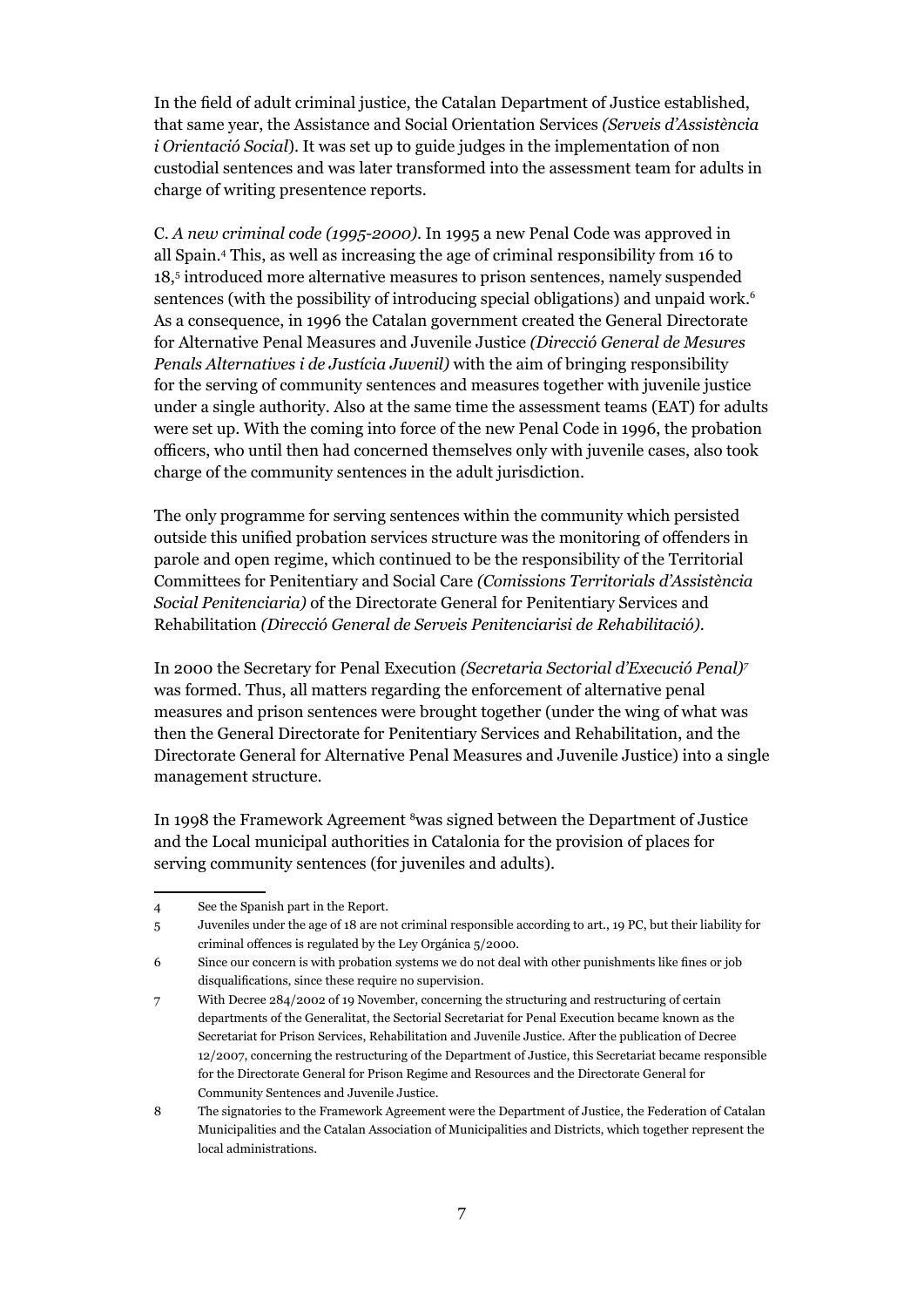In order to ensure the proper enforcement of alternatives to prison for adults, in 2000 the Department of Justice signed an agreement with the IRES *(Institut de Reinserció Social*, or Institute for Rehabilitation) under which this institution would take on responsibility for enforcement in Barcelona in coordination with the Justice Department's own staff and services. In the other three provinces the probation services of the department of justice (DEMS) are directly in charge of providing the supervision.

*D. The expansion (2000-2008).* As a consequence of multiple reforms of the Penal Code, since 2000 there has been a major increase in the prison population, but also in the number of persons sentenced to alternatives to prison and to community work. The main reforms have affected *gender violence* (2003) and *traffic offences* (2007). In both cases *new behaviours* have been criminalized in the criminal code. And in both cases they are mainly punished with community sentences.

At the same time, between 2003 and 2006, the Department of Justice's budget has increased substantially, essentially to implement the Prison Facilities Plan 2004- 2010, but also to increase the number of staff working in assessment programmes, probation, mediation, and victim care.

**Summary:** The history of the probation system in Catalonia is one oriented towards rehabilitation. The system of supervision by officers that was developed for *juveniles has expanded* in order for it to be implemented also for adults; the cornerstones of which are: the *presentence report which* is mandatory for juveniles and scarcely used for adults; the *supervision by a probation officer* or by a supervisor employed by private organizations; the possibility of *mediation* for juveniles which account for 30% of cases; and the provision of victims support schemes. There has been a *great expansion* of probation mainly due to the criminalization of new behaviours. This has created an *enormous increase in community sentences,* for example unpaid work went from 321 cases in 2000 to 14.662 cases in 2010. Finally, the supervision of open regimes and *parolees* has not been considered part of the probation task but it is coordinated under the same administrative agency.

#### **2.2. Recent history from 2008-2011**

The most recent Organic Law  $5/2010$  of June  $22<sup>nd</sup>$  amended the Criminal Code of 1995. It has introduced two new reforms that are relevant for the probation services. First, the new Penal Code introduced a new form of post sentence supervision that applies to terrorists and sex offenders. Thus, a person convicted of pedophilia, rape or terrorism after having served their prison sentence can be subject to various community measures, including electronic monitoring, for up to five years (and extended to10 years).These persons will also need to follow medical treatment or participate in training, or sex education programs, and may be subject to other restrictions on movement, residence or work. In Catalonia this supervision might be enforced by probation services. Second, it has amended the regulation of unpaid work for traffic offences which will result in big decrease of these sentences from 2011 on.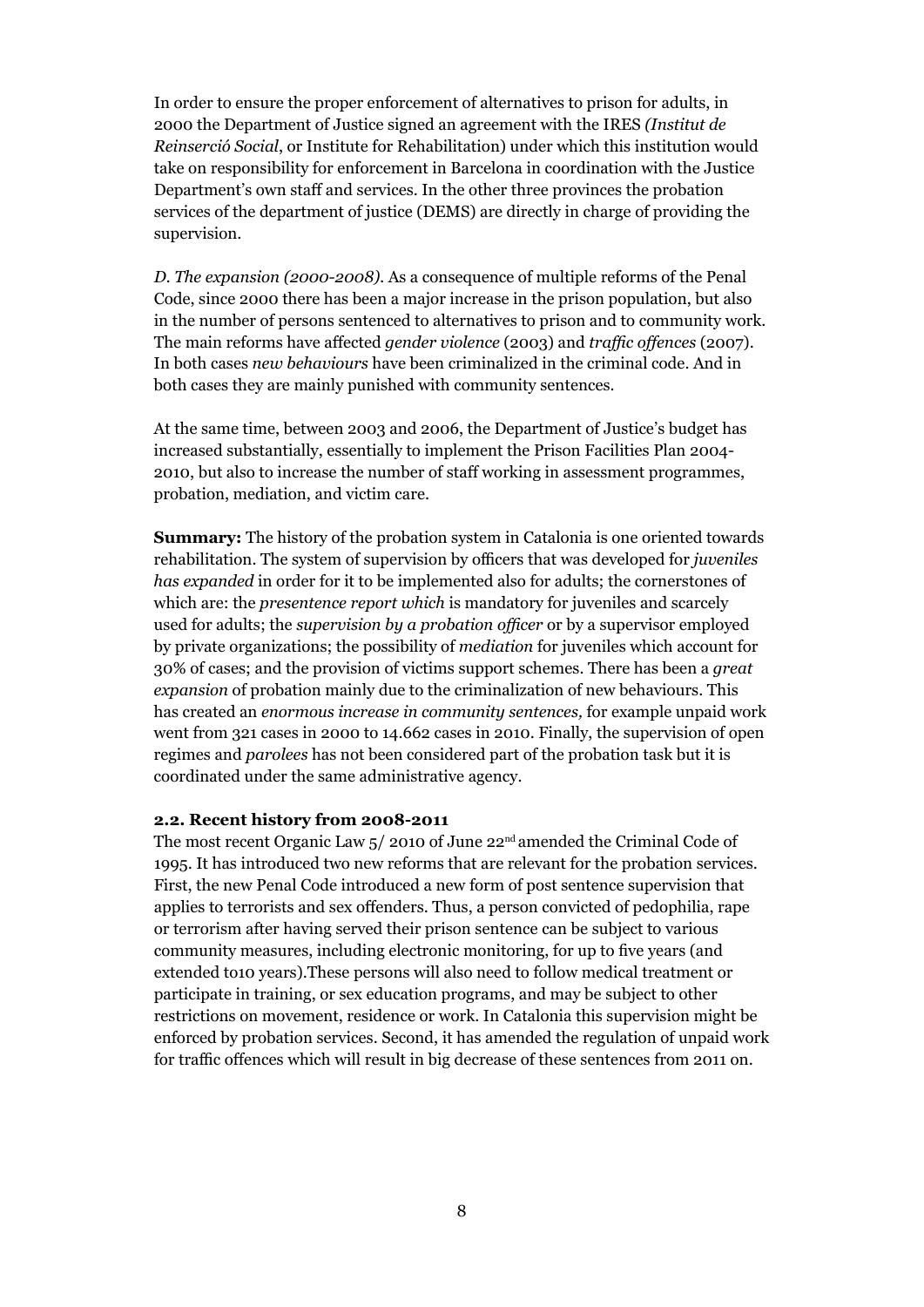## **3. Legislative Basis of the Probation System**

#### **3.1 Legislative Basis**

As we have already mentioned the Penal Code is applicable to Spain as a whole. So we will just make a brief summary in order to make the rest of the section comprehensible. The legal requirements for the imposition of sanctions in the community are laid down by the *Penal Code of 1995 and Royal Decree 840/2011*, concerning the circumstances for enforcement of suspension of prison sentences, unpaid work, and security measures.

**A) Suspended sentence**: There are three different kinds of

 A1) **Ordinary suspended sentence**, in cases of prison sentences up to two years for first offenders. The suspended period is from two to five years, or from three to twelve months for minor offences. Apart from not committing a further crime during the specified period, the following obligations may be imposed: a prohibition on going to certain places; a prohibition on approaching the victim; a prohibition on leaving home; an obligation to present oneself before the administration; the obligation to attend training programmes in the fields of employment, culture, road safety, or sex education.

 A2) **Suspended sentence for drug dependent offenders** may be applied for prison sentences of up to five years and are intended for those cases in which the crime was committed as a consequence of drug dependence. For the suspension to be applied, a certificate must be produced attesting that the person is no longer addicted or is undergoing treatment for addiction. A forensic report about the treatment is also required before any suspension is applied. The period of suspension is from three to five years. During this period treatment for addiction must be started or continued.

 A3) **Suspended sentence, in the sense of a conditional sentence for sick offenders**, in accordance with Art80.4 of the Penal Code the judge or court may suspend any sentence without any condition if the sentenced person is affected by a disease with very serious incurable suffering*.*

**B) Unpaid work** has to always be applied with the consent of the sentenced person. It can be used

 B1) as a substitute of prison sentences of up to one year and exceptionally two years. It is intended for people who have a previous conviction, (therefore the sentence cannot be suspended), but are not habitual offenders<sup>9</sup>. One day community work is considered to be the equivalent of one day in prison. Furthermore the obligations that can be imposed for suspended sentences may also be imposed additionally to unpaid work.

 B2) as a direct sentence by the judge. Unpaid work may be applied as the main punishment for certain crimes. This arises only for three offences: abuse or domestic violence, misuse of vehicles or motor cycles and driving under the influence of alcohol.

<sup>9</sup> have not been convicted 3 times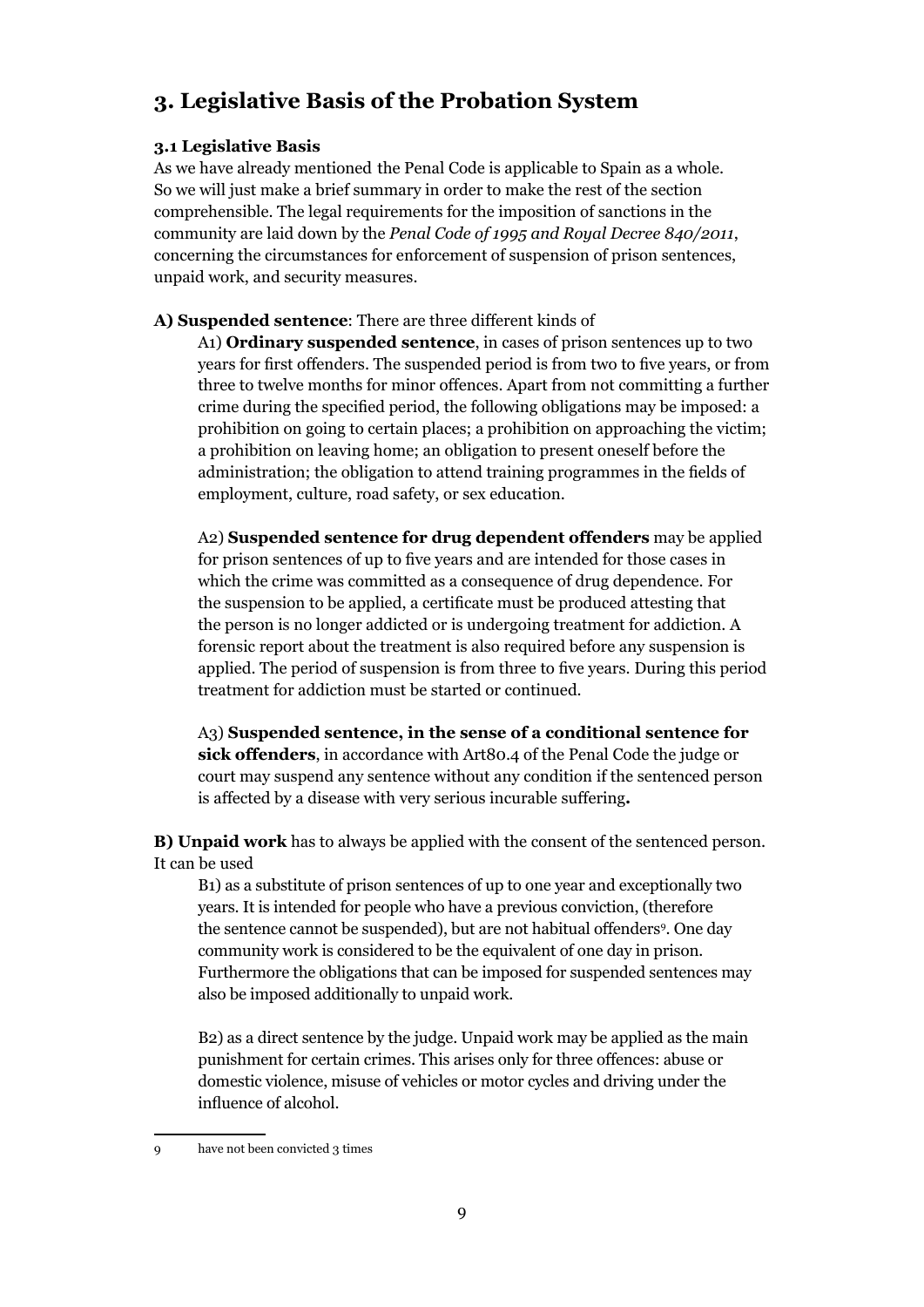B3) the deprivation of liberty for unpaid fines can be replaced by unpaid work for the benefit of the community.

**C) Security measures**, may be the deprivation of liberty (internment in a psychiatric hospital, drug addiction centre or special educational centre) or noncustodial sentences which might consist of the prohibition of certain rights (such as permission to carry arms or a ban on driving), obligations and/or prohibitions (concerning the place of residence or communicating with other people) and family custody, submission to outpatient treatment or training programmes in the field of culture, education, employment and sexual education, amongst others.

 C1) a security measure may be imposed by the judge in cases of exemption or diminished criminal responsibility if there is likelihood that more offences will be committed.

 C2) they can be also applied in cases in which a serious and long term mental illness is unexpectedly detected, and the person sentenced to prison is incapable of understanding the meaning of the sentence. In such cases medical assistance must be provided and security measures may be custodial or noncustodial measures.

C3) finally with the last penal reform (*Llei orgànica5/2010, de 22 de juny*,) non-custodial measures can be imposed after a sentence has been served.

Additionally the *Penitentiary Law 1/1979 and Royal Decree 190/96* regulate.

**D) Open regime,** is a way of serving a prison sentence. These sentences are served in the *Open Centres* or the *Open Sections*. Inmates in such institutions perform activities outside the centre during the day but return in the evening to sleep. They may be given leave over weekends in accordance with what the Treatment Committee determines is appropriate in each case. Prisoners classified in this regime can also be sent to private or public extra-penitentiary institutions such as Therapeutic Communities or special educational centres. The authorization belongs to the General Directorate of Penitentiary Services and only if there is an appeal from the prosecutor the Judge of Penitentiary Surveillance issues a final decision

Open regime inmates may, instead of returning at night to sleep at the institution, return to their own homes. This can involve (only in few cases) *electronic tagging* or other sufficient control mechanisms. More generally open regime means that the obligation is to be present at the institution during the period determined in their treatment programme for the purposes of attendance control, activities and meetings with the person responsible for tracking them. In all these cases supervision is done by the Social Services Penal Sections.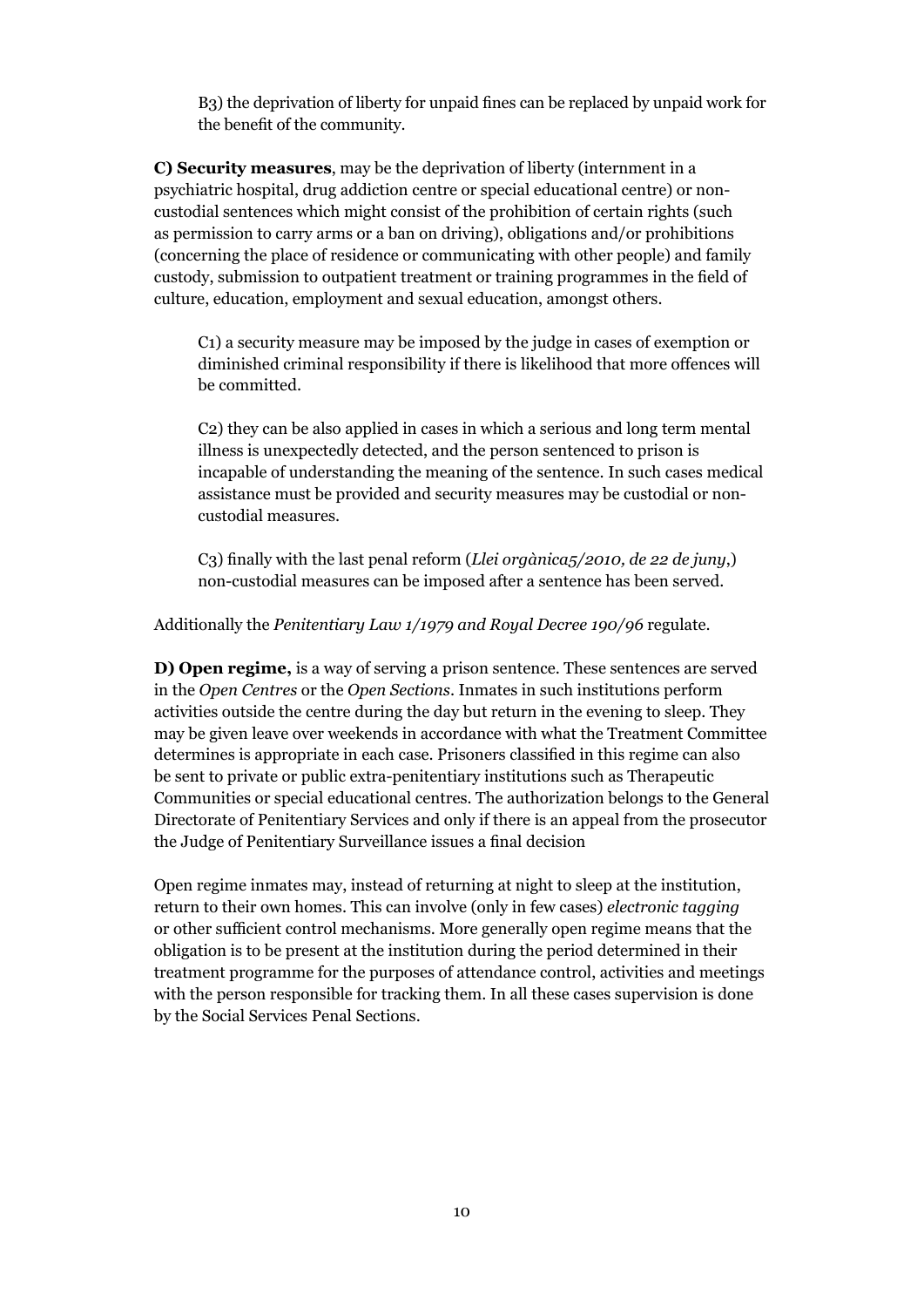**E) Parole.** Eligibility for parole may be considered for prisoners who have served  $3/4$  of the sentence, or  $2/3$  of the sentence.<sup>10</sup> Parole is authorised by the prison surveillance judge on the recommendation of each establishment's Treatment Committee. Generally, the recommendations made to the prison surveillance judge with regard to parole are accepted, and parole is granted. The supervision is done by the social workers of the Social Services Penal Sections.

For *juvenile justice*, there are more community sanctions available. These consist of: probation, unpaid work and treatment or training measures according to the Law 5/2000 of Penal Responsibility of Minors and the Royal Decree 1774/2004 regulating both, the procedure and the criteria and conditions for the adoption and the execution of the measures.

#### **Relevant probation rules**

The legislative basis for the Catalan Government's powers with regard to community sentences and the organisation of probation services consists of Spanish State legislation *and* laws passed by the Catalan Parliament.11 The principal Catalan texts regarding services for the serving of sentences in the community are: The *Catalan Parliament's Law 27/2001*, concerning juvenile justice, passed by the Catalan parliament and establishing the administrative framework to be employed by the Catalan administration for the execution of the measures adopted by judges in application of the Juvenile Spanish Law. The law regulates the implementation of programmes to support rehabilitation processes and lays down a regime for the participation of public and private bodies in the exercise of these functions.

The *Decree 329/2006,* approving the regulations for the organization and functioning of the penal enforcement services in Catalonia. Chapter III of the Regulations deals with the Penal Enforcement Social Services, which are organized by geographical area in external units to the prisons and which act in coordination with the public Catalan Social Services.12

The Department of Justice also issue circulars, instructions and basic rules. Those worth noting here are Circular 2/2004, on the procedure for proposing and monitoring parole; Circular 1/2006, on the organisation and functioning of probation teams; Instruction 7/2005, on the application of the programme for mediation and reparations to victims; and Basic Rules 3/2003, concerning protection orders for victims of domestic violence.

<sup>10</sup> Other forms of eligibility for parole are also contemplated for persons over the age of 70, persons with serious diseases, foreigners without legal residence in Spain, and Spaniards resident abroad.

<sup>11</sup> In the exercise of the powers provided for in articles 166a and 168 of the 2006 Statute of Catalan Autonomy.

<sup>12</sup> *Social Services* in Catalonia are operationally structured in primary care services and specialised services. The specialised services are responsible for diagnosis, assessment, treatment, care and rehabilitation for persons with social needs. Amongst other duties they work on the prevention and treatment of delinquency; care for prisoners and the rehabilitation of ex-prisoners.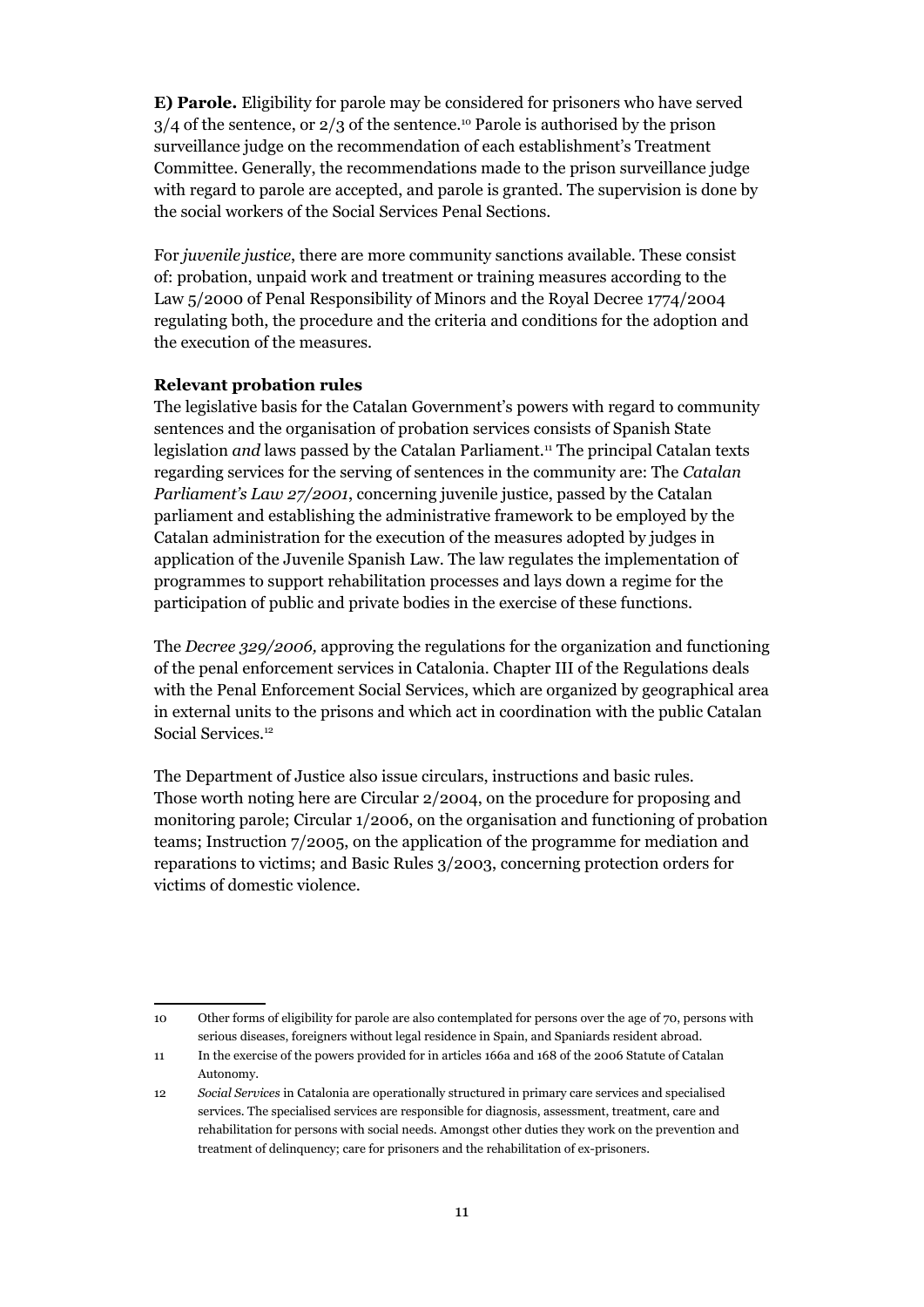Although these regulations are prior to the approval of the European Probation Rules, all these aforementioned regulations (laws, decrees and circulars) include specific instructions relating to compliance with the articles 1,34,95, 97 and 98 of the European Probation Rules (social inclusion, tasks and responsibilities of probation agencies, the role of volunteers, the rights of victims and offenders in the criminal and restorative justice process and the participation of probation agencies in the development of crime reduction strategies).

#### **3.2 Mission and Mission statement**

One mission of the Catalan Department of Justice is to ensure, in Catalan territory, the enforcement of community sanctions and care for the victims of crime in accordance with applicable laws and taking account of guidelines at international levels. The "*Pla Annual d'Objectius*" (objectives of the year 2010) approved by the Justice Department establishes the following goals for prison services and probation

- Ensure care and support to judges and prosecutors
- Ensure enough and adequate penal measures in the community and appropriate to needs
- Increase the social reintegration of youth and adults subject to criminal enforcement measures
- Promote new systems of conflict resolution
- Ensure that victims receive adequate care
- Increase the satisfaction of citizens and users with the Administration of Justice

#### **3.3 Crime Prevention**

Through its Prevention of Juvenile Delinquency Program, the Department of Justice offers local authorities, the services of experts in the diagnosis of conflict situations to prevent juvenile delinquency in public places, schools and neighbourhoods. Actions have been implemented for the prevention of truancy and drug and alcohol abuse, and mediation in the schools and in the community.

#### **3.4 Victim assistance**

The legislative basis of the programme for victims of crime is the victim's statute in Spanish criminal procedure and the international legislation by the United Nations, the European Union and the Council of Europe.<sup>13</sup>

<sup>13</sup> Law 14/94, concerning the protection of witnesses and expert witnesses, Organic Law 5/2000, concerning the criminal responsibility of minors, Law 27/03, concerning protection orders, the Penal Code 1995, Organic Law 1/2004, concerning integrated protection against gender violence, and Law 35/1995, concerning aid and assistance for the victims of violent crimes and crimes against sexual liberty.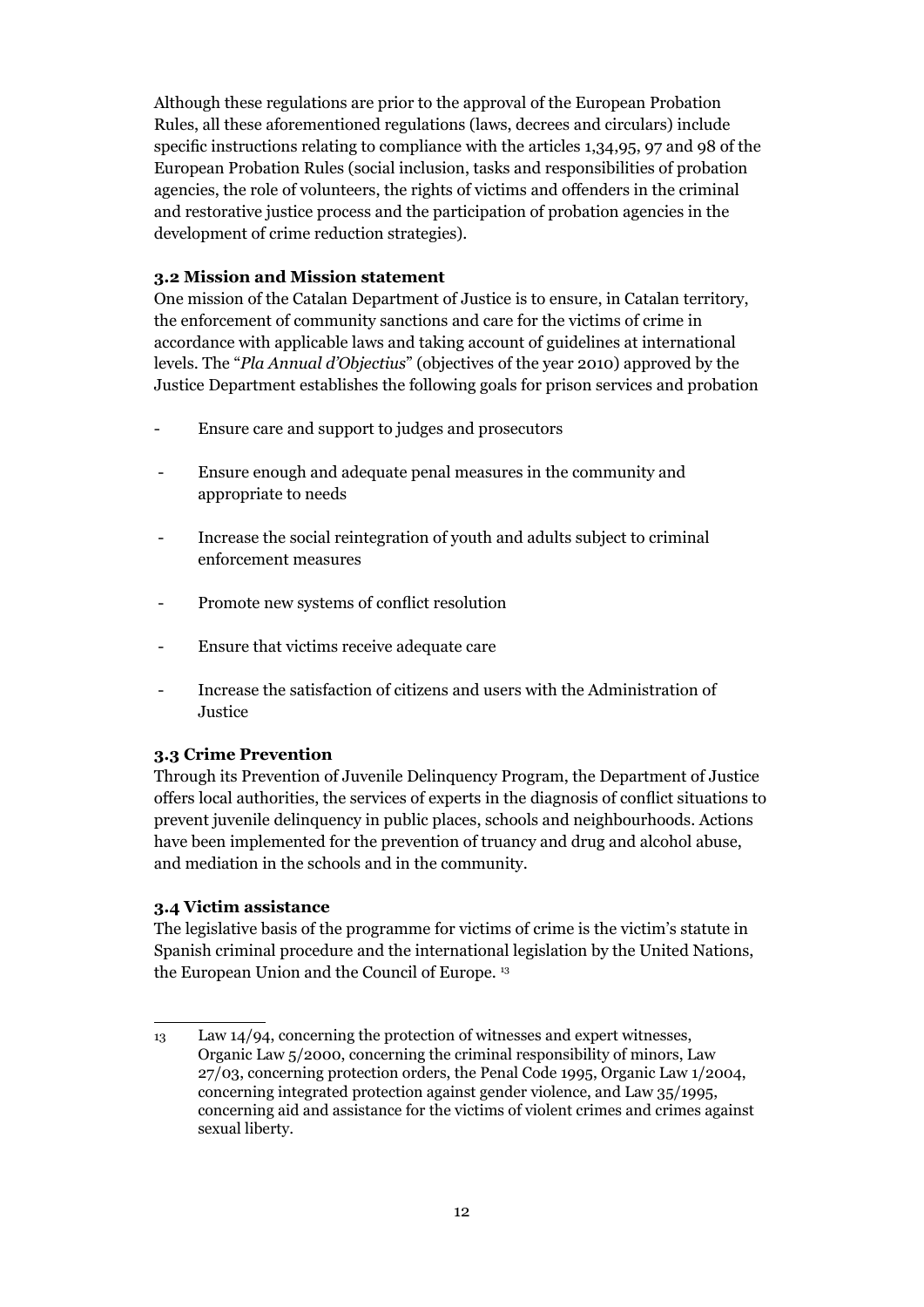The aim of the Office for the Support of Victims of Crime is to be the primary point of contact for information and support for victims, and for referral to other services, as well as to ensure that victims have access to all the aid and care which they must receive in the swiftest possible way. These offices deal with cases either at the request of the courts or of the victims themselves.

The Office for the Support of Victims of Crime offers both general care (psycho-social and legal) and specialized care (legal and psychological advice for adults), as well as making referrals to other resources.

The Centres for Victims of Crime also act as a coordination point for protection orders in gender violence offences in order to ensure the provision of social assistance and protection measures (financial aid, free legal advice, reception centres, housing, employment, etc.). Their main responsibilities are: to receive the protection order adopted by the judge and to keep the victim permanently informed about the state of proceedings against the alleged offender or the prison status of the offender during his sentence.

#### **3.5 Volunteers involvement**

Generally, most volunteer organizations are involved in the support of the activities taking place inside the prisons and to a lesser extent in the care of persons subject to alternative penal measures. Still worth mentioning, however is the possibility that people sentenced to unpaid work for the community can work with the voluntary associations performing popular events of cultural, sports, as well as carrying out tasks in support groups with special needs(children, elderly, food bank, etc.).

The principles outlining the actions of the volunteer organizations are contained in Circular1 / 2001, Volunteer Management in the prisons of Catalonia.

The volunteer organizations must submit an intervention program that is generally validated by the competent bodies of the Department of Justice. This program must include aspects such as the description of the organization, the objectives to be developed, the number of volunteers participating in the activities, resources, methodology, etc.

The Department of Justice, has also signed collaboration agreements with nonprofit organisations and local authorities. Notable amongst other actions are those concerning housing and the accompaniment of individuals on probation or on parole, treatment and occupational programmes, training or other workshops for people with problems of drug addiction, mental health or social integration difficulties. There are now approximately 400 entities involved in such activities altogether. These organizations are organized around the *Taula de participació social*.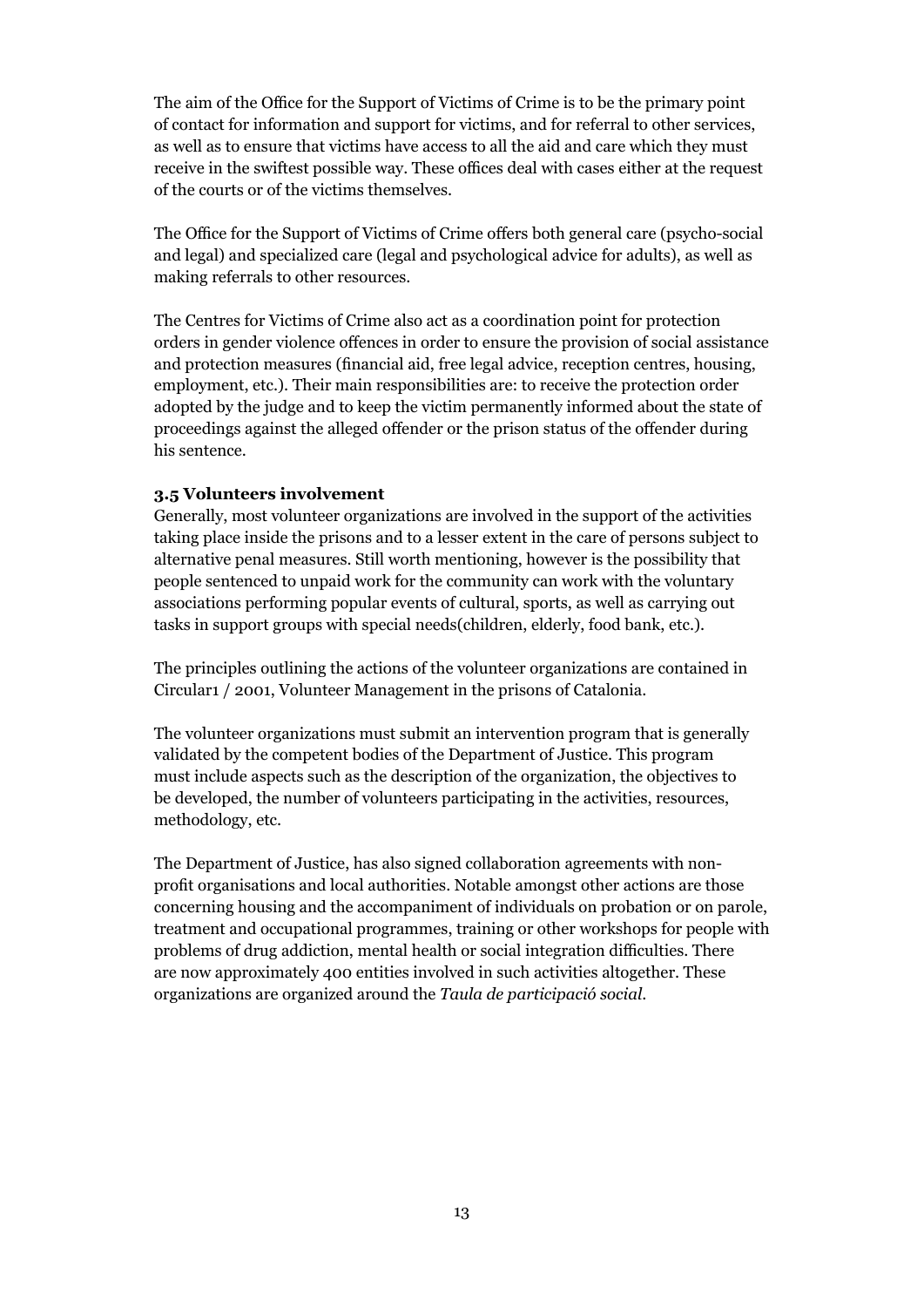## **4. The Organization of Probation Services**

All these European probation rules (22, 23, 24, 25, 27 and 29) related to training, professional profile and conditions for the exercise of the profession are guaranteed by the Centre for Legal Studies and Specialized Training of the Department of Justice, which is responsible for initial and ongoing training of personnel. Additionally the prison and probation administration takes care of the ratio of the persons subject to community sanctions in order to allow the exercise of an individualized model of intervention.

The Rule 42, related to the need of presentence reports to assists the judicial authorities in their making decisions process, is absolutely guaranteed by the criminal law for juveniles (where those reports are mandatory always) but not in the adults jurisdiction where those reports are only prepared when the judges request it.

Concerning the rules 63, 64 and 65, related to foreign offenders, although the rules and programs of the penitentiary and probation authorities don't establish any kind of discrimination, the restrictions are often established by other general laws (health, education, and work permits) in order to control the access of irregular immigrants.





The Department of Justice is the competent Government authority for drawing up proposals for prison, community sentences and juvenile justice policy, providing strategic direction for it, implementing it and assessing its effects.

The Directorate General for Community Sentences and Juvenile Justice (*Direcció General d'Execució Penal a la Comunitat i Justícia Juvenil*) is the responsible body for the enforcement of measures in the juvenile jurisdiction and community measures in the adult criminal jurisdiction. Subsidiary to this Directorate General are the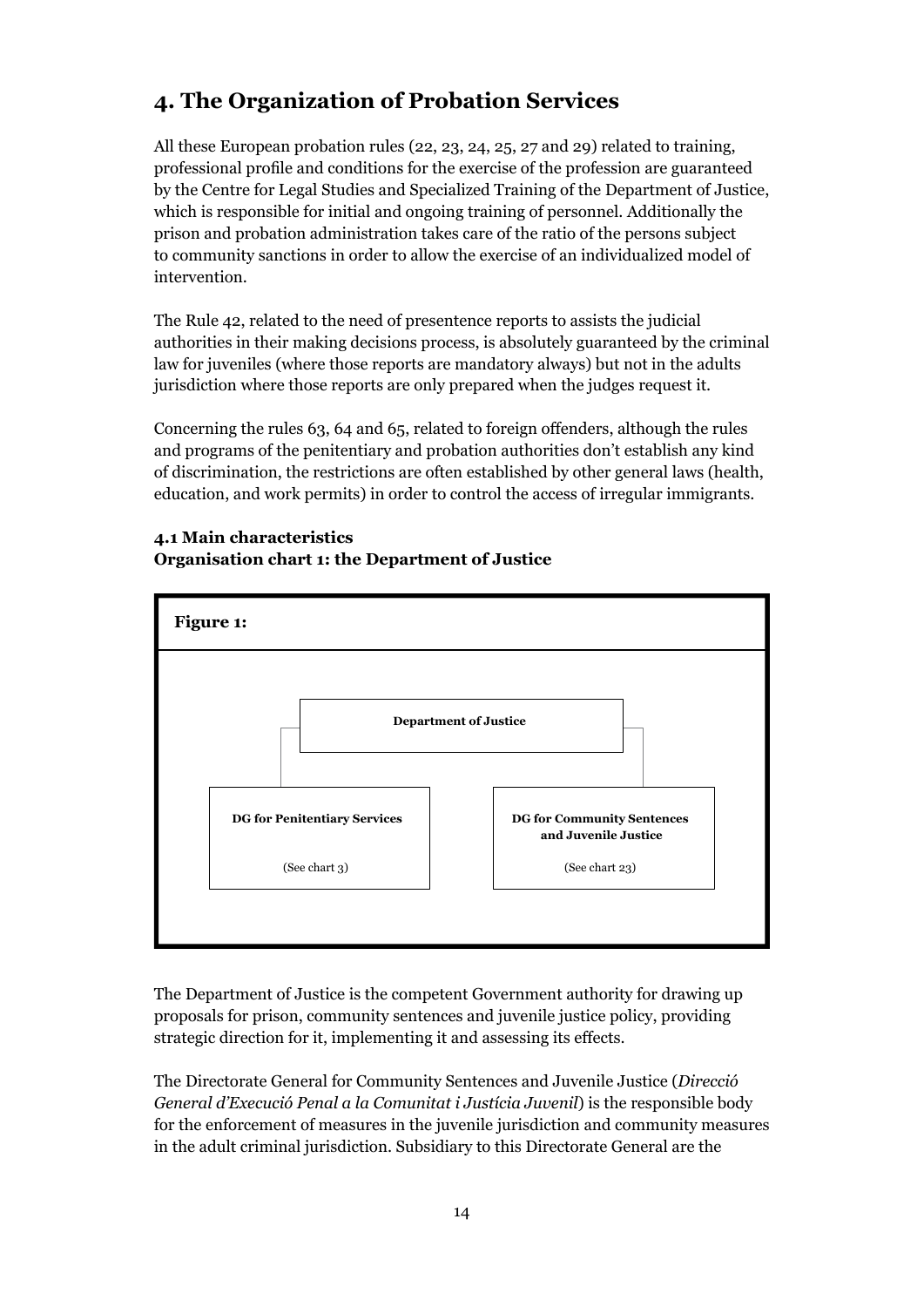technical advisory teams that advise judicial organs, the Centres for Victims of Crime and the Mediation-Reparation programmes.

The Directorate General for Penitentiary Services *(Direcció General de Serveis Penitenciaris )*is responsible for all the penitentiary centres and the Social Services Penal Sections, whose functions include those of drawing up individualised plans for third-grade prisoners (semi-liberty regime) as well as for those on parole.

#### **4.2 Internal organization**

In 2010, there was a change of government which resulted in the final restructuring of the Department of Justice, Decree 333/2011.

Primarily this change has led to the abolition of the former Secretary of Penitentiary Services, Rehabilitation and Juvenile Justice which had been integrated and was in charge of the Directorate General of Prison Services and the Directorate General of Community Sentences and Juvenile Justice.

The Directorate General for Community Sentences and Juvenile Justice has four management units to fulfil its responsibilities: one Sub directorate General and three Services. The Human and Financial Resources Service serves the whole of the Directorate General, while the other services undertake the management of public services and the supervision of private entities that provide services related to the various phases of the judicial process and the enforcement of community measures in both the adult and juvenile jurisdictions.

The Sub-directorate General for Reparation and Enforcement of Community Sanctions *(Subdirecció General de Reparació I Execució Penal a la Comunitat)* is responsible for the management, in the field of the ordinary penal jurisdiction, of all the programmes and services of community sentences, as well as the assessment teams, the mediation programme for adults and the Centres for Victims of Crime.

The enforcement of penalties in the community, is outsourced to the Social Rehabilitation Institute *(IRES-Institut de Reinserció Social)*, for the enforcement of Training Programs and Treatment Programs in Barcelona; to the Association for the Promotion and Professional Resettlement (APIP, *Associació per la Promoció I la Inserció Professional*) for the enforcement of Unpaid Work in Barcelona; and to the Institute of Social Work and Social Services (INTRESS, *Institut de Treball I Serveis Socials*) for the whole range of alternative sanctions in Girona, Lleida, Tarragona and Terres del Ebre.

In the area of community sentences there is a total of seventeen teams, eight of them for the adult jurisdiction (managed by IRES, APIP and INTRESS) and nine for juveniles (all of them composed by civil servants of the Department of Justice).

Since January 2011 the Foundation for Integral Care and Management (AGI, *Fundació Assistència i Gestió Integral*) manages the mediation programme for the adult population under a contract with the Directorate General for Community Sentences and Juvenile Justice. The mediators use the same offices as the assessment teams and coordinate with them.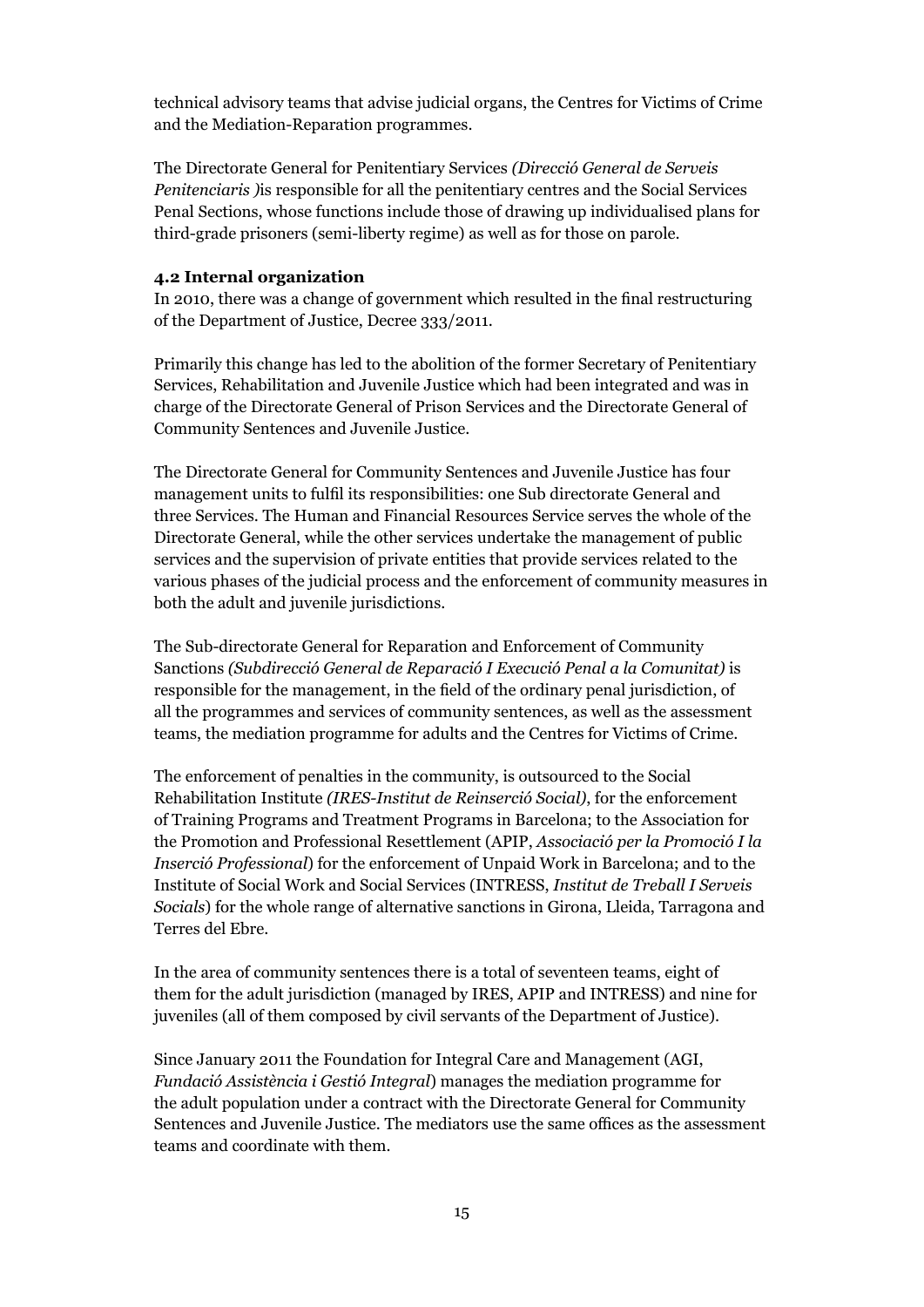All the probation programmes in the juvenile jurisdiction are managed and implemented by the staff of the Mediation and Assessment Service *(Servei de Mediació i Assessorament Tècnic)* and the Area of Enforcement of Community Sanctions *(Àrea d'Execució de Mesures en Medi Obert)*.There are thirteen assessment and mediation teams in total: five for the adult penal jurisdiction (one team for each of the Territorial Areas (Barcelona, Lleida, Girona , Tarragona and Terres del Ebre) and eight teams for the juvenile jurisdiction, of which four are based in Barcelona.

#### **Organisation chart 2: The Directorate General for Community Sentences and Juvenile Justice**

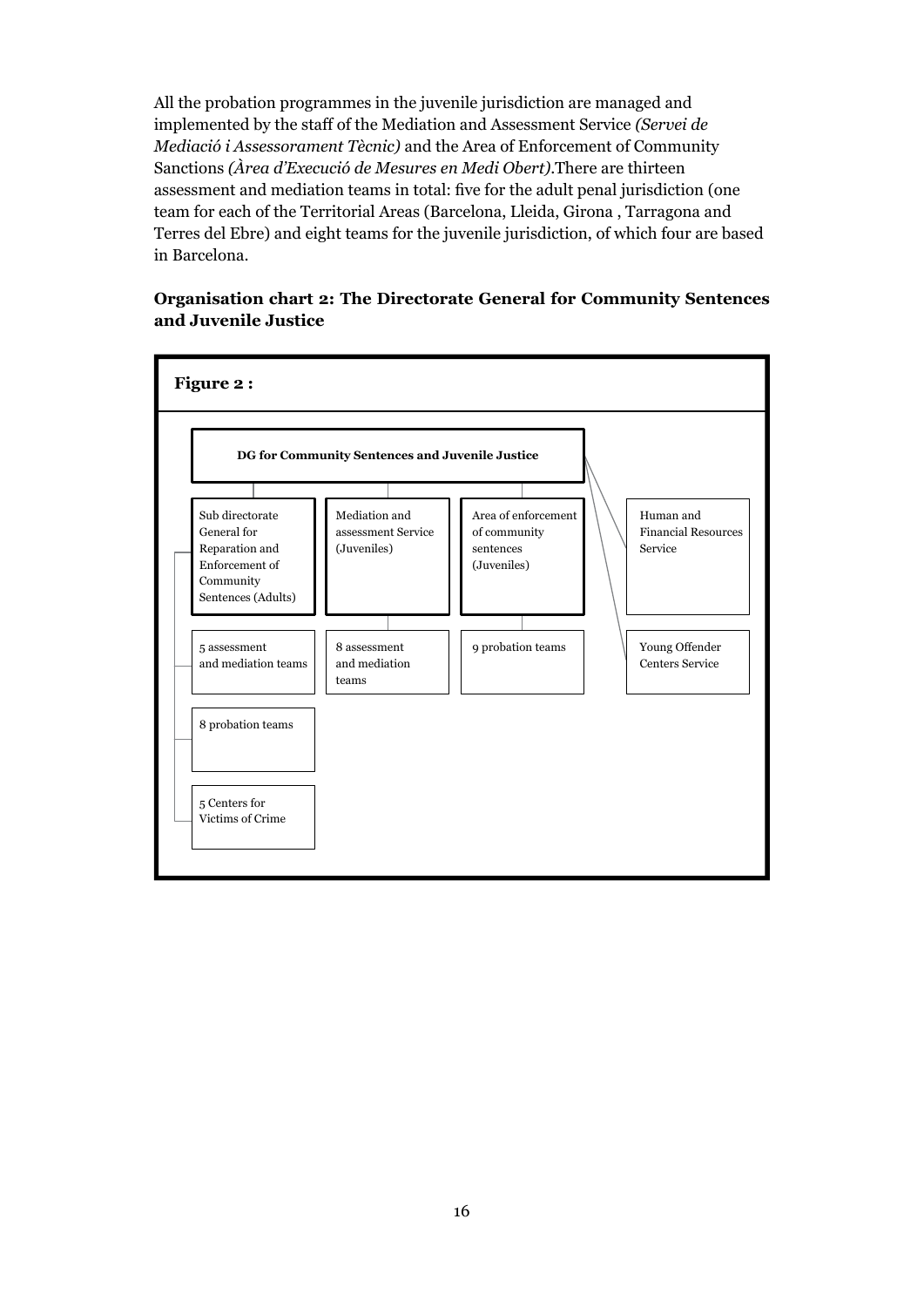#### **Organisation chart 3: The Directorate General for Penitentiary Services**



For the enforcement of prison sentences the General Directorate for Penitentiary Services is structured into three Sub General Directorates and three Services. One of these is the Service of Open Regime and Social Services *(Servei de Medi Obert i Serveis Socials)*, to which are functionally attached the Social Services Penal Sections of each province. These sections are organized and made up of social workers, psychologists, jurists, educators and administrative staff, and their purpose is to provide social service coverage to the whole of the population serving sentences of privation of liberty, whether in the ordinary regime or through the various types of open regime (semi-liberty, half way houses, electronic tagging), and while on parole.

#### **4.2.1 Probation workers**

The teams work with appropriate ratios of users in order to ensure that, as well as the control activity and monitoring of each case there are also plans to work and coordinate with other services of its own Justice Department and other public and private organizations that can meet the needs of the respective individualized plans of tracking and social integration.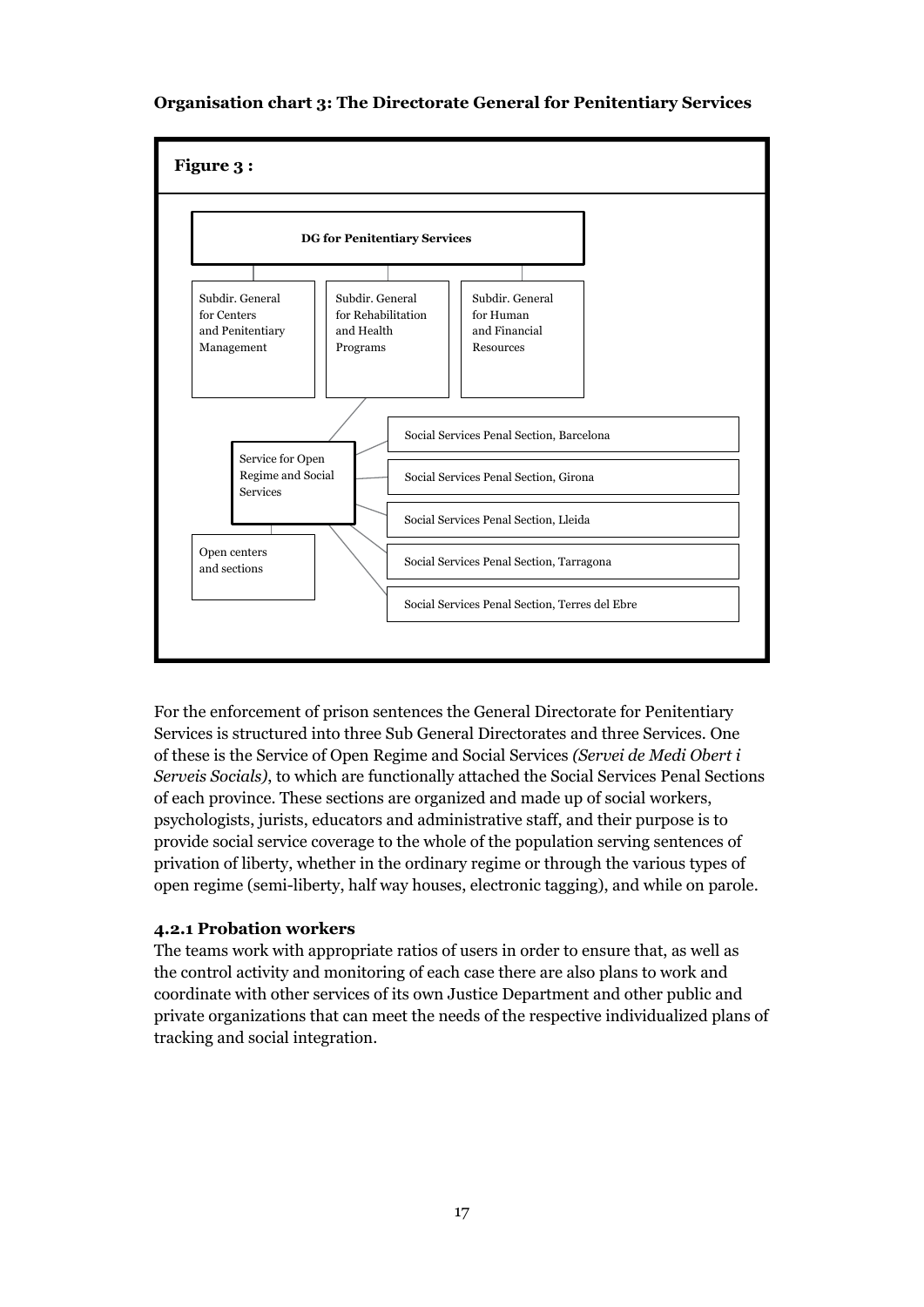#### **Staff structure for adults and juveniles**

| Number of staff (total)                                                 | 675 |
|-------------------------------------------------------------------------|-----|
| Management staff                                                        | 63  |
| Probation staff                                                         | 508 |
| Supporting staff (e.g. secretary, bookkeeping<br>staff, ICT staff etc.) | 104 |

#### **4.2.2 Education, training requirements and opportunities**

The *qualifications required* vary according to the programme on which the candidate is to work.

For the assessment teams (EAT), a diploma in social work or a degree in psychology is required, according to the specific role the person concerned is to play in the team.

For the supervision of sentences (DEM),a diploma in social work or social education is required, although people with under graduate degrees from university in various social sciences (law, psychology, criminology, and education) may also be accepted.

For the social penitentiary services a diploma in social work is required.

To act as a mediator the candidate needs a university degree and professional experience or specialized training (a Master or postgraduate degree) in the field of conflict resolution.

Probation officers, working on assessment teams, juvenile justice, victim support, and parole supervision are *civil servants*. A high level of occupational stability distinguishes these professionals. Only in the case of substitutions (due to illness, leave, etc.) are short-term contracts extended. For the most part, when these professionals join the staff of one specific unit (mediation, probation or advisory teams), they already have several years of experience in the field of justice. Most have acquired this experience working for another unit attached to the penitentiary or the Juvenile Justice services. One of the criteria also considered when selecting new personnel is their education through the courses or post-graduate programmes they have attended in parallel with their professional activities.

On the other hand, probation officers working on the implementation of alternative sanctions, and the mediators in the adult jurisdiction, are outsourced services fulfilled by non-profit organisations (IRES, APIP, INTRESS and AGI) under agreements signed with the Department of Justice.

Initial *training* may be individualised and practical, allowing the new member of the team to integrate gradually with the support of a colleague from the same team; or in a group, when there are several people who are to join different teams. In the case of initial training for groups, this is organised and programmed by the Centre for Legal Studies and Specialised Training.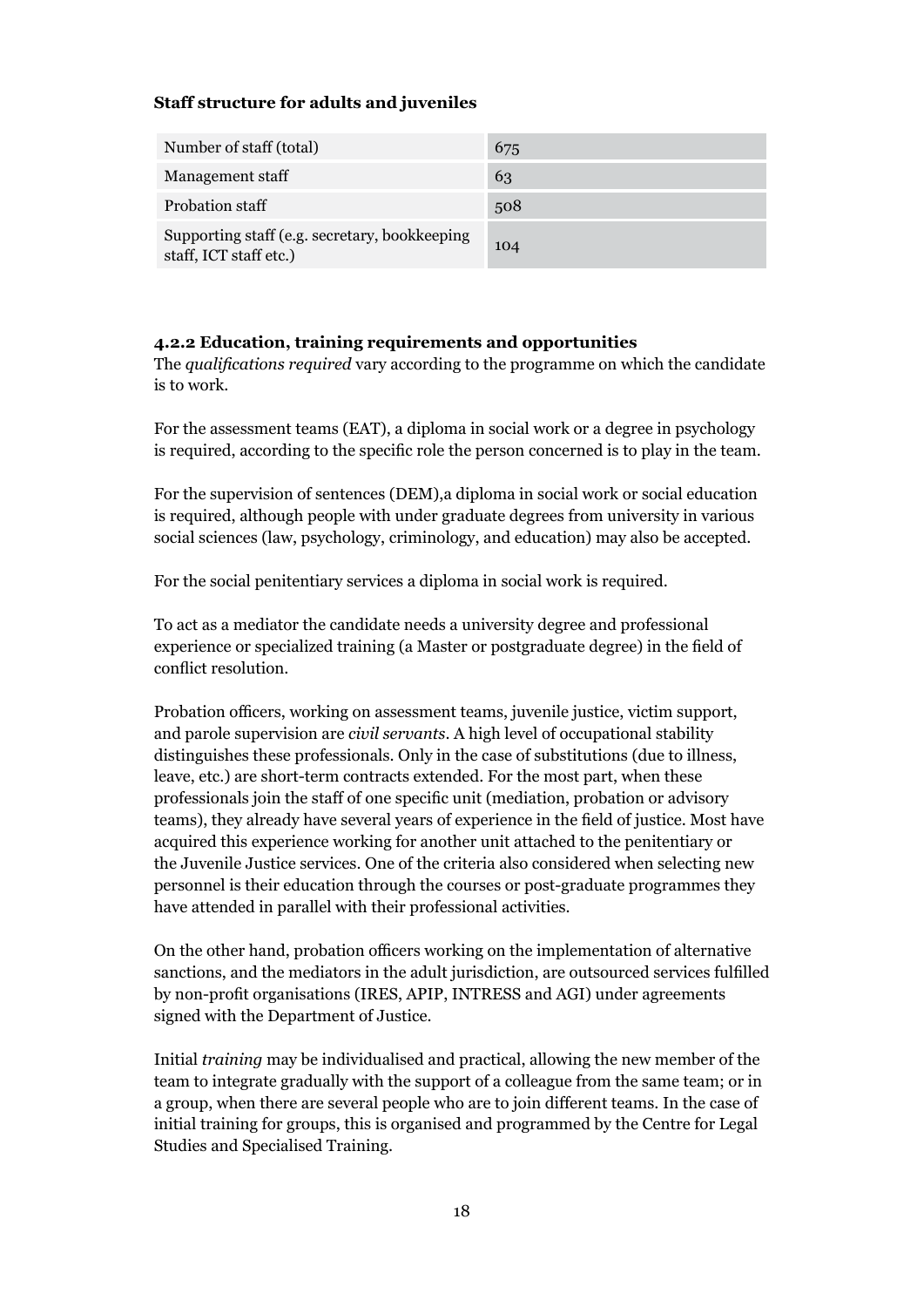The Justice Department's staff is entitled to 40 hours per year of training during working hours, which may be used for the in-depth study of the techniques and methodology associated with each of the programmes, or for a flexible training curriculum that enables them to acquire knowledge that will be useful for their professional future. There is also the ever more frequent possibility of studying master's degrees related with the execution of penalties, legal psychology, criminal law, criminology and mediation, amongst others.

The announcements of positions for the teams responsible for community sanctions, both in adult and juvenile jurisdiction, always require according to the European Probation Rules, the need of candidates to meet both, professional requirements (training and experience) and personal skills appropriate to dealing directly with people in difficult social and personal situations.

#### **4.2.3 Other organizations involved in probation work CIRE.**

The Centre for Resettlement Initiatives (CIRE) is a public company attached to the Department of Justice, whose chief mission is reintegration of offenders, offering them suitable training—professional and occupational training—and encouraging good working habits through the workshops located in prisons or outside them. Although most of CIRE's activities, both training and production, take place inside prisons, it also offers an Employment Resettlement Service to those who are serving a sentence in an open regime or parole. To this end CIRE operates a job exchange which offers jobs arranged with companies, occupation plans, occupational and training workshops and work contracts for the provision of services contracted by the CIRE with the public administration (refurbishment of buildings, furniture and others).

#### **CIRSO.**

In 2005 (under Decree 98/2005, concerning the Department of Justice) the Interinstitutional Committee for Social Rehabilitation (CIRSO) was created. This is a transversal body that includes the Government of Catalonia, the central Spanish administration, local authorities and social and economic agents. This committee's objective is to plan specific interventions for the rehabilitation of offenders; health services and specialised treatments; victim care; social and community intervention; reintegration; probation services; alternative penal measures and mediation; communication and information technologies and public education about the prison system.

Some examples are: Increasing the supply of sites for the implementation of unpaid work in public organizations and NGOs; Grants of the Employment Service of Catalonia for training projects of people sentenced to custodial sentences and community measures; the possibility to organize educational activities in the Catalonia Hostel Network facilities, etc.As for agreements with local authorities (for example an agreement with local authorities that enables offenders to do unpaid work in local towns),14 these cover the provision of places all over Catalonia for the enforcement of Unpaid work, in both juvenile and adult justice, as well as agreements to enable social workers in the field of justice to use offices and office services in municipalities.

14 See section 2.1.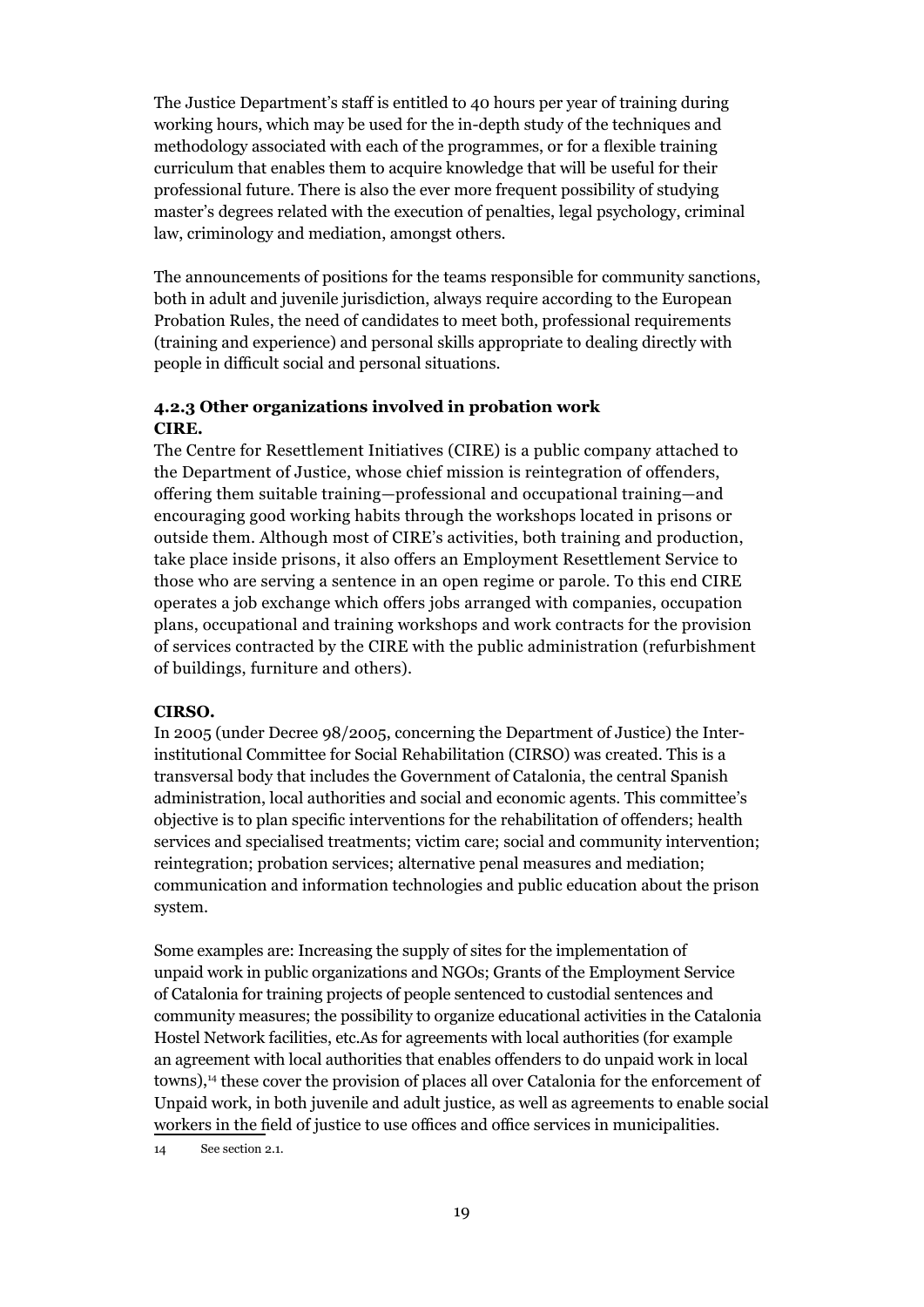#### **4.3 Probation and offenders abroad**

On the 6th December 2011 EU Council Framework Decision 2008/947/JHA will come into force. This Framework Decision aims to facilitate the social rehabilitation of convicted foreign national offenders by transferring them from the EU State in which they are sentenced back to their home country within the EU in order to serve a probation measure or alternative sanction.

From a population of 6490 sentenced to a community sentence at April 30th 2011, 1739 persons (a 26,8%) are foreigners. From these only 11% are from EU, the people to whom the FD can be potentially applied. There has been no empirical research to see how many would agree to serve this sentence in their country of origin.

| Europe                  | 232      | 13,30% |
|-------------------------|----------|--------|
| European Community (27) | 194      | 11,20% |
| Africa                  | 413      | 23,70% |
| America                 | 831      | 47,80% |
| Asia                    | 44       | 2,50%  |
| Oceania                 | $\Omega$ | 0,00%  |
| Unknown                 | 219      | 12,60% |
| Total foreign nationals | 1739     | 100%   |

**Table 1: Foreigners sentenced to Probation – April 2011**

There have been no cases until now of people living in Catalonia who are serving in another country as a member of the European Union that have required some sort of support from the Department of Justice in anticipation of his return.

People from abroad subject to community sanctions or involved in mediation processes are offered exactly the same treatment as nationals, but always taking into account the Spanish legislation on immigration. Some of these foreign people do not have residence or work permits. In these cases, to serve the sentence it is enough to have a NIE (foreigner identification number) issued by the Government Sub-Delegation of the Ministry of Interior and, if he does not have one it is necessary to apply for it. It is precisely in these cases when they often do not have a residence address when it becomes impossible to implement the measures due to the non-localization. In some cases the contact can be reached through non profit organizations and other local social services when they have knowledge of the person.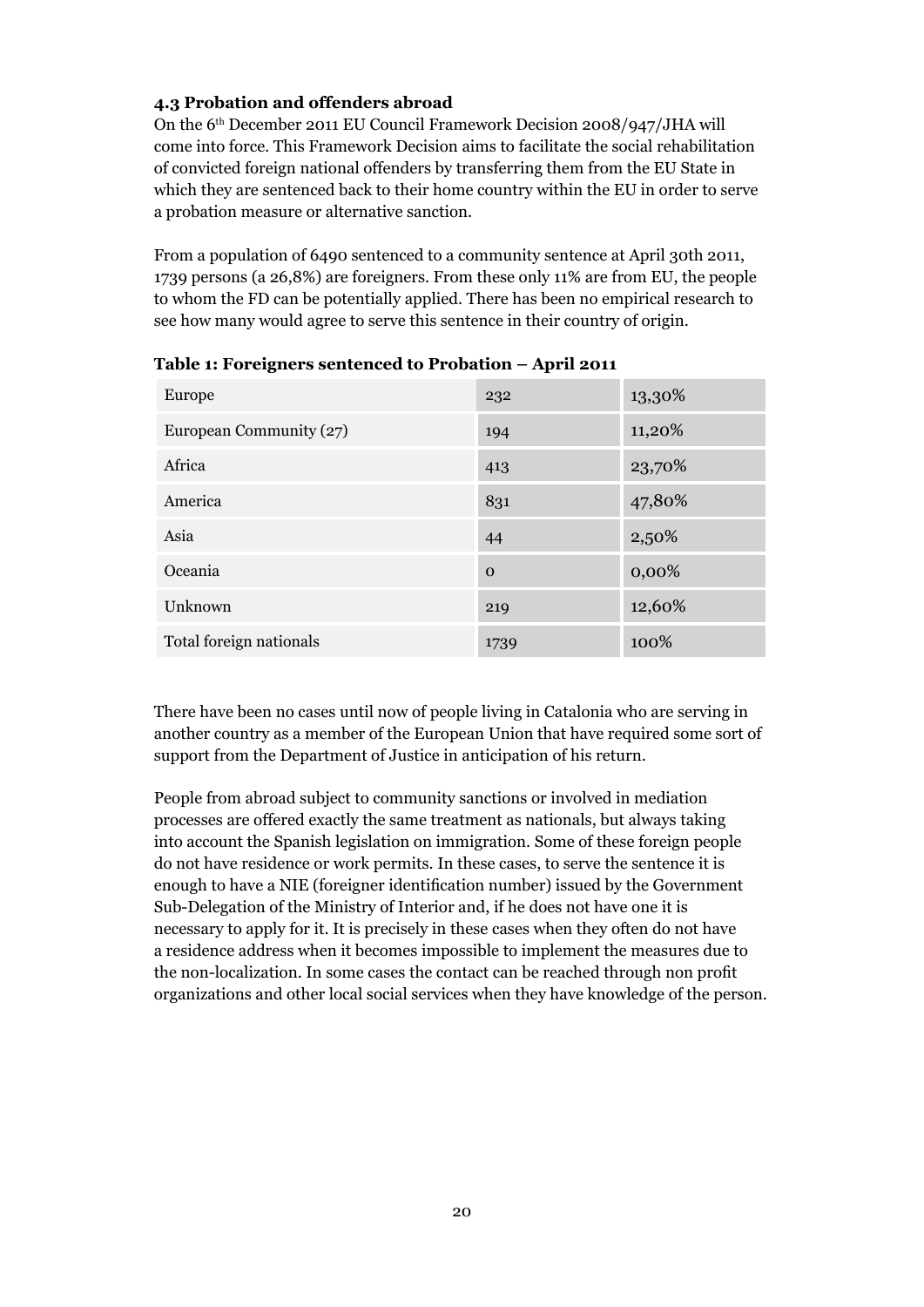## **5. Different Stages of the Criminal Justice Process <sup>15</sup>**

In accordance with the European Rules of Probation all interventions performed before the trial requires the consent of the defendant. This consent does not imply an acknowledgment of guilt of criminal nature. The laws governing Spain in the implementation of the measures of unpaid work state that these activities cannot replace any other time jobs and, where possible, these sanctions should be a symbolic way of repairing the damage and therefore must be related in some way to the nature of the committed damage.

At the beginning of each measure the professional responsible for monitoring has the obligation to inform properly about the nature and conditions of implementation of the measure and the consequences of a possible breach. Beyond the role of control, the professional who supervises the community measures has the objective to work for the social integration of the sentenced person, and make sure that users have at their disposal all the relevant information concerning their legal status, labor resources, education and health services. This also includes all interventions carried out in the program of electronic monitoring.

On the other hand the professional always take into account the views and commitment of the offender in the design of their individualized plan of work to ensure that the objective is fulfilled with greater guarantees of success**.** In the individual work plan and in the reports made to the courts, they mention the appropriate referrals to social and health services that need to be done in every case. Thus, beyond the duration of the judicial measure, the goals of social integration can be carried out within the period of time that each one requires.

<sup>15</sup> Working with suspects and offenders, this includes actions with regard to mediation schemes and victim support schemes.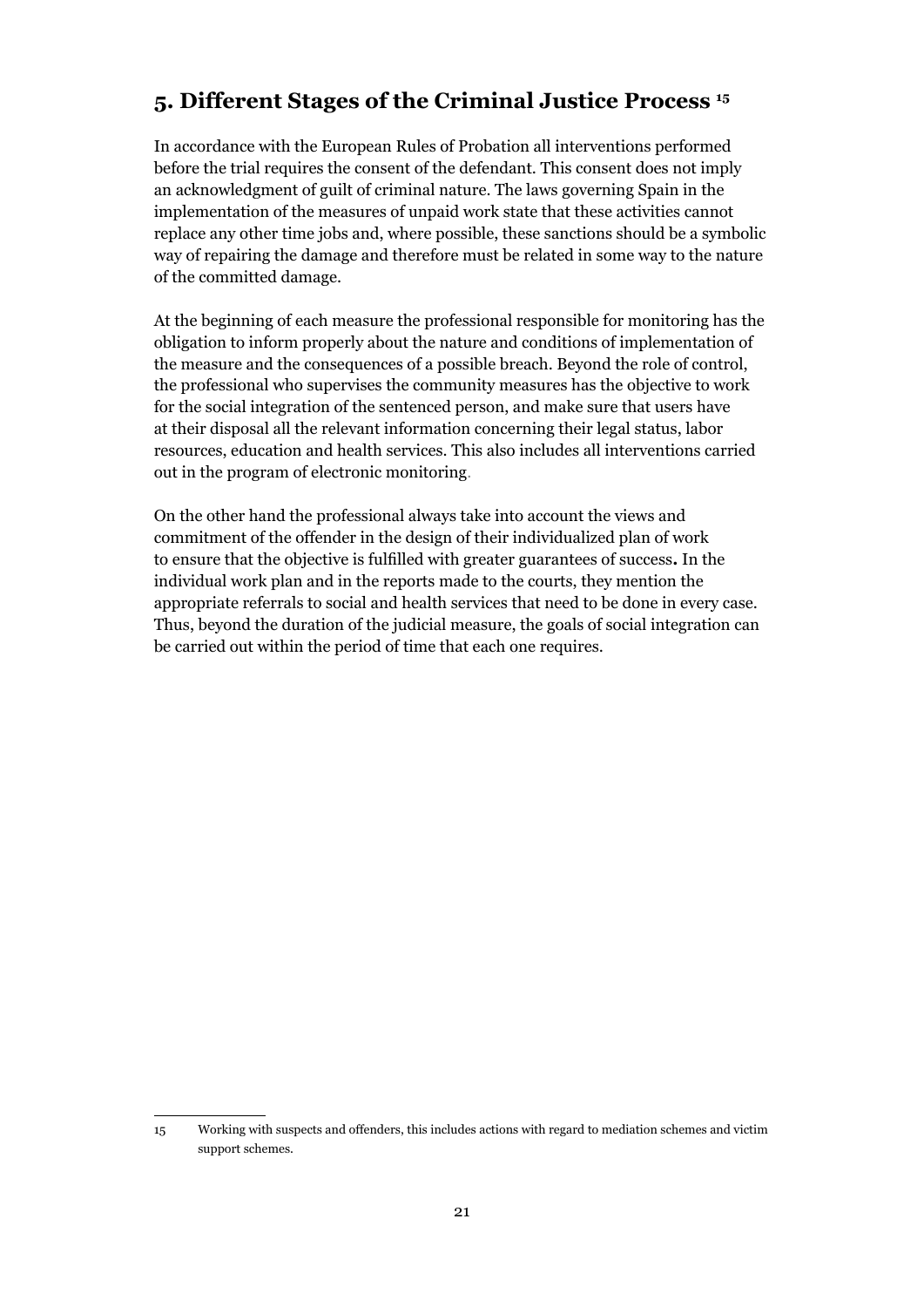#### **Table 2***. Sanctioning system and probation involvement in the pre-trial/trial stage*

| Sanctions/<br>Measures/<br>Penalties/<br>Conditions attached<br>to a conditional<br>sentence | Provision in<br>legislation           | Probation<br>service<br>involvement | Main characteristics of the<br>probation activity<br>(e.g. supervision, coordination,<br>reporting, referral, help<br>& support)                                                              |
|----------------------------------------------------------------------------------------------|---------------------------------------|-------------------------------------|-----------------------------------------------------------------------------------------------------------------------------------------------------------------------------------------------|
| Unconditional<br>waiver by the public<br>prosecutor                                          | Only in<br>the Minors<br>Jurisdiction |                                     |                                                                                                                                                                                               |
| Conditional waiver<br>by the public<br>prosecutor                                            | Only in<br>the Minors<br>Jurisdiction | X                                   | Victim - offender mediation or<br>other education activities                                                                                                                                  |
| Conditional<br>suspension of the<br>pre-trial/remand<br>detention                            | $\mathbf X$                           |                                     |                                                                                                                                                                                               |
| Pre-trial/remand<br>detention                                                                | X                                     | X                                   | Victim - offender mediation could<br>be done during this stage.<br>Reporting and supervision<br>belongs to the multidisciplinary<br>teams of the prison or the young<br>offender institution. |
| Police custody                                                                               |                                       |                                     |                                                                                                                                                                                               |
| Bail                                                                                         | $\mathbf X$                           |                                     |                                                                                                                                                                                               |
| Caution                                                                                      |                                       |                                     |                                                                                                                                                                                               |
| Surety                                                                                       | X                                     |                                     |                                                                                                                                                                                               |
| House arrest                                                                                 | X                                     |                                     |                                                                                                                                                                                               |
| Electronic<br>monitoring                                                                     |                                       |                                     |                                                                                                                                                                                               |
| Community service                                                                            |                                       |                                     |                                                                                                                                                                                               |
| Treatment order                                                                              |                                       |                                     |                                                                                                                                                                                               |
| Training/learning<br>order                                                                   |                                       |                                     |                                                                                                                                                                                               |
| Drug/alcohol<br>treatment program                                                            |                                       |                                     |                                                                                                                                                                                               |
| Compensation to<br>the victim                                                                |                                       |                                     |                                                                                                                                                                                               |
| Mediation                                                                                    | $\mathbf X$                           | X                                   | Victim-offender mediation<br>(adults and juveniles)                                                                                                                                           |
| Semi-detention                                                                               |                                       |                                     |                                                                                                                                                                                               |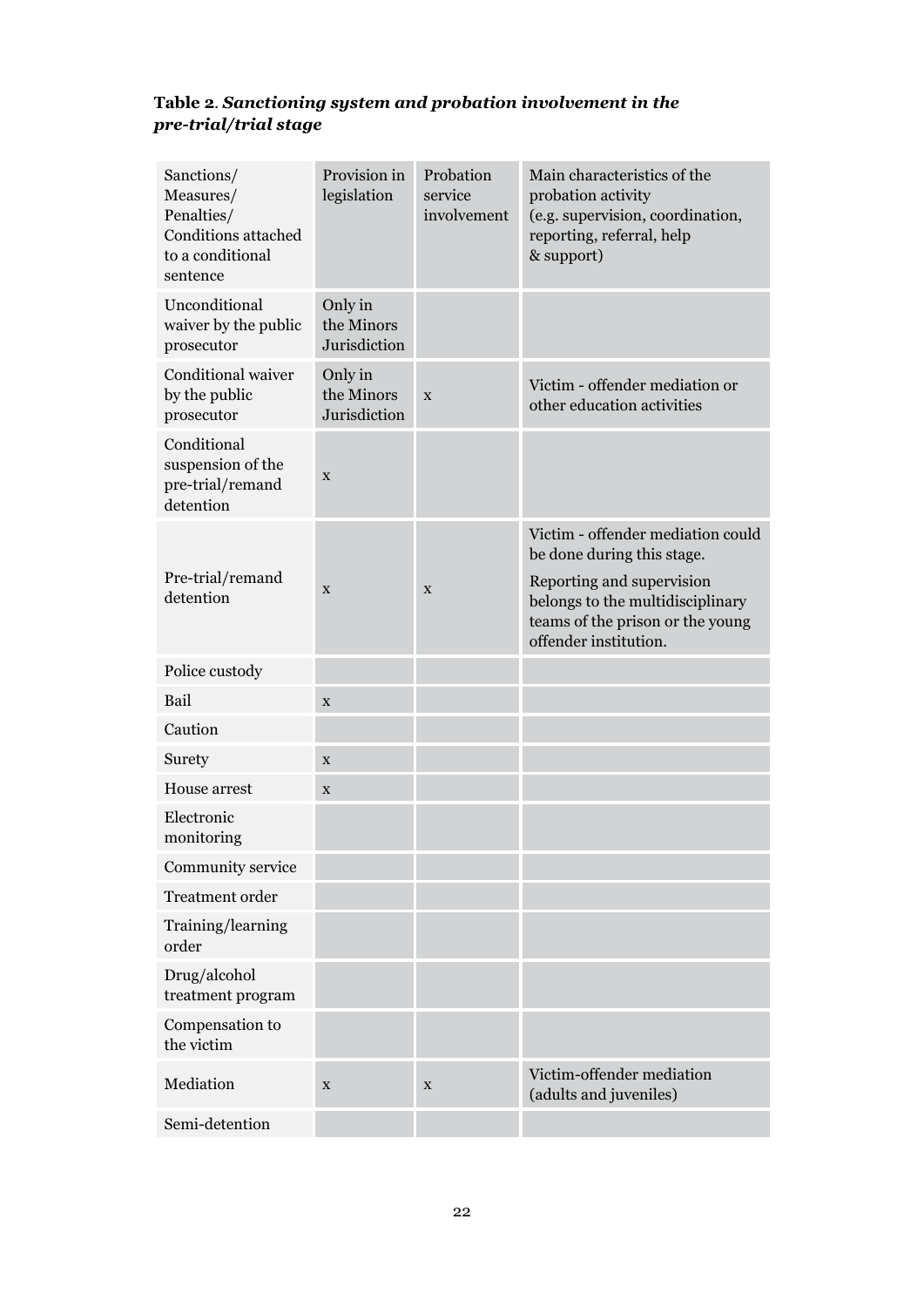| Sanctions/<br>Measures/<br>Penalties/<br>Conditions attached<br>to a conditional<br>sentence | Provision in<br>legislation | Probation<br>service<br>involvement | Main characteristics of the<br>probation activity<br>(e.g. supervision, coordination,<br>reporting, referral, help<br>& support) |
|----------------------------------------------------------------------------------------------|-----------------------------|-------------------------------------|----------------------------------------------------------------------------------------------------------------------------------|
| Attending a day<br>centre                                                                    |                             |                                     |                                                                                                                                  |
| Liberty under<br>judicial control                                                            | X                           | X                                   | Reporting and Supervision (Only<br>in the Minors Jurisdiction)                                                                   |
| Interdiction to leave<br>the country                                                         | X                           |                                     |                                                                                                                                  |
| Interdiction to enter<br>different cities/<br>places                                         | X                           |                                     |                                                                                                                                  |
| Interdiction to<br>carry out different<br>activities                                         | X                           |                                     |                                                                                                                                  |
| Interdiction to<br>contact certain<br>persons                                                | X                           |                                     |                                                                                                                                  |
| Psychiatric<br>treatment                                                                     | X                           |                                     |                                                                                                                                  |
| Deferment of<br>sentence                                                                     |                             |                                     |                                                                                                                                  |
| Fine                                                                                         |                             |                                     |                                                                                                                                  |
| Other financial<br>sanctions                                                                 | X                           |                                     |                                                                                                                                  |

#### **5.1 Pre-trial/remand/trial stage**

In this stage, in Catalonia, the Department of Justice gives *immediate attention*.

*Initial attention in the Police Juveniles Unit*. The General Directorate for Attention in Childhood and Adolescence, which pertains to the Department for Social Action and Citizenship, has a group of specialised educators available to provide immediate attention for minors arrested in the Police Juveniles Unit. This intervention may provide social and educational orientation that will be helpful for the minor or his or her family.

*Care at the prosecutor's office***.** Since 2001, a round-the-clock system of rotations for the members of the assessment teams (EAT)was put into operation, in order to meet the needs of the permanent service of the juvenile prosecution offices. The assessment teams reports are important for the public prosecutor to be able to decide whether the judge should adopt bail.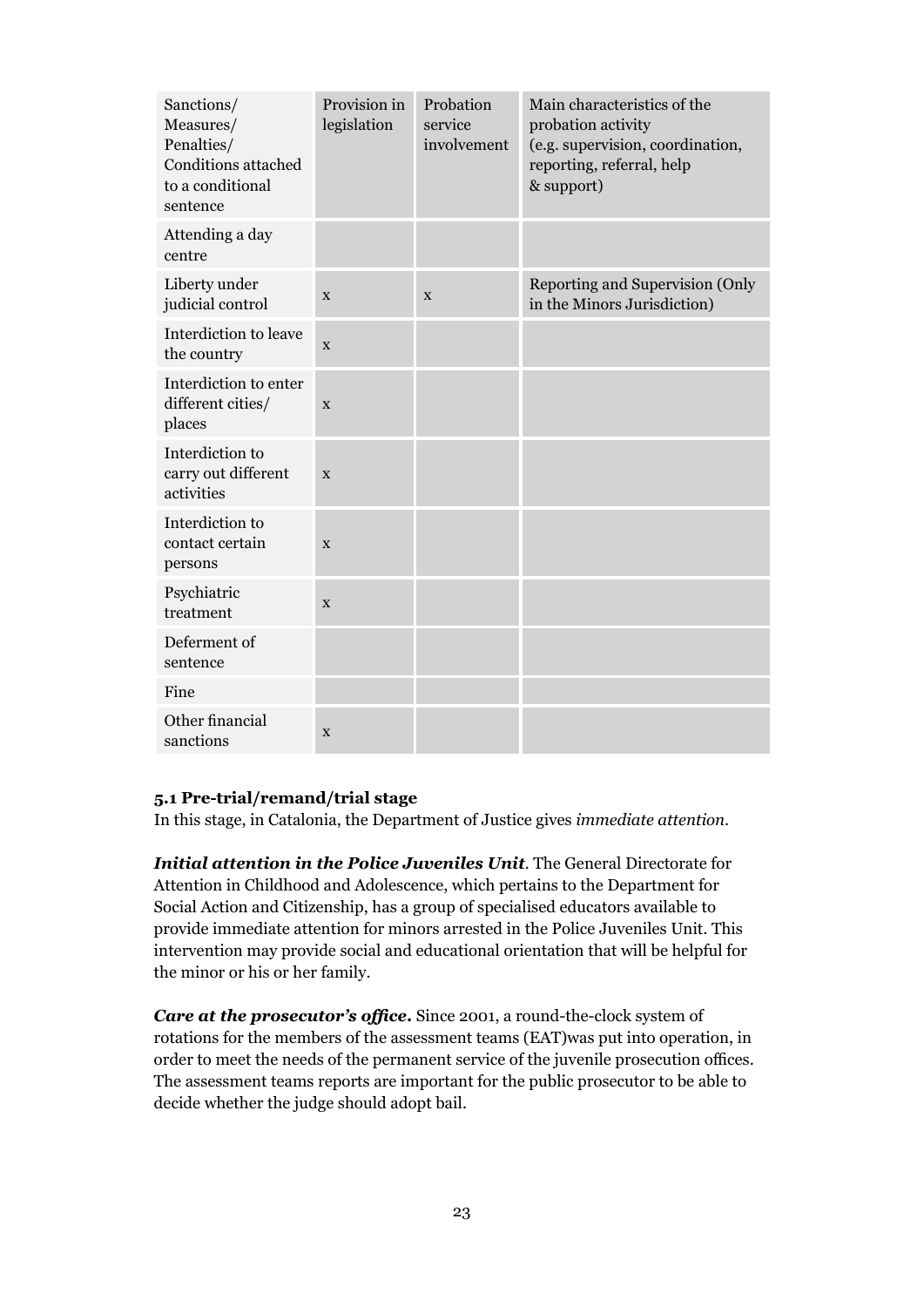The assessment teams, as well as reporting to the prosecutor, also care for the arrested juveniles and their families, providing them with the information and support they need. These teams are also responsible for tracking cases in which bail has been imposed.

*Office for the Support of Victims of Crime*. These provide support and orientation for any citizen who has been a victim of crime and requests it. The social workers have links with the Catalan police force, the *Mossos d'Esquadra,* who specialise in victim care and who are trained to provide initial backup, support and information.

**Assessment reports.** *Juvenile* probation officers must provide a psychosocial report. This report is mandatory in all cases, except those that, with the agreement of the prosecution office, initiate mediation–reparation programmes. This report enables judges and prosecutors to make decisions about sentencing. In the case of juveniles who, during the course of serving a community sanction, or within three months after having completed such a sentence, are once again taken before the judges for the commission of a further unlawful act, it is the probation officer herself responsible for that person who writes the presentence report.

With regard to *adults,* probation officers provide their reports prior to sentencing when the judge deems such a report necessary. Reports on those prosecuted may contain various kinds of information: the modification of criminal responsibility due to mental disorder, alcohol or drugs, dangerousness, risk of recidivism, and personal circumstances. The number of reports for adults is very low (for example in 2010, 625 for around 17.000 cases handled by the probation officers).Finally, reports are also written sometimes in order to support the claim of the victim at the judges' request.

**Assessment in Courts.** The assessment teams (EAT) that have written a presentence report participate in the judicial hearings in the case of the juveniles. In the case of the adults the presence of the probation officers in the Court is not so common.

**Mediation–reparation.** *Juvenile legislation* provides that for offences not involving serious violence (under the Criminal Code that means crimes up to less than five years of imprisonment), the judicial proceedings may be stopped if the minor has repaired the harm caused to the victim or is prepared to do so. In this jurisdiction the mediators are specialised professionals who form part of the assessment and mediation teams (EAT) of the General Directorate for Community Sentences and Juvenile Justice.

*In adult justice*, reparation to the victim before the trial may be taken into account by the judge as an attenuating circumstance, but it does not avoid the trial. In this jurisdiction the programme is implemented by specialised mediators under a provision of services contract signed with the AGI (*Fundació Assistència I Gestió Integral*) since 2011and the General Directorate for Community Sentences and Juvenile Justice. Except in gender violence where the Law 1/2004, explicitly excludes the option of mediation between aggressor and victim.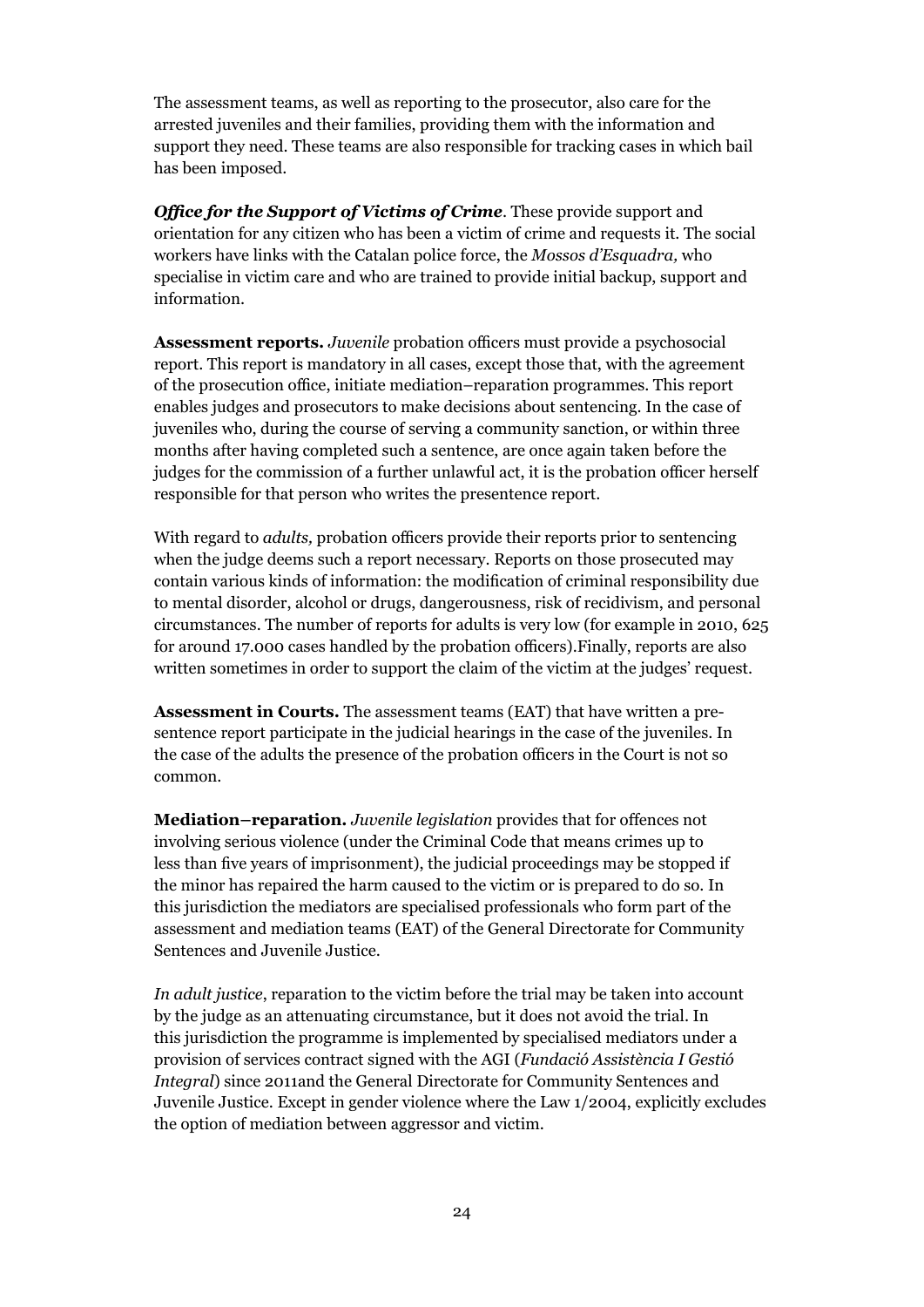**Support.** Upon the request of the judicial bodies, the probation officers carry out the Support Program aimed *at minors and witnesses* who, due to their personal physical or mental condition, are especially vulnerable and require specialized professional support in order to make a declaration in front of the judge. Probation officers in both juvenile and adult jurisdictions talk to those being prosecuted, collect information from other professionals or institutions, draft reports for the courts, provide information to the interested parties and, if necessary, attend the court proceedings. Within the field of ordinary *adult jurisdiction* it might be the prosecuted party that, either directly or through the specialized services, requests guidance from probation officers, especially in cases in which people are being treated for drug addiction or mental illness while awaiting trial.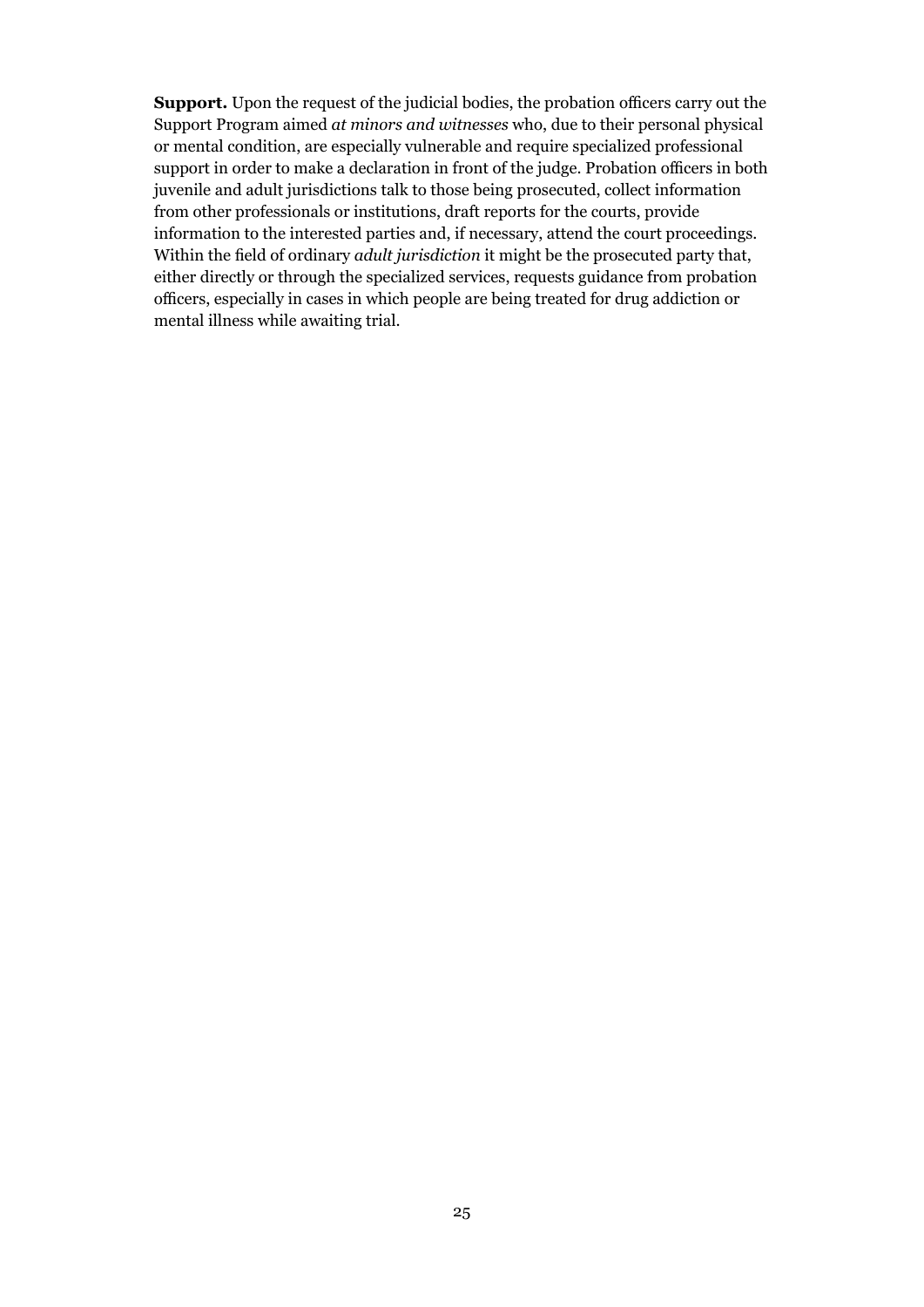#### **5.2 Enforcement stage Table 3***. Sanctioning system and probation involvement in the enforcement stage*

| Sanctions/Measures/<br>Penalties/Conditions<br>attached to a<br>conditional sentence | Provision in<br>legislation | Probation<br>service<br>involvement | Main characteristics of the<br>probation activity<br>(e.g. supervision, coordination,<br>reporting, referral, help<br>& support) |
|--------------------------------------------------------------------------------------|-----------------------------|-------------------------------------|----------------------------------------------------------------------------------------------------------------------------------|
| Imprisonment                                                                         | $\mathbf X$                 | $\mathbf X$                         | Coordination with Prison and<br>Young offenders institutions<br>when a period of parole should<br>be implemented                 |
| Suspended sentence                                                                   | X                           | X                                   | Supervision – help& support<br>-reporting                                                                                        |
| <b>Conditional sentence</b>                                                          | X                           |                                     |                                                                                                                                  |
| Affidimento in prova                                                                 |                             |                                     |                                                                                                                                  |
| House arrest                                                                         | X                           |                                     |                                                                                                                                  |
| Electronic monitoring                                                                | $\mathbf X$                 | X                                   | Supervision-reporting                                                                                                            |
| Community service as<br>sanction                                                     | X                           | $\mathbf X$                         | Supervision - coordination-<br>reporting                                                                                         |
| Semi-liberty                                                                         | X                           | $\mathbf X$                         | Supervision $-$ reporting $-$ help<br>& support                                                                                  |
| Semi-detention                                                                       |                             |                                     |                                                                                                                                  |
| Treatment order                                                                      | X                           | X                                   | Supervision $-$ reporting $-$ help<br>& support                                                                                  |
| Training/learning<br>order                                                           | X                           | $\mathbf X$                         | Supervision $-$ reporting $-$ help<br>& support                                                                                  |
| Drug/alcohol<br>treatment program                                                    | X                           | $\mathbf X$                         | Supervision – reporting – help<br>& support                                                                                      |
| <b>Educational measures</b>                                                          | $\mathbf X$                 | X                                   | Supervision – reporting – help<br>& support                                                                                      |
| Compensation to the<br>victim                                                        | x                           |                                     |                                                                                                                                  |
| Mediation                                                                            | $\mathbf X$                 | $\mathbf X$                         | <b>Coordination-Reporting</b>                                                                                                    |
| Attending a day<br>centre                                                            | $\mathbf X$                 | $\mathbf X$                         | Supervision $-$ reporting $-$ help<br>& support                                                                                  |
| Interdiction to leave<br>the country                                                 | $\mathbf X$                 |                                     |                                                                                                                                  |
| Interdiction to enter<br>different cities/places                                     | $\mathbf X$                 |                                     |                                                                                                                                  |
| Interdiction to carry<br>out different activities                                    | $\mathbf X$                 |                                     |                                                                                                                                  |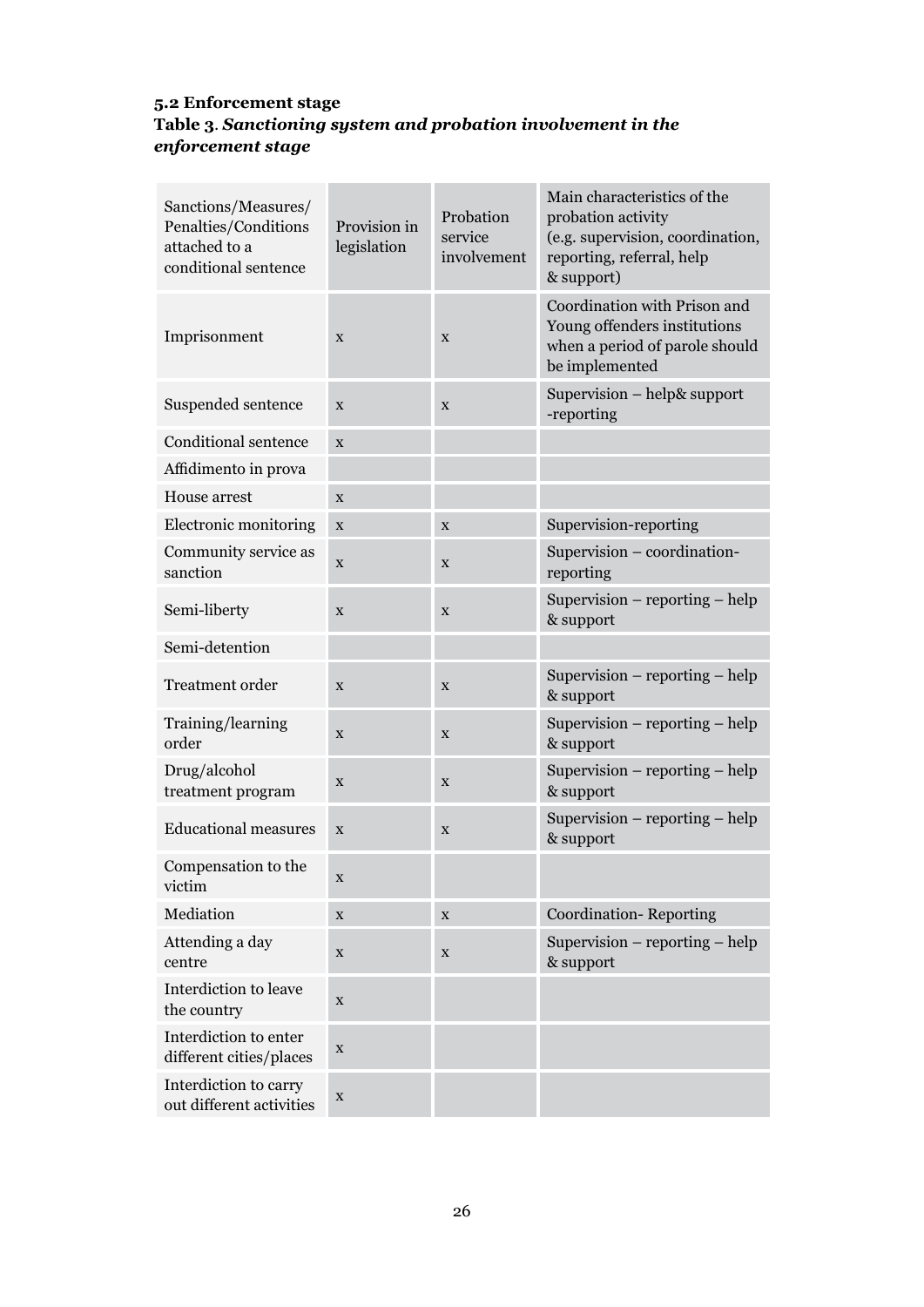| Sanctions/Measures/<br>Penalties/Conditions<br>attached to a<br>conditional sentence | Provision in<br>legislation | Probation<br>service<br>involvement | Main characteristics of the<br>probation activity<br>(e.g. supervision, coordination,<br>reporting, referral, help<br>& support) |
|--------------------------------------------------------------------------------------|-----------------------------|-------------------------------------|----------------------------------------------------------------------------------------------------------------------------------|
| Interdiction to contact<br>certain persons                                           | X                           |                                     |                                                                                                                                  |
| Fine                                                                                 |                             |                                     |                                                                                                                                  |
| Day fine                                                                             | X                           |                                     |                                                                                                                                  |
| Other financial<br>penalties                                                         |                             |                                     |                                                                                                                                  |
| In/out patient<br>order (psychiatric<br>treatment)                                   | X                           | X                                   | Supervision $-$ reporting $-$ help<br>& support                                                                                  |
| Security measures                                                                    | X                           | X                                   | Supervision $-$ reporting $-$ help<br>& support                                                                                  |
| Combined order                                                                       | X                           |                                     |                                                                                                                                  |
| Community<br>punishment                                                              | X                           | X                                   | Supervision $-$ reporting $-$ help<br>& support                                                                                  |
| Conditional release /<br>Parole                                                      | $\mathbf{x}$                | X                                   | Supervision $-$ reporting $-$ help<br>& support                                                                                  |
| Automatic release                                                                    |                             |                                     |                                                                                                                                  |
| Open prison                                                                          | $\mathbf X$                 | $\mathbf X$                         | Supervision $-$ reporting $-$ help<br>& support                                                                                  |
| Penitentiary program<br>outside the prison                                           | X                           | $\mathbf X$                         | Supervision $-$ reporting $-$ help<br>& support                                                                                  |

#### **ADULTS**

Probation officers working in the adult penal jurisdiction are responsible for supervising suspended sentences, unpaid work and security measures.

*a) Suspended sentences.* It is important to emphasize that the possibility of adding rules to the supervision although legally possible since 1995 was not really implemented until 2003 (for gender violence mainly) and 2007 (for traffic offenses mainly). Therefore all crimes sentenced to suspended sentence between 1995 and 2003 received no supervision (and hence no 'probation'). The only exception to this was drug offenders who received a suspended sentence with supervision since 1995.

*b) Unpaid work.* The Criminal Code provides for the possibility of replacing prison sentences up to 1 year for work in community service or a fine (exceptionally also be replaced prison sentences up to 2 years). Additionally there are three offences

(abuse or domestic violence, use of vehicles or motorcycles and driving under influence) which can be directly sentenced to unpaid work. Likewise, the deprivation of freedom for personal responsibility for unpaid fines subsidiary can be replaced by unpaid work for the benefit of the community.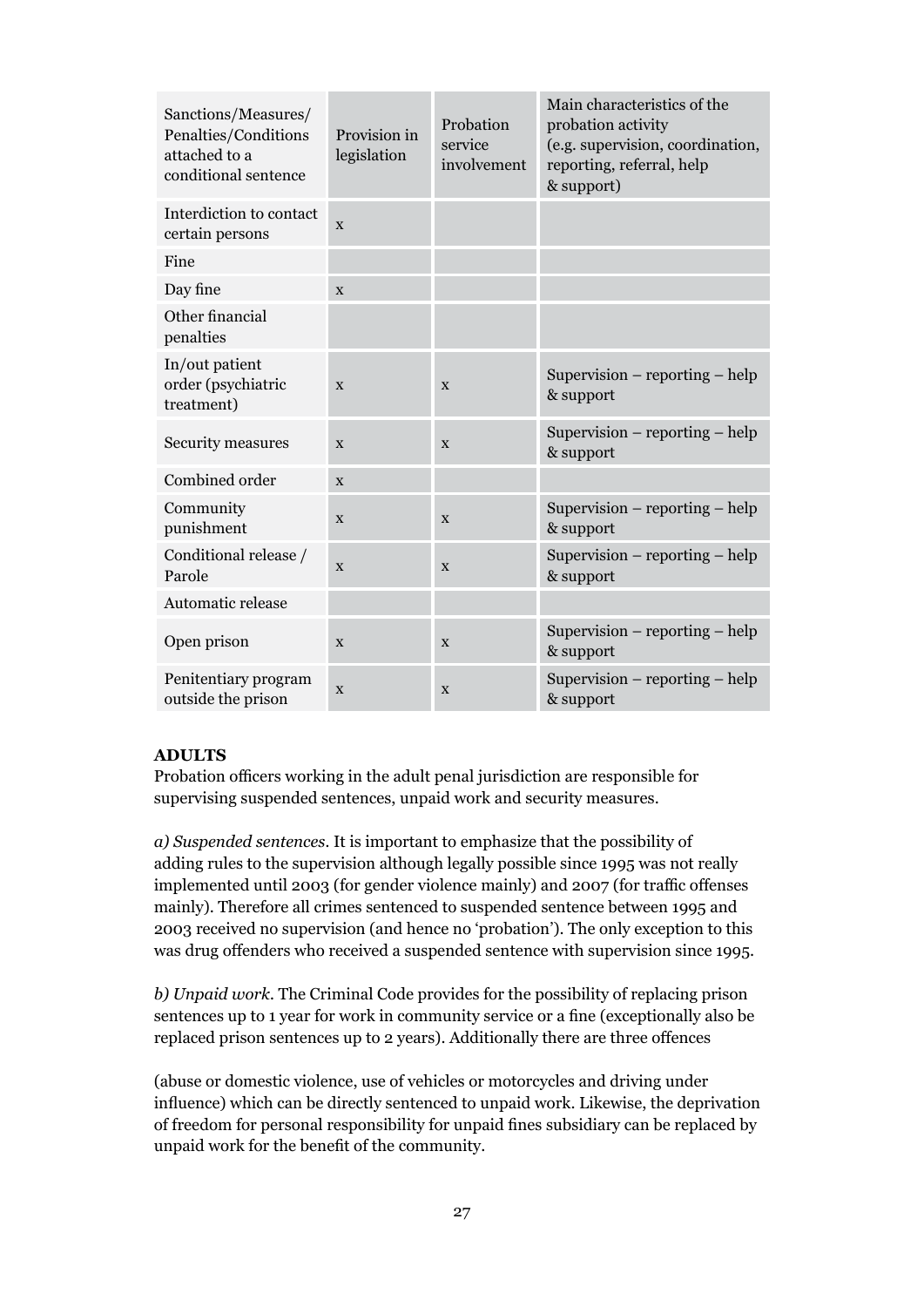*c) Security measures*. Security measures may be the deprivation of liberty (internment in a psychiatric hospital, drug addiction centre or special educational centre) or non-custodial sentences which might consist of the prohibition of certain rights (such as permission to carry arms or a ban on driving), obligations and/or prohibitions (concerning the place of residence or communicating with other people) and family custody, submission to outpatient treatment or training programmes in the field of culture, education, employment and sexual education, amongst others.

*d) Open regime and Parole supervision* (the supervision is done by penitentiary social services). One of the conditions for parole is the prior fulfilment of restitution, a condition that in 80% of cases is met without difficulty. The number of offenders in parole in Catalonia is 880 (July 2011).It involves three levels of tracking: Ordinary, which consist on maintaining at least one presentation per month; Advanced, for those progressing well, which consists in maintaining one interview every three months. Intensive, for those included in special programs of sexual aggression, domestic violence and mental health, which should have also interviews with the psychologist of the Social services penal section. The number of people who have their parole revoked is very small.

*e) Victim care.* In the enforcement stage in the case of victims of crime to whom a judicial protection order has been applied, the Centres for Victims of Crime monitor judicial actions and provide the victims with access to the social services or other specialised services they consider necessary.

#### **MINORS [14-18 years old]**

In juvenile jurisdiction, once the judge has passed sentence, probation officers organise and monitor:

*a) Probation (Llibertat Vigilada),* up to a maximum of five years with the possibility of imposing certain obligations while it is being served*;*

*b) Community service,* up to a maximum of 100 or 200 hours depending on the age of the offender and nature of the crime. This measure must have the consent of the minor concerned;

*c) Outpatient treatment for drug abuse or mental health ;*in the case of treatment for drug addicts this measure must have the consent of the minor concerned;

*d) Other measures:* performance of social or educational tasks; attendance at a Day Centre; living together with another family or educational group.

#### *Table 4. Other probation activities in the enforcement stage*

| Providing support to the families of the<br>offenders/detainees | X            |
|-----------------------------------------------------------------|--------------|
| Coordinating volunteer prison visitors                          | X            |
| Preparing offenders for (conditional) release                   | $\mathbf{x}$ |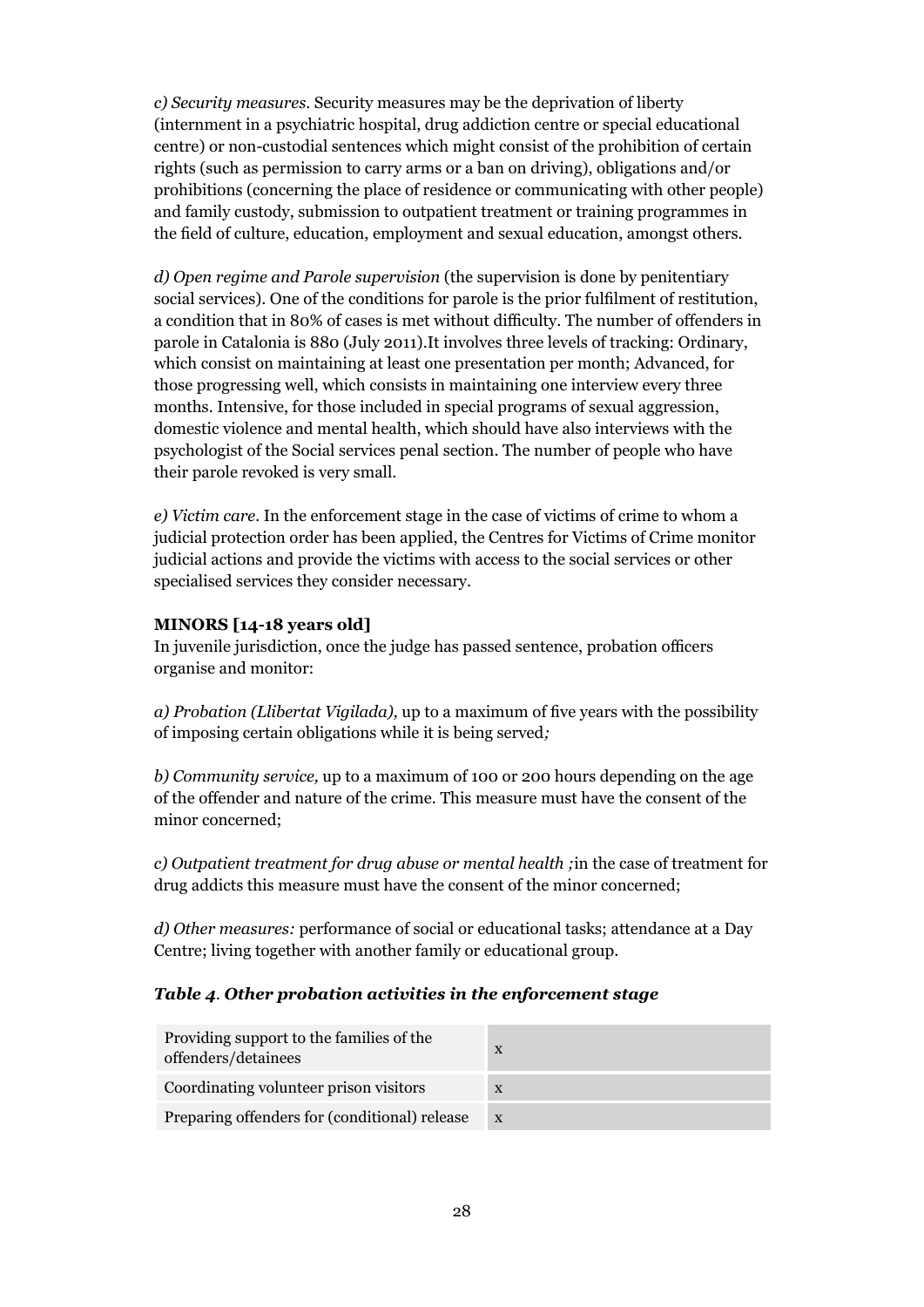Preparing prisoners for home leave and/or providing support during home leave <sup>x</sup>

Providing support to persons that have been pardoned or amnestied

Providing advisory report with respect to amnesty or pardon

| $\mathbf{X}$ |  |  |  |
|--------------|--|--|--|
|              |  |  |  |
| X            |  |  |  |

#### **5.3 Care and after-care outside the criminal justice system**

Released prisoners have the right, in some cases, to receive unemployment benefit for a maximum period of 18 months, and people who have never worked before have the right to receive a prisoner's release subsidy for a period of 6 months. In the case of people who find themselves in especially difficult circumstances the prison service Social Services Sections may agree on a personalised employment plan aimed at mitigating the most urgent needs and at accompanying such a person for a brief period of time during the first phase of the transition to life in liberty.

The population serving community sanctions continue their habitual life at work and training activities and the sentence must be adapted to their situation and circumstances. If at the end of the measure some action of support is still needed the case will be referred to the social or health public services.

## **6. Probation Methodology**

According to the European Probation Rules in all cases regular coordination is arranged between the Department of Justice and the staff of the institutions where the court's decisions are implemented. The organizations that implement these measures have signed agreements and contracts with the Department of Justice. They have to follow the procedures and goals that the Department of Justice has established.

All intervention programs are *individualized* and work on the basis that the best way to get positive results in relation to non-recidivism and social integration depend largely on the effective involvement and engagement of offenders in the plan for implementing the community sanction. After the sentence an individualized *agreement* is signed between the probation officer and the offender concerning:

- a) The kind of tracking and how it is to be implemented;
- b) The responsibilities and/or duties of each party (including the social worker);
- c) The design of a personalised intervention project that sets out the aims to be achieved in order to enhance the sentenced person's social integration and quality of life.

This implies the fulfilment of the activities or treatments previously decided by the judge and, in many cases it implies a certain undertaking on the part of the sentenced person to participate. In this sense it is possible to speak, quite apart from criminal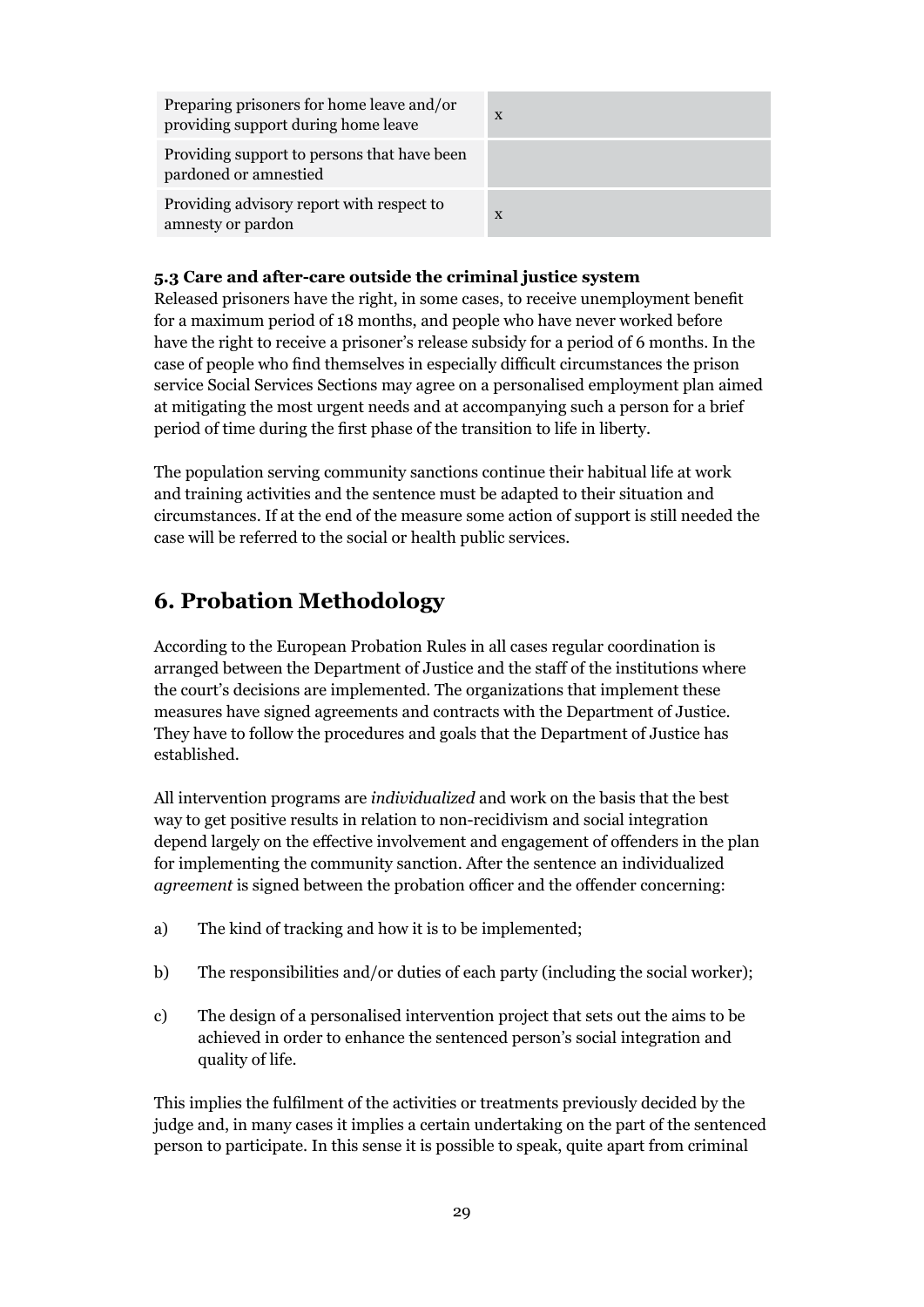responsibility, of personal responsibility. The degree of undertaking and acceptance varies from person to person and also depends on their situation at the time. Thus, this can be practically nil in the case of sentences leading to psychiatric internment but can imply a considerable amount of commitment in the case of unpaid work. The variables that determine the possible levels of commitment and which it is possible to work with are:

- a) The personal characteristics of each person;
- b) The adaptation of the conditions of the judge's or court's decision to each individual's personal capacity;
- c) The need to observe the court's ruling.

In some cases, it is possible to propose modifications to the court's judgement. On the other hand, it is also necessary to bear in mind that the conclusion of an activity or treatment might not coincide with the term of the sentence. In such cases it needs to be determined whether it is appropriate to continue with the socio-educational supervision and, in such cases, determine the conditions under which it should be conducted. In this regard, it is especially important to maintain optimum coordination between the public network of social and health care services, educational services and employment services on one hand, and the specialised organisations and services that also operate in these areas through social initiatives on the other.

The main aspects of the work of probation officers responsible for the implementation of *community sentences* are:

- a) To ensure that the obligations imposed by the judge and by the probation officer are met;
- b) To keep the relevant judicial authorities informed about the serving of the sentence and how it develops;
- c) To promote the social integration of the person thus sentenced through social and educational tracking;
- d) To promote social and community resources suited to the needs of the target population;
- e) To raise the community's awareness and to implicate the community in the processes involved in serving such sentences.

*Monitoring the execution* of sentence is achieved through *regular interviews*. Often the court's decision involves the carrying out of an activity such as unpaid work that benefits the community, participation in cognitive behavioural programmes, in employment or training programmes, or socio-medical treatment. The first interview takes place when starting the measure and its goal is to agree on an individualized work plan; later, once every three months, a report is written, including information related to the development of the plan and the possible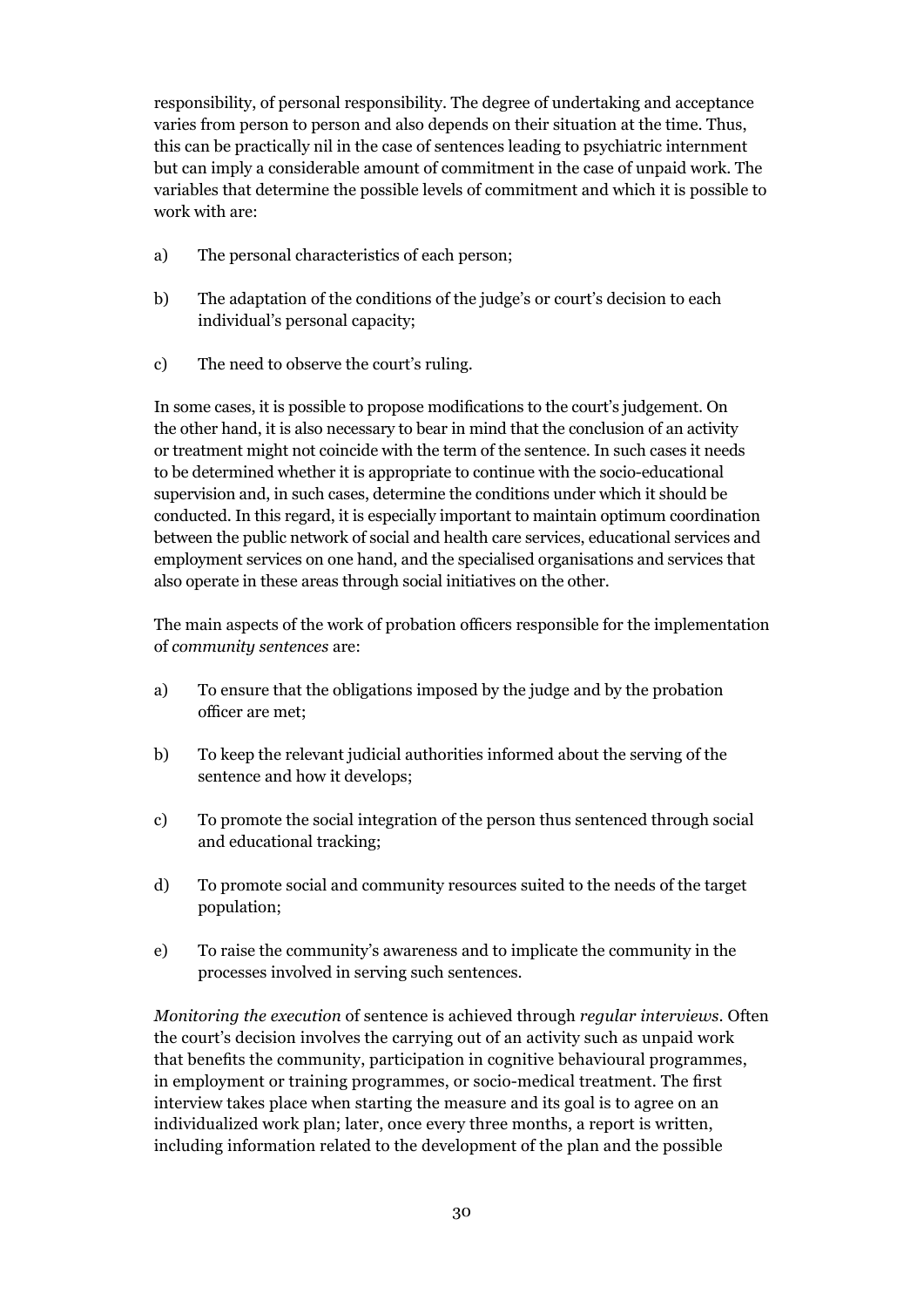need to introduce changes, and send to the judge. At the end of the measure a final report is made evaluating the results. Individual intervention plans include regular evaluation of the goals set at the beginning of the measure. Each case also involves opening a file with the record of the interviews contents and possible incidents that may occur during the measure. These interviews are being increasingly done with the help of risk and needs assessment tools. An important aspect of the tracking is a mandatory report, at least every three months, for the court concerning both the sentenced person's progress and the execution of the sentence. These reports contain information regarding the progress made by the sentenced person and the execution of the sentence, and they contain details and an evaluation of the situation with regard to the observance of the obligations that have been imposed.

The person responsible for the overall evaluation, and for communicating it to the court, is the social worker designated in each case. These three types of report (initial, follow-up and final report) have to be done in accordance with specific deadlines depending on the length of the sentence and the nature of the report. That means that the initial one should contain clearly defined objectives and a work plan, the follow-up report should refer to the evolution of the implementation of the agreements set forth in the initial work plan and possible proposed amendments, and the final report is to assess the results achieved in relation to compliance with the obligations and / or treatment programs carried out.

The social worker is, therefore, not someone who merely passes the information on. On the contrary, this person can act as an interlocutor with the court and in this way can express and channel the various requests, and propose any changes, which would enable the court's sentence to be better adjusted to the aims of the intervention.

Implementing the sentence must be accompanied also by socio-educational tracking in order to strengthen aspects of personal responsibility and social integration of each individual, and it must always be backed by the judicial sentence. The intervention of the person responsible for tracking should facilitate the implementation of the sentence while establishing a helpful and supportive relationship that encompasses all the important aspects of each individual's situation (personal, family, social and judicial) in order to achieve the established aims. The interdisciplinary work is one of the main axes of intervention, and it is for this reason that in some cases these teams already are built with diverse professional disciplines (social workers, psychologists, lawyers) or they are coordinated with professionals from other services or organizations depending on the needs of each case at different levels of care, training or treatment. All teams and services have a professional, usually at the rank of coordinator. Although the work is one to one (including home visits if necessary) there is also the possibility to organize training or special treatment programs for specific criminogenic needs (violent behavior, domestic violence, transit, mental health and drugs programs)., whose task is supervising the overall functioning of the team and acting as a reference person. All teams and professionals involved in the execution of penal measures may be subject to inspections by the competent authorities of both, the Justice Department itself, as well as the Courts, the Catalan Ombudsman or other organizations empowered to do so.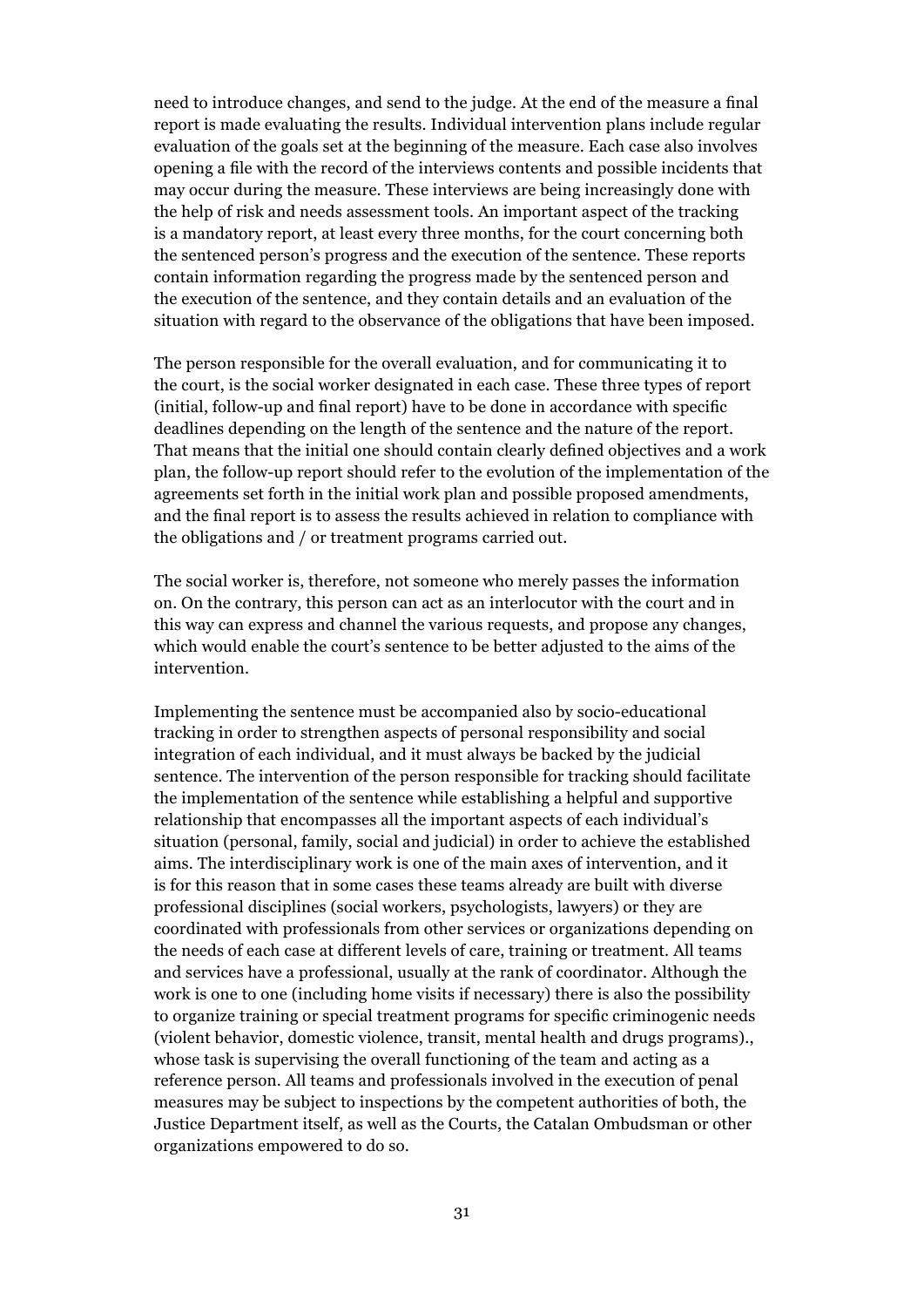Methodology in the case of *mediation-reparation* programmes. Within the juvenile and adult penal jurisdictions the basic tools used by mediators to implement the programme are, on one hand, interviews with the victim and the offender and, on the other hand, meetings between them, as long as these meetings are considered appropriate and are accepted by them.

The mediation process can conclude with no possibility for reparation in sight or with specific agreements for reparation to the victim. These agreements are drawn up in a document signed by both parties, and by the mediator who is responsible for supervising its observance. Once the program for reparation to the victim has concluded, the mediator communicates the results to the prosecutor, and the court charged with the case. In the Juveniles jurisdiction the case will then avoid going to trial. In the adult courts, the judge may take the victim's satisfaction regarding the implementation of the program into account for the purposes of reducing the sentence.

In cases in which the reparation programme fails to provide reparation for the victim, the result of the programme must also be communicated to the judge in order to assess the effort that has been made to achieve reparation.

The mediation-reparation program is also being applied in prisons, mainly with prisoners on remand awaiting trial, as well as with offenders who have been sentenced and who have voluntarily expressed their desire to make reparation for the damage caused to the victim.

### **7. Finances, Accounting, Registration Systems and Evaluation Procedures**

#### **Relevant Probation Rules**

As it's stated in items 7.1 and 7.2, the relevant probation rules related to the recognition and financing of probation agencies are established throughout contracts between the Department of Justice and probation agencies covering 100% of the costs of the resources needed to implement their intervention programs. On the other hand research and evaluation of services and programs in the field of the criminal justice system (7.3) is promoted by the Centre for Legal Studies and Specialized Training through their own department of research or by funding yearly external research projects.

#### **7.1 Finances**

All the services described both those that form part of the administrative structure of the *Generalitat de Catalunya* and those that provide services through collaboration agreements or service contracts are financed through the budget of the Department of Justice of the Catalan government. The budget for social services in the field of justice (social workers and other professionals such as psychologists, teachers, administrative staff, etc.) who perform the tasks of advising judges and courts, mediation, care for victims, and the implementation of the community-based sentences, are shared amongst the budgets of the Directorate General for Prison Services and the Directorate General for Community Sentences and Juvenile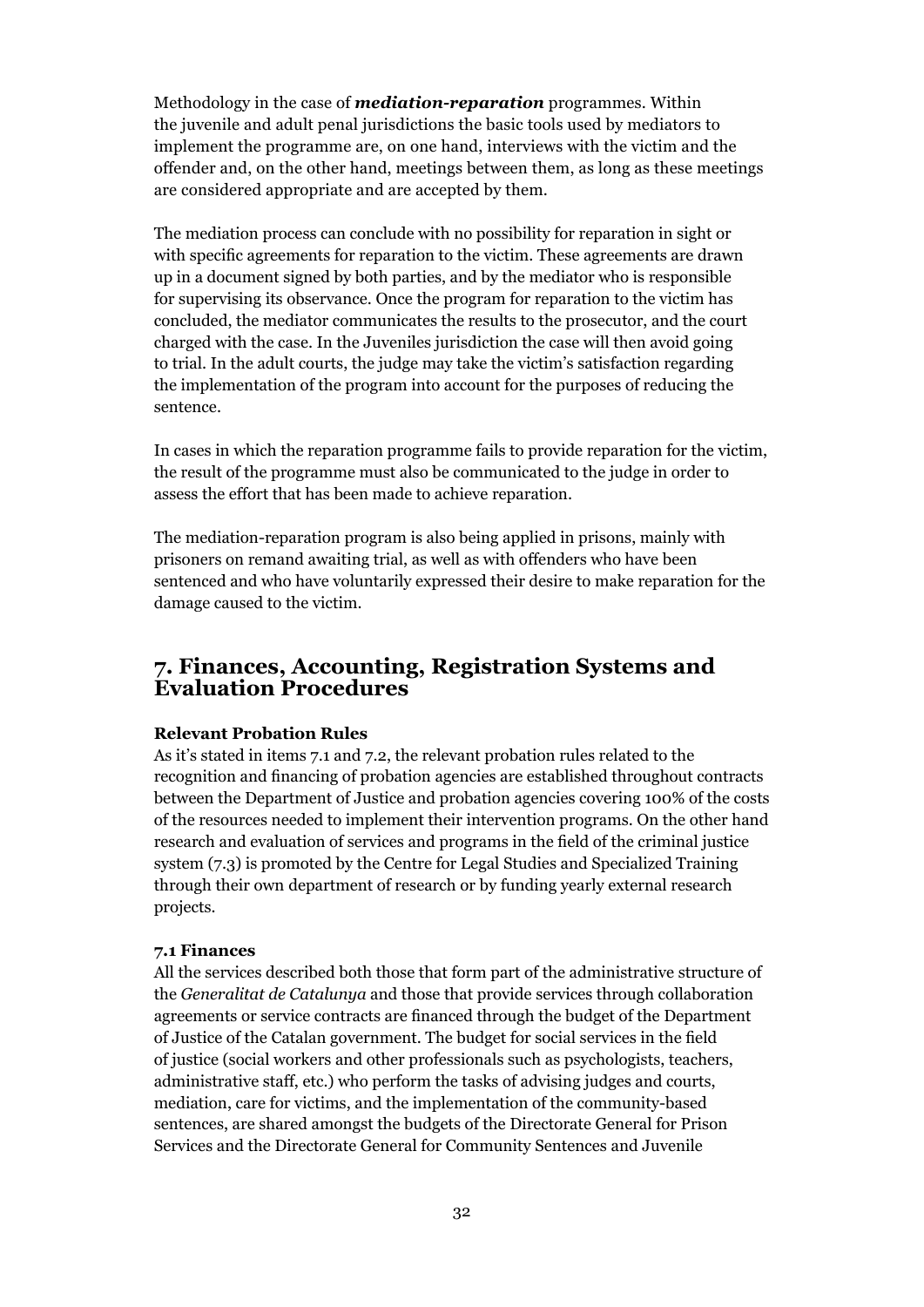Justice. The global 2009 budget for these bodies and services grouped together was  $\epsilon_{354.570.120}$ , of which approximately 12.5%, according to various estimates made by the Department of Justice's own financial administration services, can be attributed to the actions taken as a whole with regard to the implementation of non-custodial sentences, technical consultation for judges and tribunals, mediation, Centres for Victims of Crime and the social and employment rehabilitation programmes for prisoners and former prisoners.

#### **7.2 Accounting**

The financial administration of the economic resources devoted to the various programmes and services applied in the field of the serving of sentences within the community is not differentiated from the rest of public administration services. There are a number of mechanisms for controlling expenditure, and these are applied by the public administration itself through the Department of Justice General Auditor, as well as by external auditing by the Audit Tribunal *(Sindicatura de Comptes),* whose task is to inspect the public sector's economic and financial administration and then present its reports to the Catalan Parliament.

#### **7.3 Registration Systems and Evaluation Procedures**

All the services and programmes employ data collection systems, on one hand for staff activities through activity sheets and clocking systems, and on the other for the target population of the various programmes (legal and administrative nature, such as petitions, court orders, periods for compliance and the submission of reports; as well as personal and social data). Instruments are also in place to systematise the intervention that is carried out during the serving of sentence as well as to evaluate the processes and the results with regard to the aims set in each case.

There are four data bases which are maintained by the two directorates general: juvenile jurisdiction, the serving of sentence within the community, Centres for Victims of Crime, and prisons. The databases are used only as support for the administration of the various programmes and services, the consultation of files and the generation of documentary and statistical support. The databases are also used, as are other appropriate instruments, in the drafting of the annual reports, for evaluating the various programmes and, occasionally, for study and research. With regard to the databases, it should be mentioned that these are not public and Spanish law allows the interested party to exercise their right to access the information, correct it or erase it. The interested parties, or their legal representatives, have access to the administration's public archives with the exception of information that must be excluded on the grounds of security or the protection of third parties' rights to privacy.

The Strategic Projects and Planning division of the Directorate General of Prison Services publishes a weekly statistical bulletin<sup>16</sup>which provides information of a general nature about all the activities taking place, and every six months a bulletin is published which provides information concerning the client population as a whole throughout the various sentences (kind of sentence, crimes, sex, age, nationality, participation in treatment programmes, training and employment programmes, etc.).

<sup>16</sup> http://www.gencat.cat/justicia/estadistiques\_mpa/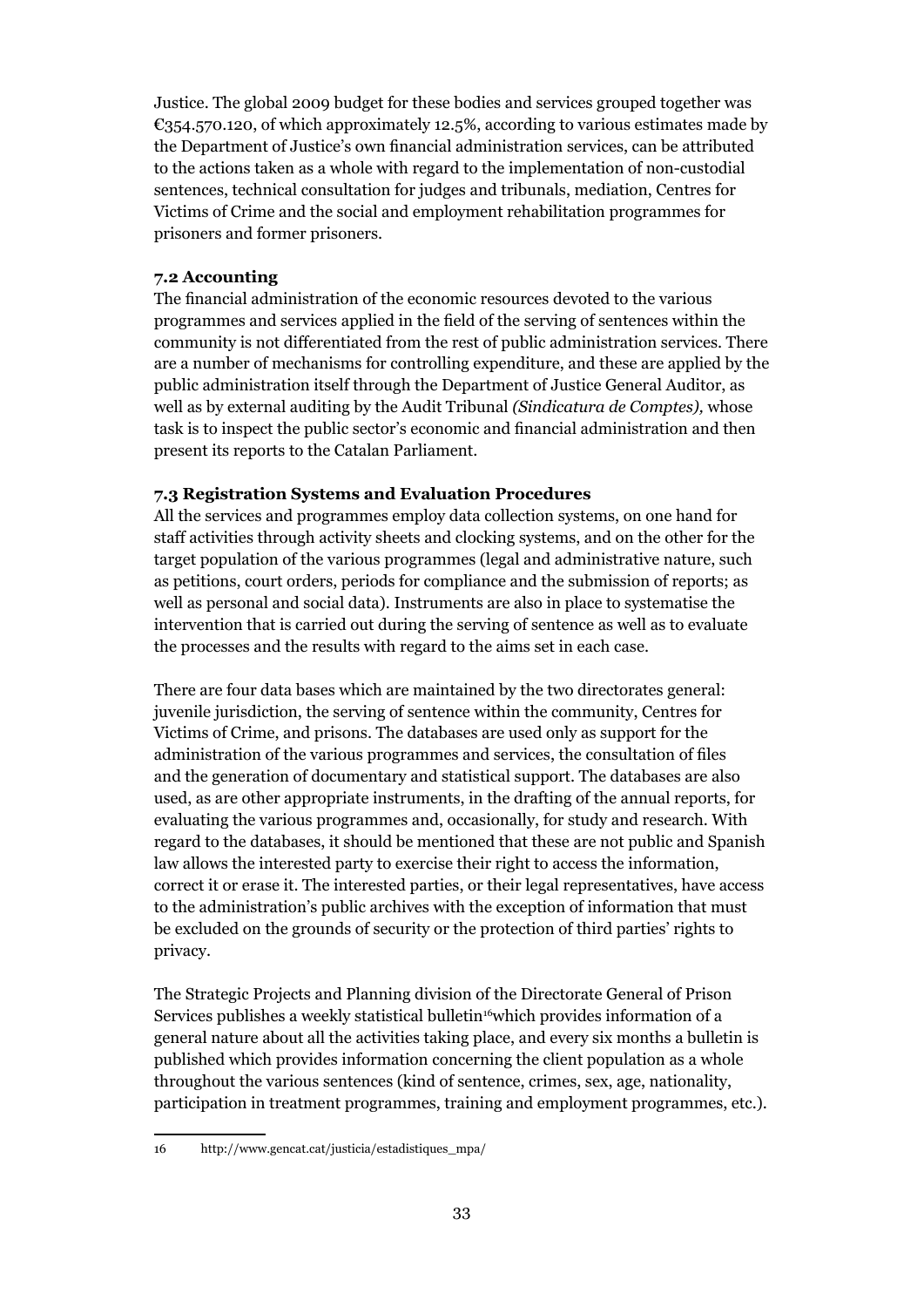Social workers of justice, whether they belongs to the staff of the Justice Department or to the other collaborating organizations in the implementation of alternative penal measures have the same social recognition as other social workers involved in areas such as the welfare and health systems. The most important differences occur in the material level in terms of pay and opportunities for continued education, which in the case of staff employed by the administration, are larger than those of the staff employed by partner organizations of the Department of Justice.

Staff training and research are two duties of the Center for Legal Studies and Specialized Training, CEJFE, which is the main reference in Catalonia concerning the promotion of criminological research and evaluation of programs and services in the field of criminal justice and prison. The CEJFE has always played a very significant influence in terms of progress in the direction of penal policy and prison, and, in a more practical level, on the training and methods of intervention of prison staff, community measures, victim-offender mediation, victim services and juvenile justice.

## **8. Societal Support and Clients' Views**

As described in items 8.1 and 8.2 the most relevant European probation rules relating to information and awareness of the public about the mission of probation services (rules 17,106, 107 and 108) include the activities carried out by the Social Participation Board and the Justice Department itself through a continuous contact with the media. It's also important to notice in this regard the permanent activity of diffusion and research carried out by the CEJFE in promoting social and criminological research about the results of the work made by probation services.

#### **8.1 Societal Support and public opinion**

In 2004 the *Taula de Participació Social* (Social Participation Board) was established in the penal and penitentiary field as a working group, for consultation and dialogue, between the administration and voluntary penitentiary and rehabilitation services. The aim of the Social Participation Board is to study and discuss questions and initiatives of common interest and to improve the coordination between voluntary organisations and the administration in the field of corrections. Its functions are defined in the Social Participation Board foundation document of 17 November 2005 and consist of:

- Providing information to, and opening participatory process with, the Board's social members with regard to all those strategic aspects of penitentiary activity that are relevant to its work,
- Evaluating the functioning of, and making proposals to improve, in general terms, the channels of communication that define the collaboration relationship between the two parties, and
- Proposing joint strategies to facilitate the raising of awareness about the social and rehabilitating dimension of prison policy.

The Social Participation Board is formed by two directors of the Justice Department, six representatives of the collaborating bodies and four representatives of the volunteer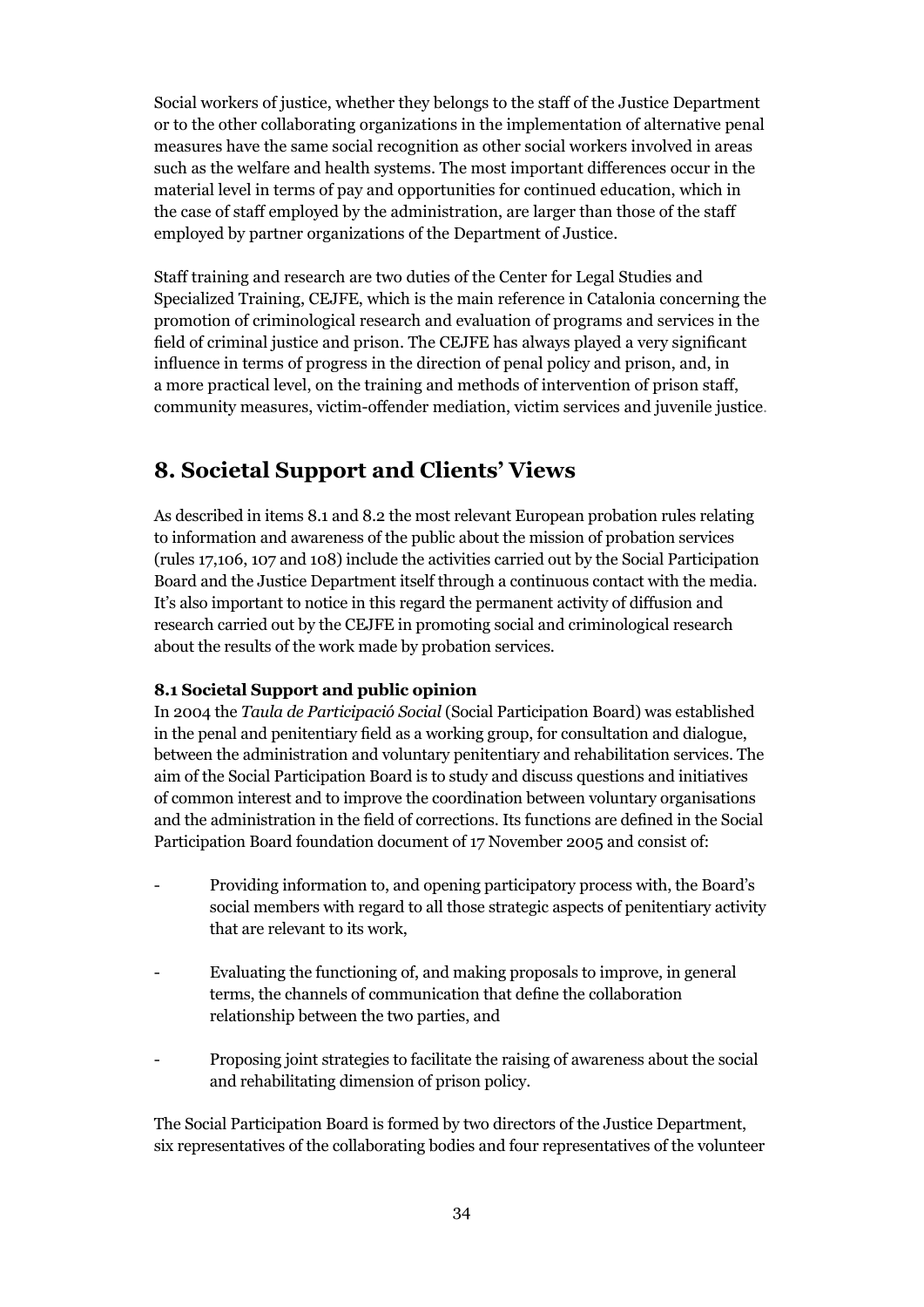bodies in the field of sentence enforcement. It has met three times per year since 2004 and has three axes of work: a) improvement of networking and liaison work, b) improvement of interventions, c) generate favourable public opinion. The TPS organizes work committees17, training for professionals and volunteers and campaigns for public awareness.

Since the opinion poll carried out by Soria Verde, M. A. and others in 1995 about reactions to alternatives to prison in Catalonia, no further polls have been held to gauge the opinion of citizens and users of alternative penal measures.

#### **8.2 Client's Views**

Several studies of the victim-offender mediation programs by Martin, J. (2000) and Vall A. (2003) in which users were asked to evaluate the satisfaction of the victims, the way both sides were treated, the neutrality of mediators and the confidentiality of the mediation process. In all those parameters studied these studies have produced highly positive results.

In the study by Martin, J. (2000) 96% of the victims and the defendants that responded to the survey thought that the attitude of the mediator was impartial. All of them, regardless of whether the final agreements were reached full or in part, expressed their satisfaction with a score of 8.65 points on average within a scale of 10 points. In the study of Vall, A. (2003), also with a 10-point scale, the satisfaction level of victims in relation to the agreements reached was 9.20 and 9.52 points for the defendants.

As for the rules regarding communication with the public and reporting, the Department of Justice convenes every six months for the media to present them the statistics of Criminal Justice in Catalonia, which are always accompanied by an assessment of those aspects most relevant from the standpoint of the evolution of the prison population and the implementation of community measures, including new initiatives set up or the agreements made between the different organizations involved. The yearly statistical bulletin is available on the website of the Department of Justice to the public at large, including an English version.

Participation of the offender in the process of sentence implementation is achieved through regular interviews. Offenders do not usually get to know the content of final reports, but there is the possibility to formally request this information.

#### **9. Probation Clients Rights**

The most relevant European probation rules related to the clients' rights are fully inserted (although not literally) in criminal and penitentiary legislation and their implementation is ensured through various institutional mechanisms of control and supervision which have as a central goal the control and supervision of the competent

<sup>17</sup> These deal with transmission of information from the liaison committee, Situation of the working groups, Preparation of meetings of the Standing Committee or Plenary, Specific issues affecting organizations, Approved budget if applicable, etc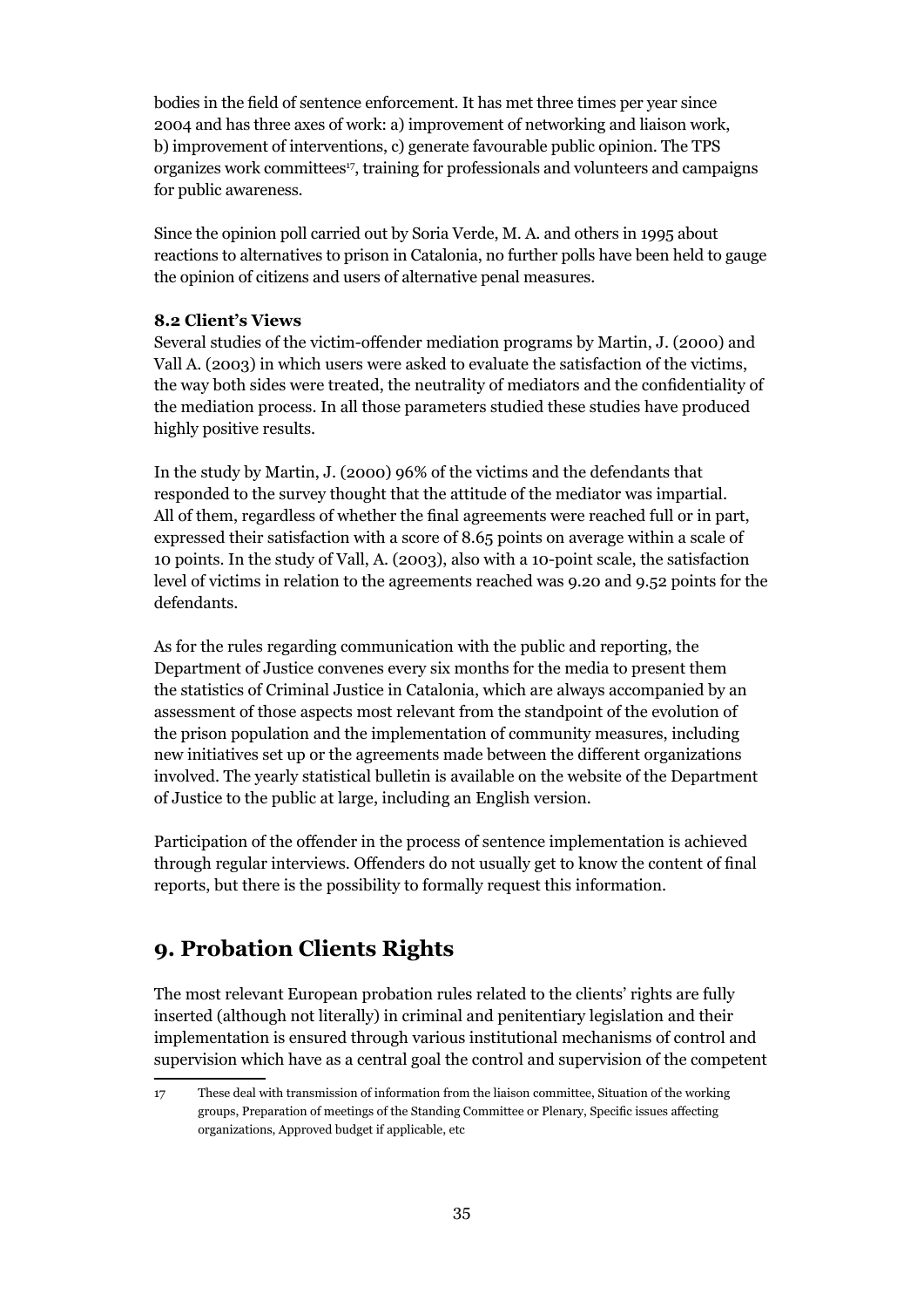authorities to guarantee the respect of their individual and collective rights.

The judicial authorities supervise the enforcement of sentences in the community, and therefore the rights of people subjected to such measures. This usually means supervision by the judge of the juvenile court, by the sentencing court or by the prison surveillance judge, who:

- Approves the personalised intervention programme which must, necessarily, be proposed by the probation officer responsible for implementing the measure,
- Receives regular information every 3 months, about the progress made by people subjected to such judicial measures, and
- May, at any time, request information about any aspect concerning the implementation of the measure.
- Attend any incident during the enforcement A second level of supervision of people's rights is provided by the department of Justice self-evaluation:
- Firstly, the supervision of the administrators themselves; the various Services carry out constant evaluation. When the enforcement is the responsibility of a private entity, the Collaboration Agreement expressly establishes the creation of a tracking committee to supervise the performance of the agreement.
- Secondly, there is, within this second level of self-evaluation, an Inspection Service. The Inspection Service is an organ attached to the Directorate General of Prison Services and is therefore independent of the various administrative units that might be the object of inspection. In the field of juvenile justice both Organic Law 5/2000 on minors' penal responsibility, together with its Regulation, and the Catalan Autonomous Law on Juvenile Justice, Law 27/2001, carefully regulate the existence and functions of the Inspection Service. In the field of adult jurisdiction the Inspection Service is also contemplated in the General Penitentiary Organic Law, although traditionally the area to which it has devoted special attention has, until now, been the observance of custodial measures in ordinary or closed regimes. Nevertheless there have been regular inspections or evaluations, either for fact-finding or to guide administrative proceedings on ways of enforcing sentence in semi-liberty or in the open regime.

The persons subject to community sanctions can address their complaints also to the *Sindic de Greuges* (the Catalan Ombudsman) and to the Spanish Ombudsman. Currently there are not many complaints to these institutions by persons subject to non-custodial measures

In accordance with the law LO 5/1999 of protection of personal data and the provisions of the European Probation Rule 92 all offenders sentenced to a community measure are informed that their data cannot be transferred to third parties and sign a document stating that they have been informed of their right of access, rectification, cancellation and opposition.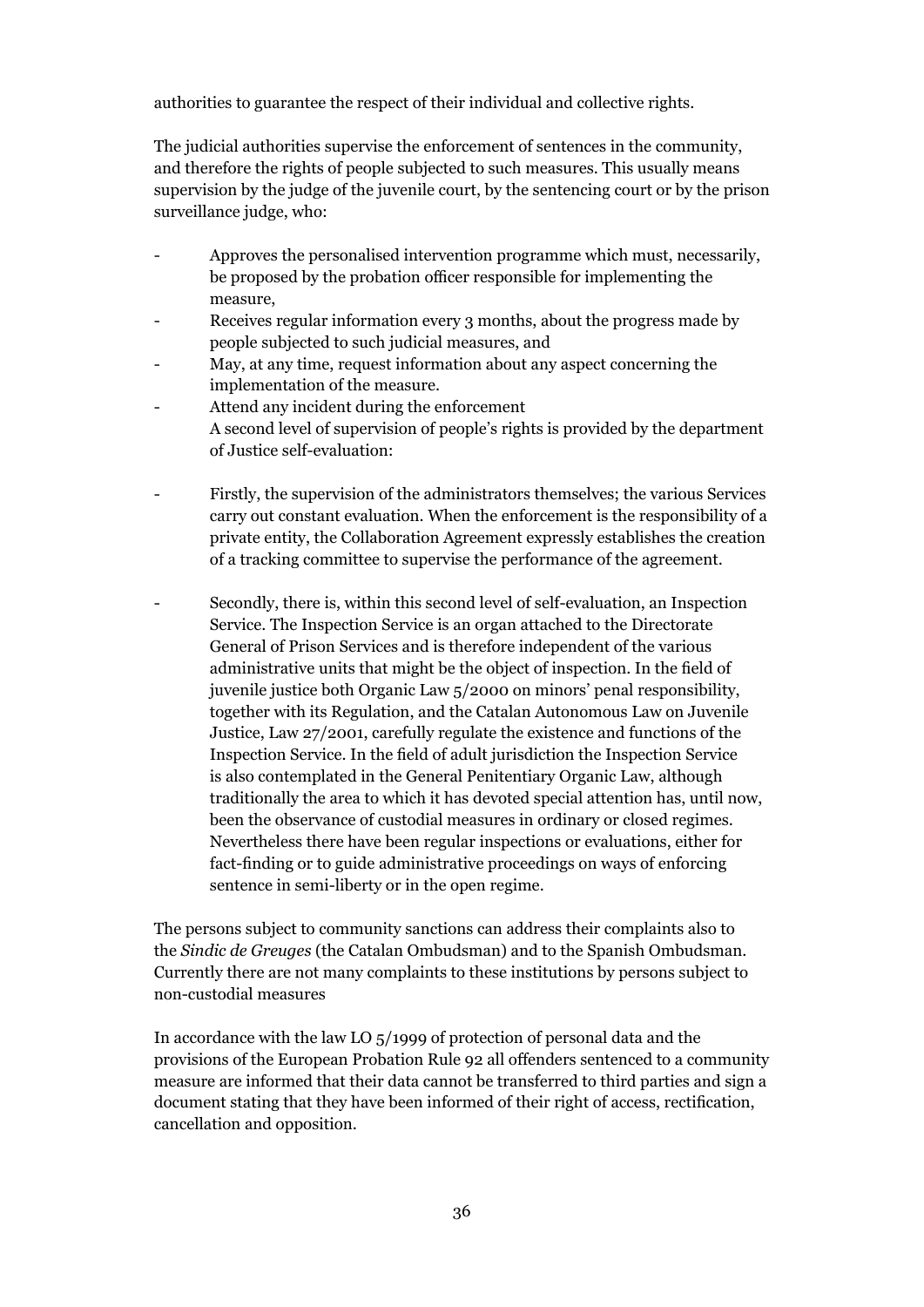## **10. Developments to be expected**

The Penal Enforcement Plan *(Pla d'Execució Penal* 2007/2010) established the aims and actions of the various organs that make up the core strategies for prison, and probation. Notable amongst them are:

- To strengthen the individualisation and grading of the intervention programmes in order to facilitate the social and employment rehabilitation of sentenced persons.
- To stimulate the development of the various means of serving sentence in the open regime and to promote alternative sentences, mediation and reparation processes and victim care, and to implement the programme within the community, and thereby enhance the process of rehabilitation.
- To strengthen human resources development policies and their commitment to the mission, values, principles and aims of sentence enforcement.
- To promote the mechanisms that enable greater institutional and social collaboration and participation through policies and actions in concert with the public authorities and the social fabric, to promote social and employment rehabilitation.
- To strengthen the quality and evaluation of on-going administrative improvement plans and to implement the programming, planning and tracking methodology laid down in the Government Plan.
- To equate the health and education services they receive with those provided for the rest of the population, within a framework of respect for cultural, religious, ideological and personal diversity.

Amongst other actions foreseen for this period in the field of serving sentences in the community, the following deserve mention: strengthen the network of public and private bodies and organisations that support alternatives to prison; participating in the drafting of a new law regulating the enforcement of alternative sentences; promoting evaluative research; strengthening human resources in all areas of administration and intervention; raising the public's awareness about community sentences and victim-offender mediation; improving the educational programme and the establishment of knowledge administration groups; and the improvement of data base.

The developments in the area of community sentences that might be expected from 2011 on are: i) decrease in unpaid work due to legal reforms in the area of traffic offences, ii) more control for new group of offenders (especially sex offenders) due to the establishment of security measures after the sentence has been served, iii) more people on parole with more rules and supervision.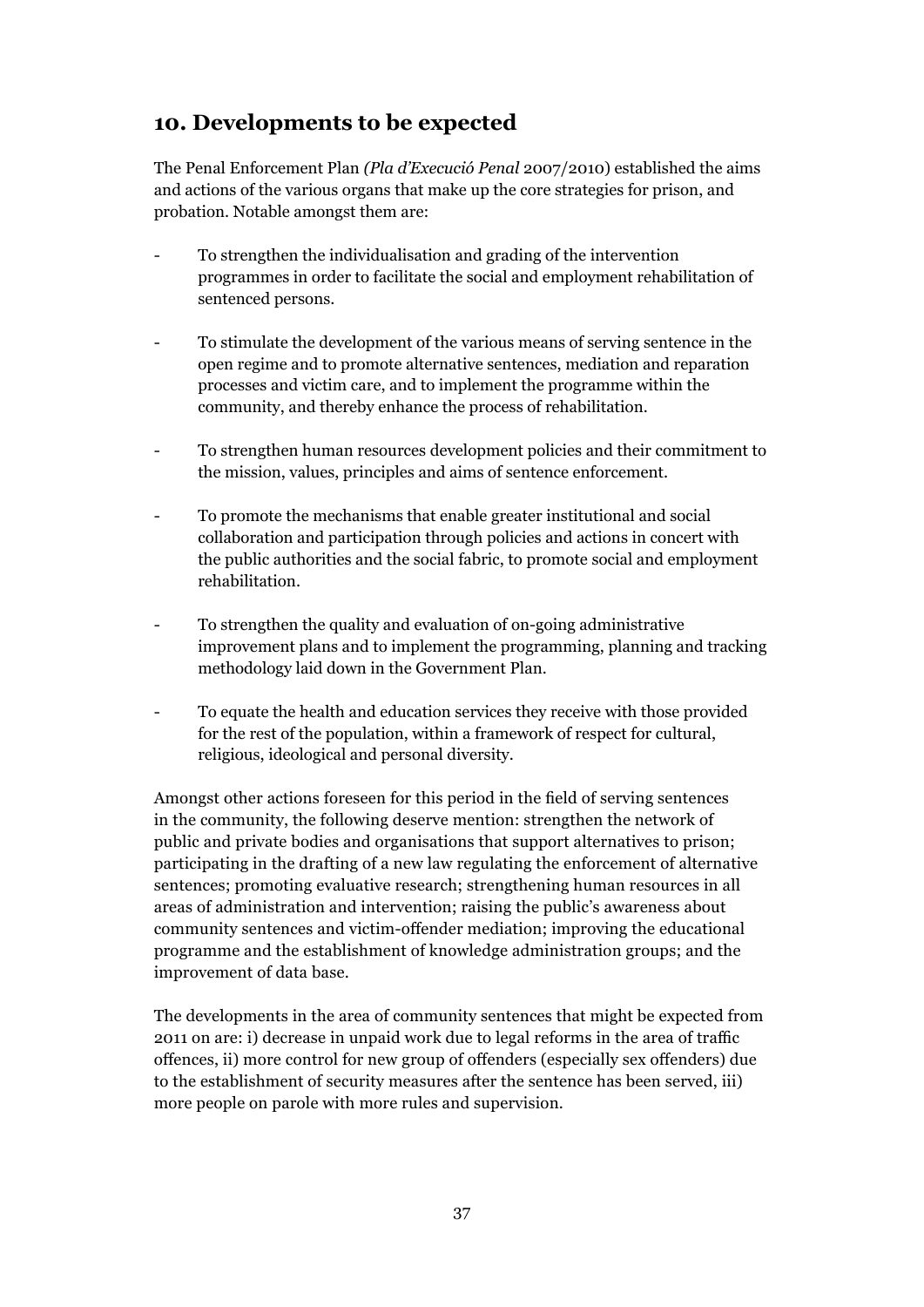Also, in 2012, it is planned to establish methodological standardization of CBT programs for domestic violence and gender violence so that they can be subject to ongoing evaluation by the competent organs of the administration of justice. Finally, to improve compliance with the Rule 67, the department of justice is working on the design of an assessment tool for the users about the results at the end of the community measure. In terms of implementation of alternative penal measures the Catalan department of justice is working together with the legal bodies in the design of a future unique agenda system to allow judges automatically to establish the interviews to be held with the offender and the professional responsible for their monitoring during the execution of the measure.

Additionally it is important to mention that on 15 September 2011 came into force the Circular 1/ 2011 on immigrants in prisons. This circular tries to promote the possibility of initiating procedures to return foreigners to their countries if they have served  $\frac{1}{2}$  or  $\frac{3}{4}$  of their sentence.

In addition, Circular 2/2011 of 10 November 2011, approved the Code of Ethics of the professionals of the enforcement of sanctions of the criminal justice system in Catalonia, which is a very significant step in strengthening the instruments by which they can make effective implementation of European rules, both in terms of juvenile justice and adult. The adoption of this Code of Ethics anticipates to some extent the adoption of the future code of ethics for prison and probation staff promoted by the Council of Europe.

### **11. Publications**

1. MARTIN BARBERAN, J., 2005 *Juvenile penal mediation in Spain: the experience of Catalonia.*pp. 347-371 in A. Mestitz and S. Ghetti, Victim-Offender Mediation with Youth Offenders in Europe, Ed. Springer, Dordrecht, In this chapter the author presents the legal and material possibilities for applying juvenile mediation in Spain and describes the elements that characterise the juvenile mediation model in Catalonia. The author describes the context that made juvenile mediation possible in 1989 and the way it developed until it became one of the main mechanisms of social reaction to crime and one of the characteristics of the juvenile justice system in Catalonia.

2. PÉREZ PABLO, R. M. 2000.*Probation and Probation Services, a European Perspective, Spain*, chapter 18, pp 495/520, in A.M. van Kalmthout and J. Derks,*Probation and Probation Services, a European Perspective,* WLP, Amsterdam,

This is a chapter from the previous edition of *Probation and Probation Services* in which the author describes the Spanish legal framework and the model for serving sentences in Catalonia.

There is also a wide range of research published by the *Centre d'Estudis Jurídics i Formació Especialitzada* **-** CEJFE (Juridical and Specialised Training Study Centre) in all areas of Law and the enforcement of sentences in the community as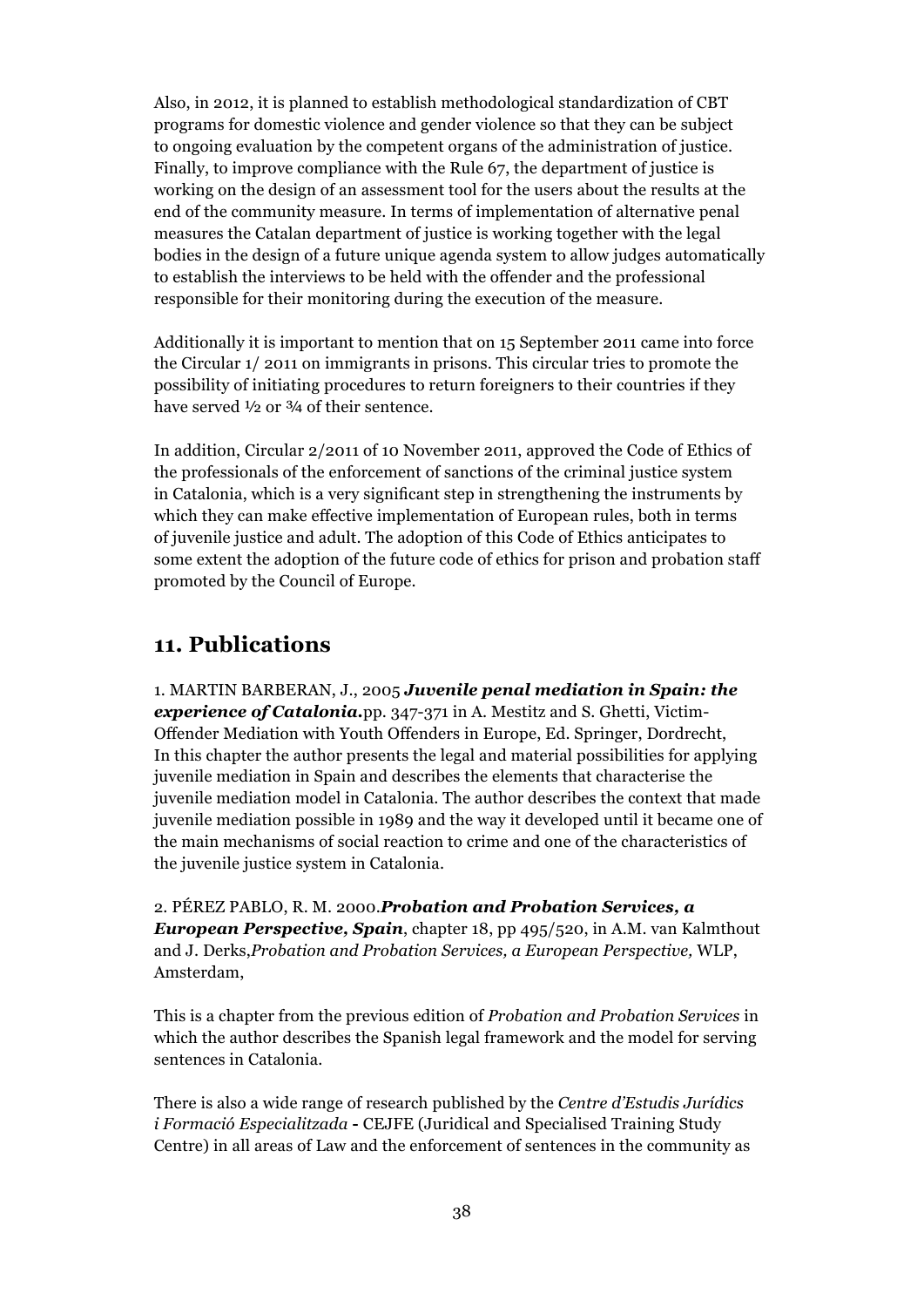well as about experiences in victim-offender mediation, the cost of criminal justice, re-offending, victimisation surveys and so forth. The results of this research are published regularly in the statistical journal *Justidata* and in the research survey bulletin, *Invesbreu.*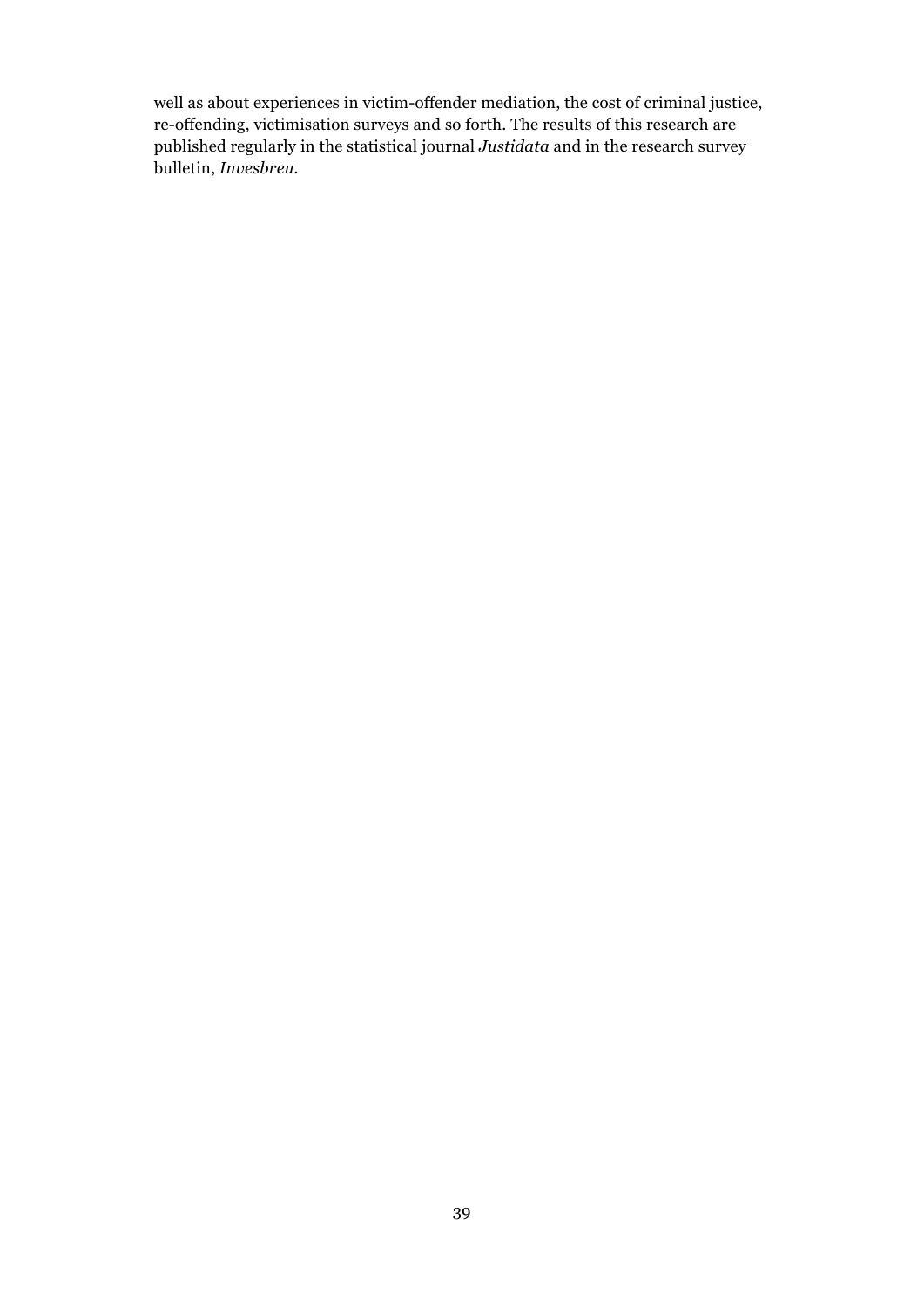#### **12. Main Addresses, Phone & Fax Numbers, E-mail Addresses, Home Pages.**

#### **Departament de Justícia**

http://www.gencat.cat/justicia/ Direcció General de Serveis Penitenciaris C/Aragó, 332 08009 Barcelona Spain Tel.: +34 93 214 01 00 Fax: +34 93 214 01 79

#### **Direcció General d'Execució Penal a la Comunitat i de Justícia Juvenil**

C/Aragó, 332 08009 Barcelona Spain Tel.: +34 93 214 01 00 Fax: +34 93 214 01 98

#### **Centre d'Estudis Jurídics i Formació Especialitzada**

C/ Ausias Marc, 40 08010Barcelona tel: +34 93 207 31 14 http://www.gencat.cat/justicia/temes/ cejfe/index.html

**CIRE,** CENTRE D'INICIATIVES DE REINSERCIÓ Enric Granados, 33 08007 Barcelona Tel: +34 935 544 370 Fax: +34 935 544 372 Mail:cireinforma@gencat.cat http://www10.gencat.net/jus\_cire/

#### **Fundació** IRES, INSTITUT

DE REINSERCIÓ SOCIAL C/ Álava, 61 1er 08005 Barcelona Tel. +34 93 486 47 50 Fax +34 93 309 78 70 Barcelona@iresweb.org http://www.iresweb.org/

#### **AGI,** ASISTENCIA I GESTIÓ

INTEGRAL, F.P c/ Pau Claris, 138 6è 4° 08009 Barcelona Tel. +34 934 880 845 http://www.fundacioagi.com/

**ABD,** ASSOCIACIÓ BENESTAR I DESENVOLUPAMENT C/ C/ Quevedo, 2 08012 Barcelona Tel. +34 93 289 05 13 Fax +34 93 325 68 35 http://www.abd-ong.org/

**APIP,** ASSOCIACIÓ PER A LA PROMOCIÓ I INSERCIÓ PROFESSIONAL C/ La Paloma 21-23 CP 08001 Tfon 93 317 16 14 Fax. 93 317 14 59 Email: apip@apip.org http://www.apip.org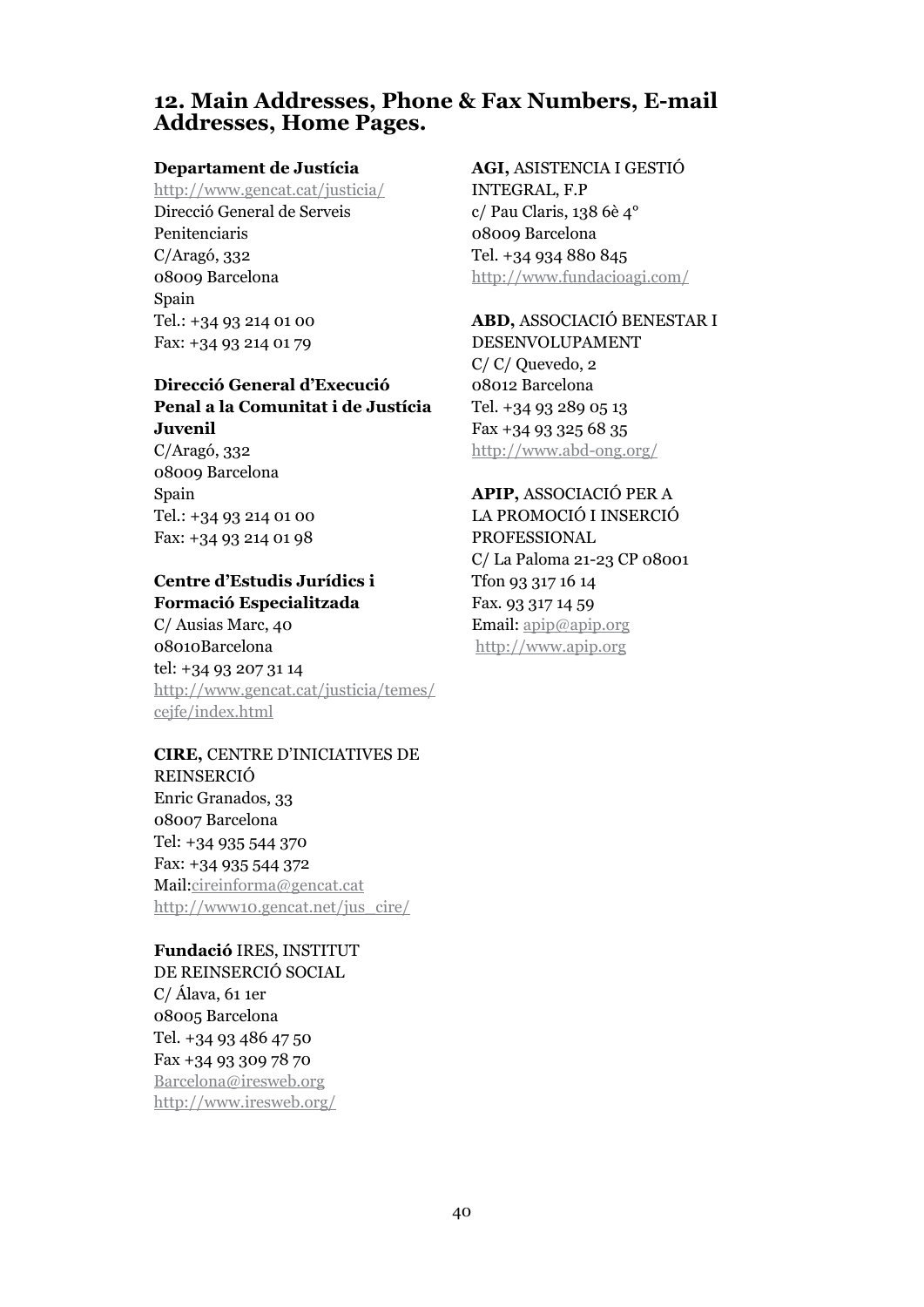## **ANNEX 1 Criminal Statistics**

Please provide three sets of statistics

## **Adults - Throughout the year**

| Presentence programs                          | 2000 | 2001 | 2002 | 2003 | 2004 | 2005  | 2006  | 2007  | 2008  | 2009  | 2010              | 2011 |
|-----------------------------------------------|------|------|------|------|------|-------|-------|-------|-------|-------|-------------------|------|
| Technical advice                              | 584  | 591  | 645  | 739  | 812  | 769   | 873   | 786   | 631   | 581   | 586               | 445  |
| Mediation                                     | 91   | 100  | 155  | 228  | 201  | 413   | 452   | 803   | 968   | 1.025 | 1194              | 1177 |
|                                               |      |      |      |      |      |       |       |       |       |       |                   |      |
| Community sanctions                           | 2000 | 2001 | 2002 | 2003 | 2004 | 2005  | 2006  | 2007  | 2008  | 2009  | 2010              | 2011 |
| <b>Unpaid Work</b>                            | 321  | 275  | 254  | 254  | 443  | 1.443 | 3.134 | 4.328 | 5.518 |       | 10580 14662 15653 |      |
| Obligations                                   |      |      |      |      |      |       |       |       |       |       |                   |      |
| Obligation training<br>programs               | 42   | 42   | 31   | 50   | 104  | 389   | 1.052 | 1.836 | 2.430 | 2.442 | 2913              | 2642 |
| Obligation drugs<br>treatment placement       | 13   | 8    | 21   | 26   | 31   | 25    | 21    | 22    | 25    | 28    | 28                | 28   |
| Obligation drugs<br>outpatient treatment      | 104  | 141  | 192  | 292  | 361  | 473   | 653   | 816   | 983   | 1.063 | 1095              | 1134 |
| Obligation to appear<br>before administration | 85   | 89   | 93   | 103  | 135  | 178   | 271   | 387   | 426   | 387   | 293               | 246  |
| Obligation to comply<br>with obligations      | 6    | 7    | 11   | 15   | 39   | 49    | 71    | 83    | Q1    | 84    | 71                | 66   |
| <b>Security Measures</b>                      |      |      |      |      |      |       |       |       |       |       |                   |      |
| Monitoring int.<br>detoxification centre      | 47   | 103  | 102  | 98   | 96   | 104   | 104   | 123   | 108   | 118   | 109               | 94   |
| Measure outpatient<br>drugs treatment         | 142  | 240  | 204  | 181  | 174  | 165   | 148   | 119   | 132   | 104   | 115               | 119  |
| Monitoring psychiatrie<br>center placement    | 52   | 82   | 86   | 108  | 157  | 189   | 222   | 234   | 263   | 273   | 266               | 247  |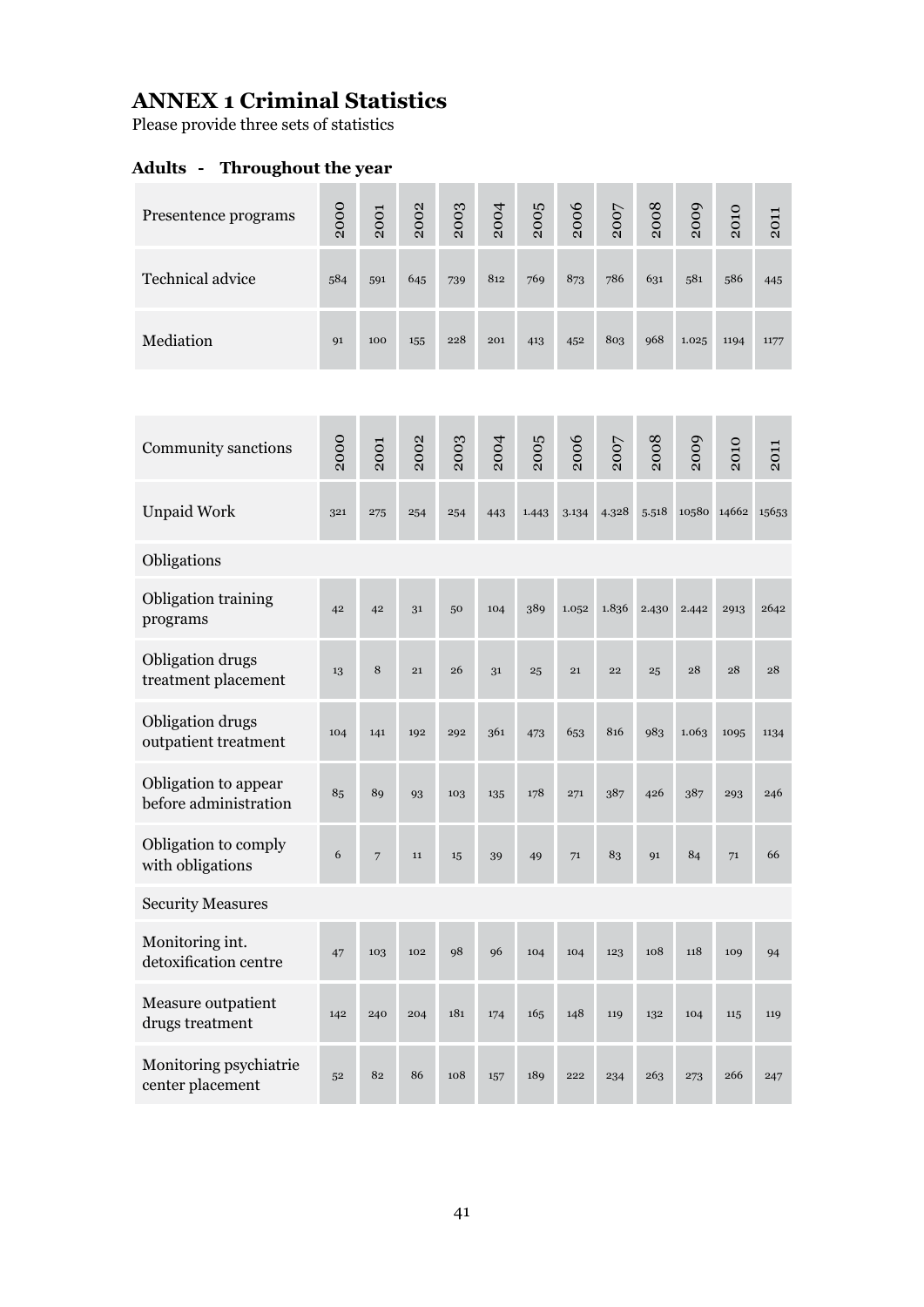| Community sanctions                                        | 2000         | 2001         | 2002         | 2003           | 2004           | 2005            | 2006 | 2007           | 2008            | 2009           | 2010           | 2011           |
|------------------------------------------------------------|--------------|--------------|--------------|----------------|----------------|-----------------|------|----------------|-----------------|----------------|----------------|----------------|
| <b>Outpatient Treatment</b><br>Mental Health               | 71           | 120          | 110          | 136            | 186            | 222             | 273  | 306            | 314             | 314            | 310            | 306            |
| Monitoring the<br>Placement in special<br>education centre | $\mathbf 1$  | 3            | 5            | $\overline{7}$ | $\overline{7}$ | 5               | 8    | 5              | 5               | 6              | $\overline{7}$ | 5              |
| To attend training<br>programs                             | 20           | 28           | 26           | 23             | 19             | 25              | 24   | 20             | 17              | 22             | 19             | 19             |
| <b>Family Custody</b>                                      | $\mathbf{O}$ | $\mathbf{O}$ | $\mathbf{O}$ | $\mathbf{O}$   | 3              | $7\overline{ }$ | 8    | $\mathbf{Q}$   | $7\overline{ }$ | $\overline{4}$ | $\overline{2}$ | $\overline{4}$ |
| Others                                                     |              |              |              |                |                |                 |      |                |                 |                |                |                |
| Previous Code                                              | 231          | 143          | 40           | 17             | 13             | 10              | 5    | $\overline{4}$ | 3               | $\overline{2}$ | $\mathbf{1}$   |                |

## **Juveniles - Throughout the year**

| Presentence<br>Programs              | 2000         | 2001           | 2002         | 2003  | 2004  | 2005  | 2006  | 2007  | 2008  | 2009  | 2010  | 2011 |
|--------------------------------------|--------------|----------------|--------------|-------|-------|-------|-------|-------|-------|-------|-------|------|
| Technical advice                     | 3.150        | 6.055          | 7.394        | 6.367 | 5.812 | 5.834 | 6.161 | 6.342 | 6.447 | 5.627 | 5.892 | 5406 |
| Mediation                            | 1.359        | 1.574          | 2.042        | 1.931 | 1.824 | 2.286 | 2.487 | 2.795 | 2.643 | 2.560 | 2.373 | 2359 |
|                                      |              |                |              |       |       |       |       |       |       |       |       |      |
| Community<br>sanctions               | 2000         | 2001           | 2002         | 2003  | 2004  | 2005  | 2006  | 2007  | 2008  | 2009  | 2010  | 2011 |
| Probation                            | 1.032        | 945            | 1.150        | 1.706 | 2.098 | 2.317 | 2.276 | 2.162 | 2.206 | 2.262 | 2.335 | 2317 |
| Interim<br>Probation                 | 28           | 124            | 167          | 98    | 91    | 200   | 264   | 308   | 363   | 361   | 327   | 273  |
| Internment<br>regime in<br>probation | $\mathbf{o}$ | $\overline{2}$ | 27           | 52    | 83    | 83    | 97    | 98    | 92    | 93    | 76    | 68   |
| Weekend at home                      | $\mathbf{o}$ | $\mathbf{1}$   | $\mathbf{2}$ | 10    | 21    | 79    | 145   | 157   | 104   | 106   | 122   | 104  |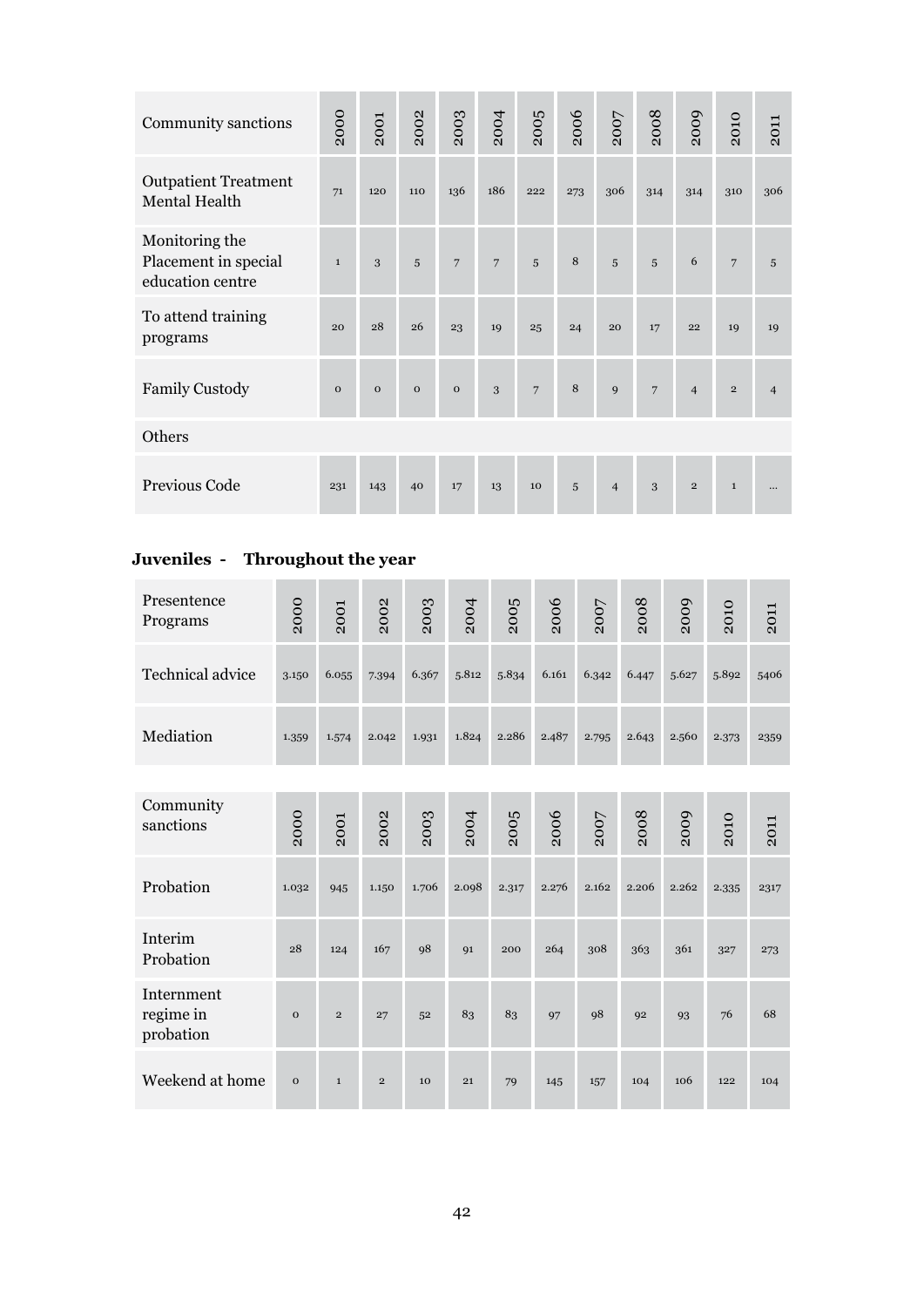| Community<br>sanctions                  | 2000        | 2001           | 2002           | 2003           | 2004           | 2005           | 2006  | 2007           | 2008 | 2009 | 2010 | 2011 |
|-----------------------------------------|-------------|----------------|----------------|----------------|----------------|----------------|-------|----------------|------|------|------|------|
| Unpaid work                             | 637         | 552            | 729            | 1.102          | 1.297          | 1.167          | 1.259 | 1.175          | 829  | 632  | 598  | 580  |
| Monitoring<br>therapeutic<br>internment | $\mathbf 0$ | $\overline{2}$ | 14             | 16             | 28             | 36             | 32    | 25             | 21   | 20   | 15   | 16   |
| Outpatient<br>therapeutic<br>treatment  | 16          | 27             | 39             | 60             | 60             | 54             | 45    | 42             | 35   | 30   | 50   | 65   |
| Performing socio<br>education tasks     | $\mathbf 0$ | 3              | 51             | 122            | 224            | 221            | 222   | 199            | 281  | 373  | 448  | 423  |
| Attending a day<br>centre               | $\mathbf 0$ | $\mathbf 0$    | $\mathbf 1$    | 3              | 19             | 44             | 36    | 23             | 21   | 19   | 15   | 8    |
| Living with<br>others                   | $\mathbf 0$ | $\overline{2}$ | $\overline{2}$ | 3              | 10             | 10             | 10    | 8              | 9    | 11   | 16   | 10   |
| Living interim<br>with others           | $\mathbf 0$ | $\mathbf 0$    | $\mathbf 0$    | $\mathbf 0$    | $\mathbf{o}$   | 3              | 12    | $\overline{4}$ | 6    | 10   | 6    | 8    |
|                                         |             |                |                |                |                |                |       |                |      |      |      |      |
| Internment<br>Measures                  | 2000        | 2001           | 2002           | 2003           | 2004           | 2005           | 2006  | 2007           | 2008 | 2009 | 2010 | 2011 |
| Internment                              | 218         | 214            | 384            | 525            | 555            | 601            | 623   | 596            | 536  | 549  | 564  | 568  |
| Interim<br>Internment                   | 142         | 478            | 482            | 418            | 332            | 376            | 309   | 304            | 332  | 343  | 303  | 286  |
| Therapeutic<br>Internment               | $\mathbf 1$ | 3              | 6              | $\overline{7}$ | $\overline{4}$ | $\overline{4}$ | 15    | 20             | 25   | 32   | 34   | 43   |
| Weekend<br>Internment                   | 22          | 15             | $17\,$         | 29             | 49             | 55             | 59    | 52             | 64   | 48   | 46   | 53   |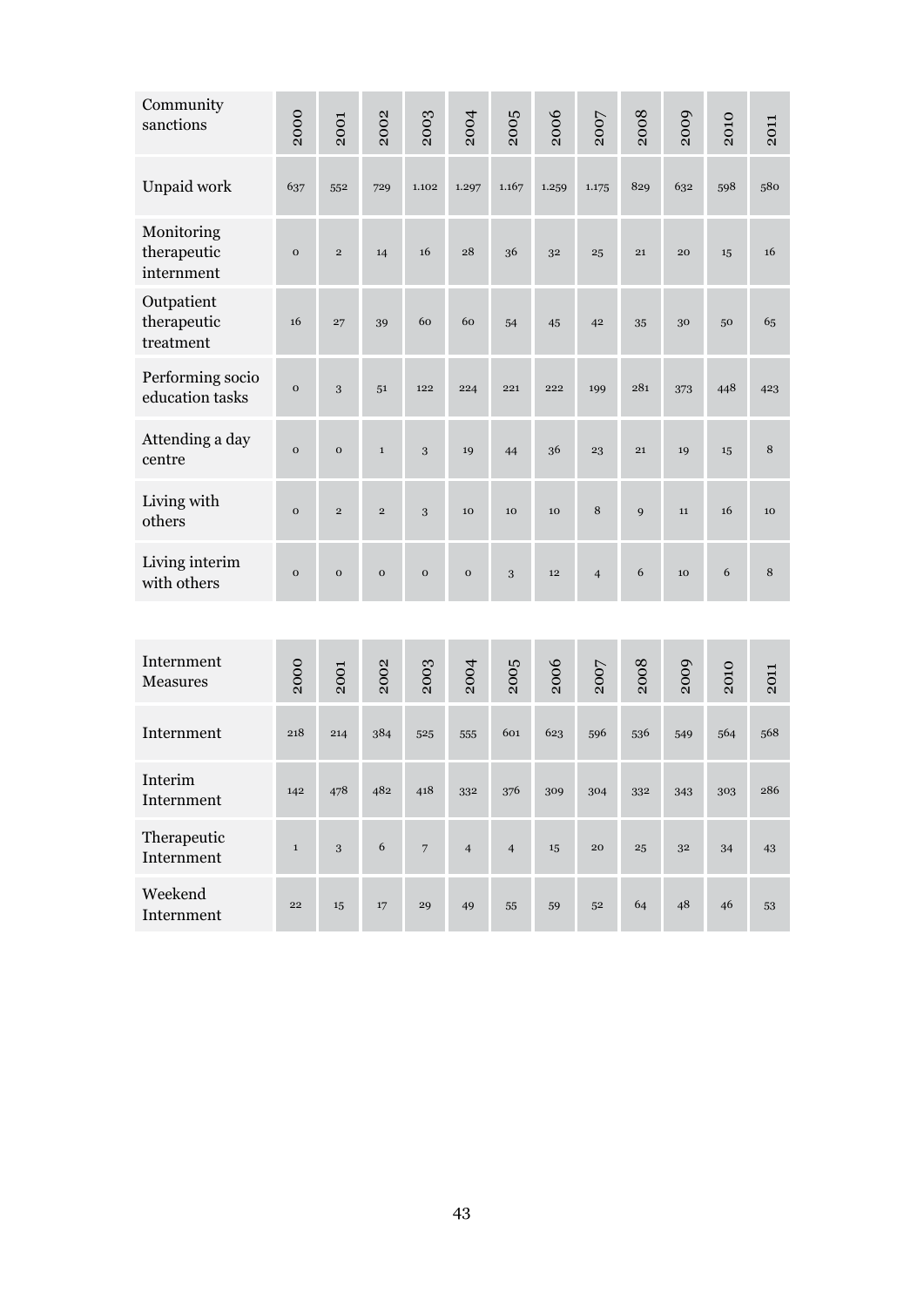| Presentence<br>Programs      | 2000 | 2001 | 2002 | 2003 | 2004 | 2005 | 2006 | 2007 | 2008 | 2009 | 2010 | 2011 |
|------------------------------|------|------|------|------|------|------|------|------|------|------|------|------|
| <b>Technical Advice</b>      | 22   | 13   | 28   | 39   | 27   | 64   | 45   | 24   | 33   | 23   | 40   | 19   |
| Victim-Offender<br>Mediation | 64   | 72   | 86   | 104  | 92   | 118  | 79   | 220  | 102  | 164  | 147  | 115  |

## *Adults - Measures Dec. 31*

| Community<br>sanctions                      | 2000           | 2001 | 2002           | 2003 | 2004 | 2005 | 2006           | 2007  | 2008  | 2009  | 2010  | 2011 |  |  |
|---------------------------------------------|----------------|------|----------------|------|------|------|----------------|-------|-------|-------|-------|------|--|--|
| Unpaid work                                 | 85             | 68   | 69             | 92   | 189  | 872  | 1.716          | 2.105 | 2.684 | 5.157 | 6.320 | 4681 |  |  |
| Obligations                                 |                |      |                |      |      |      |                |       |       |       |       |      |  |  |
| Training programs                           | 24             | 20   | 17             | 40   | 78   | 284  | 642            | 965   | 1.076 | 1.043 | 1.137 | 1150 |  |  |
| Drug internment                             | $\overline{4}$ | 8    | 12             | 18   | 17   | 13   | $\overline{7}$ | 14    | 14    | 17    | 15    | 13   |  |  |
| <b>Drugs Outpatient</b><br>Treatment        | 71             | 94   | 151            | 224  | 288  | 370  | 470            | 577   | 678   | 691   | 744   | 730  |  |  |
| Appear in front of<br>Administration        | 54             | 43   | 52             | 76   | 111  | 138  | 227            | 295   | 285   | 220   | 181   | 177  |  |  |
| To comply with<br>obligations               | 3              | 6    | $\overline{7}$ | 12   | 31   | 37   | 50             | 56    | 56    | 49    | 43    | 38   |  |  |
| <b>Security Measures</b>                    |                |      |                |      |      |      |                |       |       |       |       |      |  |  |
| <b>Monitoring Drug</b><br>internment        | 29             | 57   | 50             | 45   | 58   | 52   | 59             | 72    | 62    | 60    | 58    | 40   |  |  |
| <b>Drugs Outpatient</b><br><b>Treatment</b> | 98             | 144  | 118            | 105  | 113  | 104  | 82             | 82    | 76    | 53    | 67    | 65   |  |  |
| Monitoring<br>psychiatric<br>internment     | 35             | 39   | 61             | 73   | 107  | 126  | 142            | 164   | 163   | 183   | 158   | 153  |  |  |
| Mental health<br>outpatient<br>treatment    | 46             | 71   | 63             | 109  | 138  | 163  | 182            | 191   | 204   | 174   | 197   | 167  |  |  |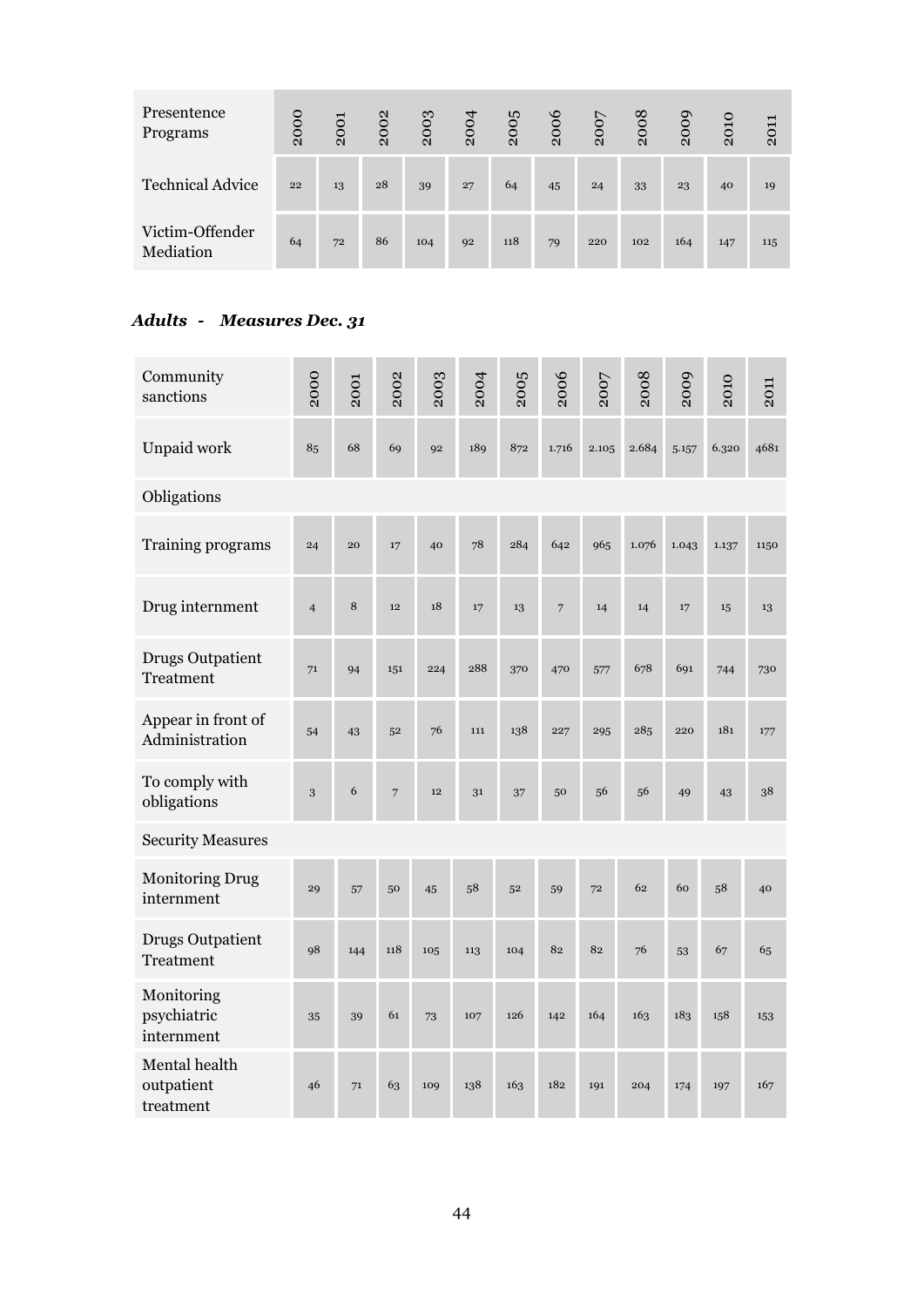| Community<br>sanctions                            | 2000         | 2001           | 2002        | 2003        | 2004 | 2005           | 2006           | 2007           | 2008           | 2009         | 2010           | 2011         |  |
|---------------------------------------------------|--------------|----------------|-------------|-------------|------|----------------|----------------|----------------|----------------|--------------|----------------|--------------|--|
| Monitoring<br>internment in<br>educational centre | $\mathbf 0$  | $\overline{4}$ | 6           | 3           | 3    | $\overline{4}$ | $\overline{4}$ | $\overline{4}$ | 3              | 3            | $\overline{4}$ | $\mathbf{1}$ |  |
| Attending training<br>programs                    | 12           | 16             | 13          | 13          | 12   | 15             | 10             | 12             | 8              | 11           | 11             | 8            |  |
| Measure of family<br>custody                      | $\mathbf{O}$ | $\mathbf{O}$   | $\mathbf 0$ | $\mathbf 0$ | 3    | 7              | 8              | $\overline{4}$ | $\overline{4}$ | $\mathbf{1}$ | $\mathbf 2$    | 3            |  |
| Others                                            |              |                |             |             |      |                |                |                |                |              |                |              |  |
| Former Penal Code                                 | 231          | 143            | 40          | 17          | 13   | 10             | $\overline{5}$ | $\overline{4}$ | 3              | $\mathbf 2$  | $\mathbf{1}$   | $\cdots$     |  |

#### *Juveniles - Measures Dec. 31*

| Presentence<br>Programs                 | 2000         | 2001         | 2002         | 2003        | 2004 | 2005 | 2006 | 2007         | 2008 | 2009         | 2010 | 2011 |
|-----------------------------------------|--------------|--------------|--------------|-------------|------|------|------|--------------|------|--------------|------|------|
| <b>Technical Advice</b>                 | 174          | 573          | 413          | 273         | 290  | 284  | 215  | 229          | 237  | 236          | 273  | 208  |
| Victim-Offender<br>Mediation            | 218          | 335          | 364          | 342         | 326  | 478  | 564  | 451          | 489  | 450          | 426  | 393  |
| Community<br>sanctions                  | 2000         | 2001         | 2002         | 2003        | 2004 | 2005 | 2006 | 2007         | 2008 | 2009         | 2010 | 2011 |
| Probation                               | 398          | 256          | 516          | 687         | 795  | 893  | 805  | 936          | 968  | 971          | 1088 | 999  |
| <b>Interim Probation</b>                | 5            | 63           | 43           | 25          | 34   | 88   | 110  | 119          | 139  | 136          | 117  | 94   |
| Internment regime<br>in probation       | $\mathbf{o}$ | $\mathbf{1}$ | 10           | 28          | 26   | 21   | 29   | 26           | 39   | 28           | 24   | 17   |
| Weekend at home                         | $\mathbf{o}$ | $\mathbf{o}$ | $\mathbf{1}$ | $\mathbf 0$ | 11   | 24   | 29   | 23           | 14   | 31           | 19   | 25   |
| Unpaid work                             | 140          | 108          | 221          | 320         | 342  | 330  | 309  | 249          | 181  | 120          | 142  | 147  |
| Monitoring<br>therapeutic<br>internment | $\mathbf{o}$ | $\mathbf{1}$ | 6            | 6           | 8    | 12   | 12   | $\mathbf{q}$ | 8    | $\mathbf{Q}$ | 3    | 8    |